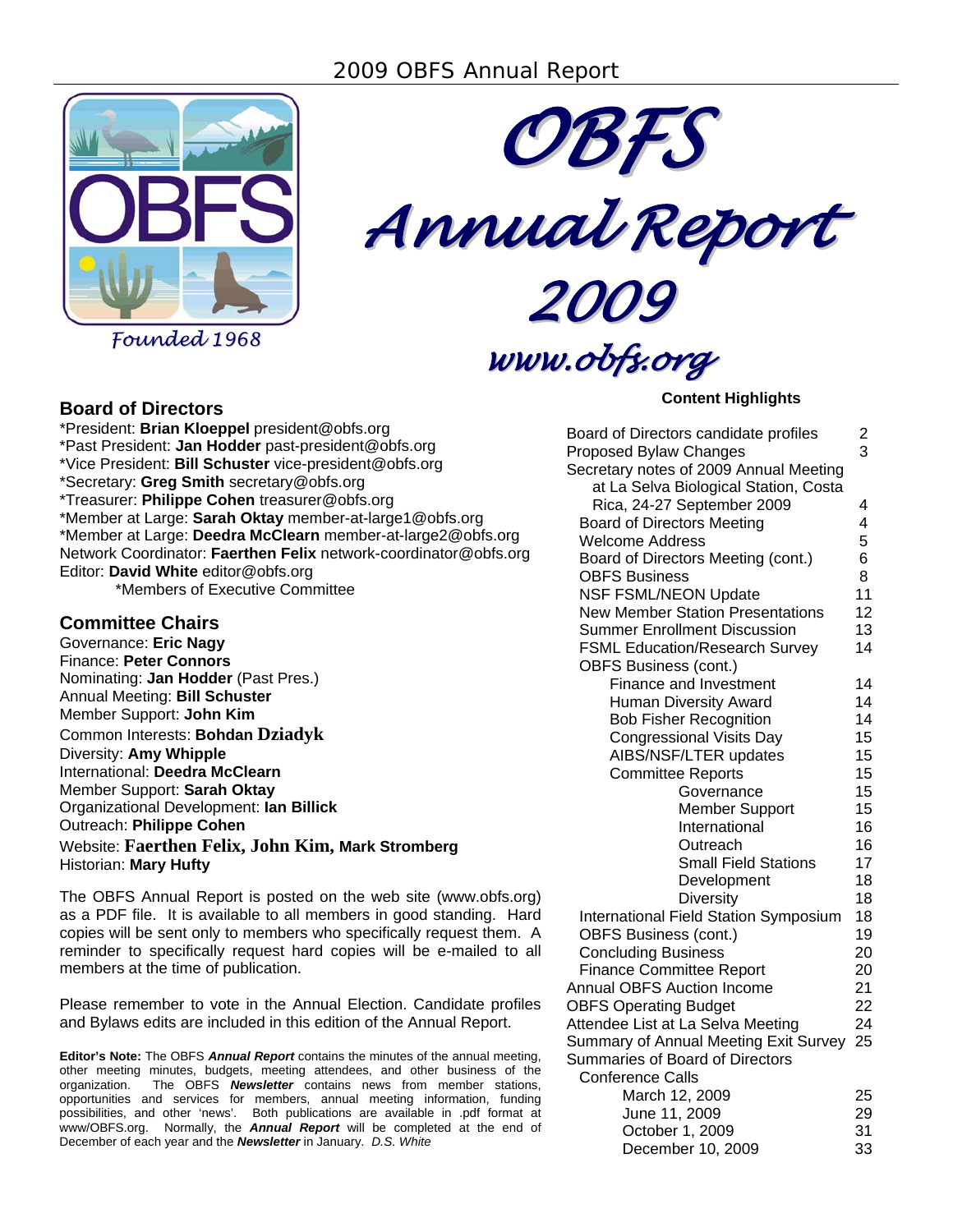# **OBFS Board of Directors Candidate Profiles**

**President Ian Billick** started attending the Rocky Mountain



Biological Laboratory in 1988 and remembers when OBFS passed through the Lab approximately 20 years ago leaving behind piles of good, unopened beer and wine that were greatly appreciated. Ian received his PhD in

1997 from UC-San Diego and does research on ant-insect mutualisms. He has edited a book, "The Ecology of Place: Contributions of Place-based Research to Ecological Understanding", with Mary Price that is due out with Chicago Press in the fall of 2010 and which highlights the importance of field stations. He has been Director of the RMBL since 2000.

# **Secretary**

**Greg Smith** currently is on the Graduate Faculty in



the Department of Biology at the University of Akron and serves as Manager of the Martin Center for Field Studies and Environ-mental Education located in Bath, Ohio. He strongly believes in the mission of field stations, especially given the continued increase in "urbanized" students that have little to

no exposure to nature. He is a field ecologist, who regularly takes advantage of field station resources. He has been actively involved with OBFS for the past six years. His experience includes serving as Director/Manager of field stations in Kansas and Ohio, serving on the OBFS Small Field Stations Subcommittee, and serving the last two years as OBFS Secretary.



OBBS +/b/b+O ou you %

**Member at Large** 

**Sarah Oktay** is the Managing Director of the University of Massa-chusetts Boston Nantucket Field Station. She has a B.S. in Marine Chemistry



and a Ph.D. in Chemical Oceanography from Texas A&M University at Galveston. Her primary research is on surface and groundwater quality for both fresh and salt water bodies. She is a passionate believer in outreach and community input and dedicates approximately 30% of her

time to working with students of all ages and with the lay public through multiple media outlets and civic positions. She is very excited about the role OBFS has in fostering collective research and education endeavors and would be willing to do all she can in furthering OBFS organizational goals. She believes that coordinating and meeting with fellow field station managers and directors through OBFS is one of the most efficient and fun ways of improving her own field station. She currently is the chair of the Small Field Stations committee that will be merging with the Member Support Committee.

**Karie Slavik** has been the Associate Director of the



University of Michigan Bio-logical Station for 7 years. She received her B.S. and M.S. degrees from Bowling Green State University, Ohio, in education and aquatic ecology. After graduating she worked as a research associate at the Ecosystems Center of the Marine Biological Lab-oratory in

Woods Hole, Massachusetts, where she was ing the stream research

program for the Arctic Long-Term Ecological Research project at the University of Alaska's Toolik Lake Field Station. She was introduced to field stations as an undergraduate student at Ohio State University Stone Laboratory and has spent 15 of the last 17 summers at field stations.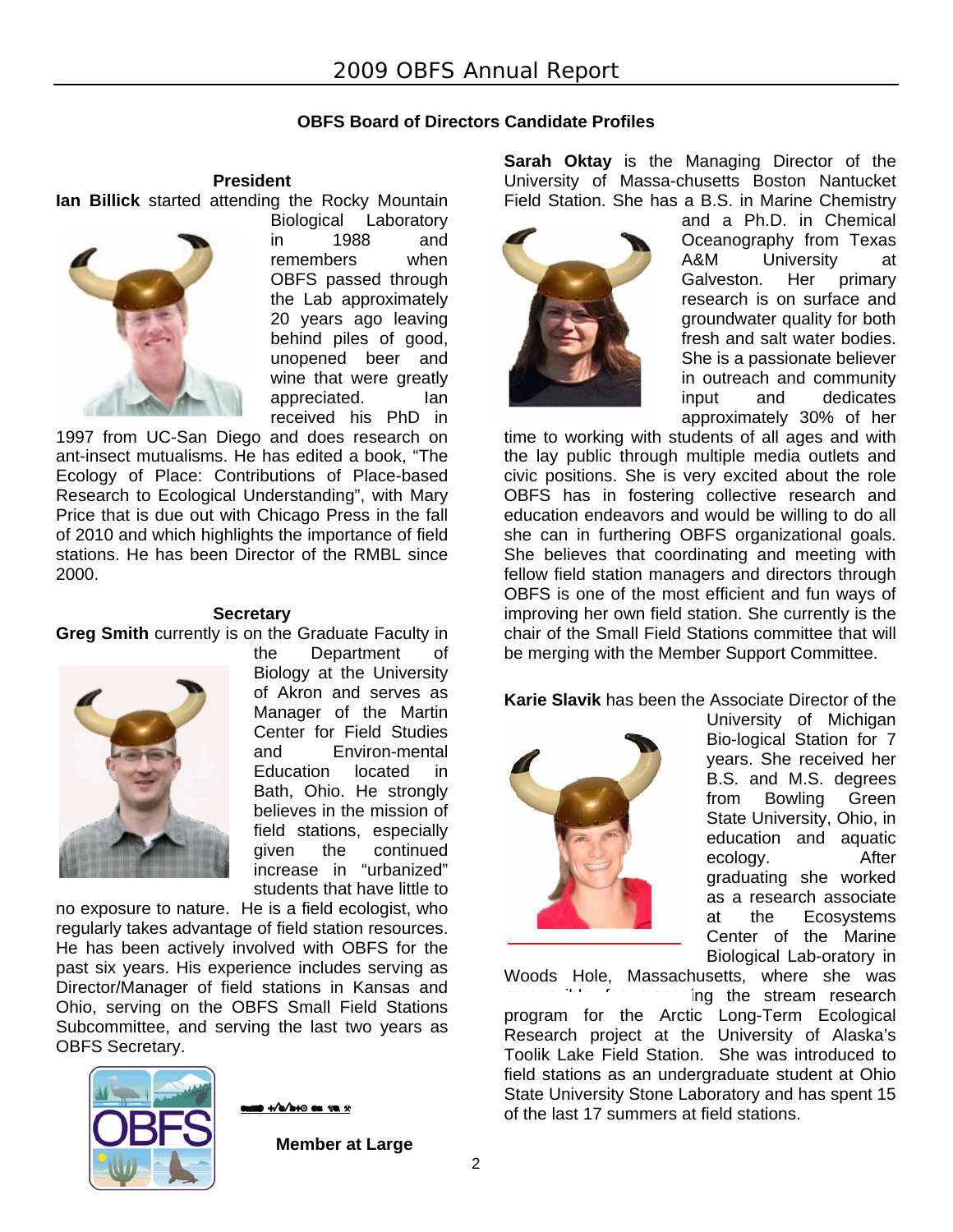# **PROPOSED BYLAW EDITORIAL CHANGES**

# **Insertions are in red underline, Deletions are in red strikethrough.**

ARTICLE I. Section 1. Paragraph 6

To enhance public support for funding field stations infrastructure and the activities supported at field stations.

# ARTICLE II. Section 2.

Rights and Obligations of Individual<br>Nonvoting Members. The Board of Nonvoting Members. The Board of Directors may by resolution establish categories of individual nonvoting membership and determine any obligations and privileges of members in those categories. The individual nonvoting members will not have the power to vote on in the member election

# ARTICLE III. Section 8.

Quorum for Station Voting Membership Meetings. A quorum will consist of the presence, participation by conference call, or voting by mail, or email, where that is allowed, of at least ten percent (10%) of the voting members.

# ARTICLE III. Section 12. Paragraph 2.

Written notice of the annual meeting must be sent by mail, or e-mail, as directed by the members, to all members, at the address, or e-mail provided by the member or as it appears in the corporate records, at least 30 days in advance of the meeting.

# ARTICLE III. Section 13. B.

Special Meetings. Special meetings of the voting members may be called by the officers, executive committee, the Board of Directors, or by a quorum of the voting members, or by petition of at least 10% of the voting members. Notice for a special meeting must be mailed sent by mail or email, or fax, at the address provided by the voting member, at least thirty days in advance of the meeting and must specify the purpose(s) for which the meeting is called. Only the business for which a special meeting is called may be considered at the meeting.

# ARTICLE IV. Section 2. B.

Board Selected Officer Positions. The Board of Directors will select by majority vote and appoint the editor and network coordinator who shall automatically be both officers and members of the Board of Directors on appointment. These appointments will be for two-years with possibility for reappointment with no term limits. Sitting editors or network coordinators must recluse recuse themselves from discussion and voting on their offices.

# ARTICLE IV. Section 2. C.

Organizational Standing Committee Chair Directors. Organizational Standing Committee chair directors shall be appointed by the Board of Directors and shall serve on the board while serving simultaneously as the chair of one or more of the committees that have been designated as an Organizational Standing Committee by the Board of Directors. Sitting committee chairs must recluse recuse themselves [ . . . .]

# ARTICLE IV. Section 4.

Section 4. Terms of Voting Member Elected Directors. Voting member elected directors will assume office on April 1 and serve twoyear terms, which will be staggered so that one-half of the directors takes office in even years (including president and secretary) and one-half of the directors takes office in odd years (including vice president and treasurer). Only the secretary and treasurer can serve consecutive terms. However, unless they formally resign or are removed from office, directors will remain in office until their successors are properly elected, designated, or appointed.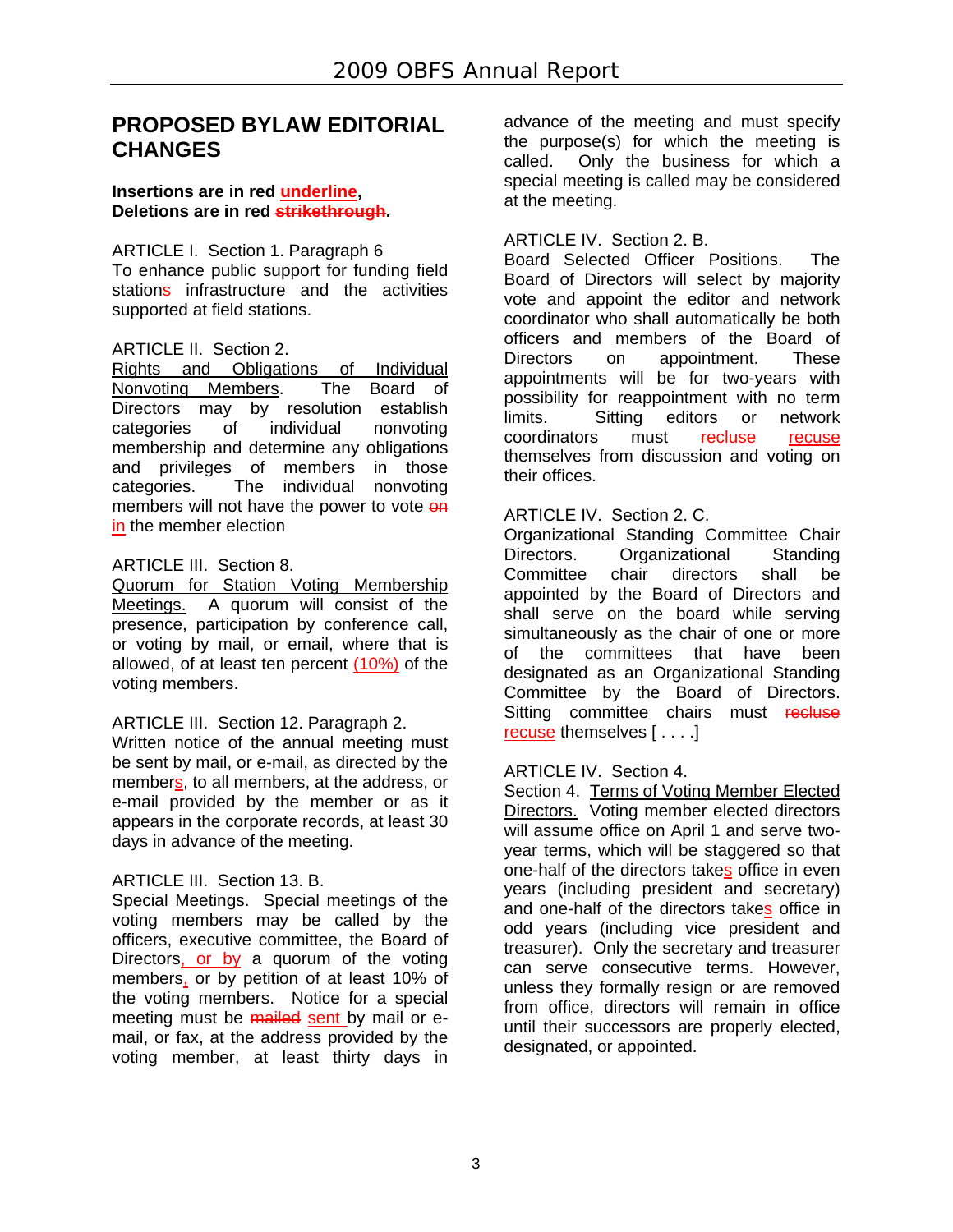# **Official Secretary Notes OBFS 2009 Annual Meeting at La Selva Biological Station, Costa Rica 24 - 27 September 2009**

# **Meeting Action Items:**

- identify lapsed members (Philippe Cohen, Sarah Oktay, Art McKee, Greg Smith)
- update contact information for members (Philippe Cohen, John)
- talk to AIBS and get details on employee partnership (Eric Nagy)
- pursue Business Plan (Brian Kloeppel, Ian Billick)
- complete Bob Fisher remembrance (Brian Kloeppel)
- prepare for annual election (Greg Smith, David White, John Kim)
- complete FY 2010 budget (Philippe Cohen)
- review international progress (Brian Kloeppel, Jan Hodder, Deedra McClearn)

# **WEDNESDAY, SEPTEMBER 23, 2009**

#### **Board of Directors Meeting** (7:00 pm -9:00 pm) (open to all members)

In Attendance: Ian Billick, Philippe Cohen, Faerthen Felix, Jan Hodder, Brian Kloeppel, Deedra McClearn, Eric Nagy, Sarah Oktay, Bill Schuster, Greg Smith (Others Attending: Tom Arsuffi, Jeff Brown, Peter Connors, Art McKee, Mark Stromberg, Larry Weider)

#### OBFS Draft Business Plan Discussion

Ian prepared a business plan draft. At our June meeting we briefly discussed some of the options, many of them pertaining to a permanent or part-time OBFS staff member. Some questions stemming from that meeting include

- *Which model would suit us best now and which would suit us best when looking to the future? Should we consider a two-phase approach or a single phase (or none at all)?*
- *What is the role of an endowment? Do we work to build the endowment to help support the cost of an ED or do we work to secure large donations to help support the ED directly?*
- *How powerful should an Executive Director (ED) be? What should her/his role be?*
- *What is the optimal financial arrangement to provide some short-term financial stability for a new ED without having to raise an exorbitant amount of money before such a hire could be made*?

Eric reminded the group that AIBS has shown some interest in a 50/50 staff position and would host that staff member in their Washington, D.C. office. AIBS, using Ian's numbers, has outlined the cost of such a position. AIBS has a history of shared positions. It has the

potential to benefit both organizations. Philippe asked if this option would preclude an Executive Director (ED) position. Eric said it is still open; we can decide what we want for the position. This is one potential mechanism for whatever we want to do.

Brian asked the bigger question of, "Where would we like OBFS to go?" We have some issues with member numbers, what services should we provide, what resources do we need? Philippe suggested that ultimately we need and ED, but how we get there can take many paths. Right now we rely on volunteers and altruism. Regardless of goals, an ED may be the best way to get there. Brian added that one of the biggest frustrations for him is that everyone wants to promote field stations, but we all report to different people, and we have priorities beyond OBFS.

Jeff suggested opening the discussion to the membership and asking for input. The question is still what do we want to do as an organization? What are we thinking we might do in the future that requires the attention of an ED? Mark pointed out that one of the important things OBFS does is make and nurture relationships. An ED would have the time to focus on such issues. Deedra asked if the ED could write grants. Yes, the person could do that under the direction of the Board. The Board would not go away. Eric suggested that we are hobbled by not having a leader who is paid to pursue the goals of OBFS that none of the rest of us have time to do. An ED will likely become the face of OBFS. We have huge expectations about what such a person might do. We need to be realistic about how much such a person could do. Sarah asked about the job description. What kind of person do we want/need? This likely would need to be someone with experience in science, public relations, etc.

Why do we want to change? Some members might be resistant to such a change. Art suggested that these ideas synchronous with goals of NAML and AERC. NAML actually went the route of paying a lobbying fund in D.C. to raise their face on Capitol Hill. That did not work and they are now back in the organization phase looking for a home. AIBS has a lot of experience in this realm and can help raise awareness of OBFS. AERC also might be willing to share a position. There perhaps could be a coalition of several AIBS members that takes advantage of the skills of an ED. A shared position might just be a stepping stone toward a full-time person dedicated to OBFS. This person would still work with the Board and the members to move things forward. It will be a partnership, but now it will be a partnership with a leader with time dedicated to the task.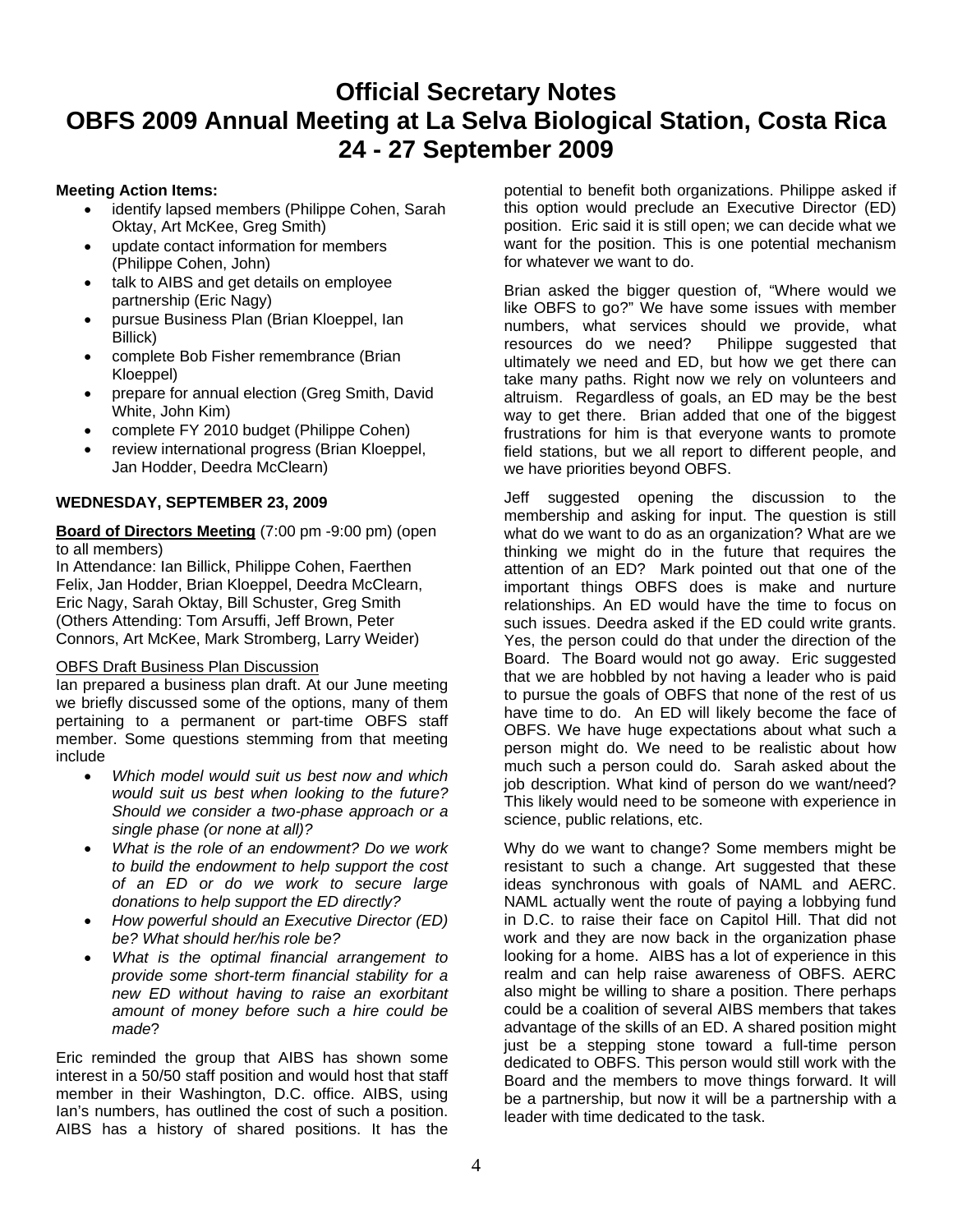Ian suggested that we should not rush into this. We need to manage the emotional response from members with such a drastic change. We should be careful and respectful of how we present this and how quickly we move. The most important thing to make this work is to have a clear idea of what we want to accomplish. Are we going to be committed to this; is there a series of steps to get where we want to go? One initial step would be to try to increase numbers of member stations. We do not have the resources right now and need to move forward with this.

Lapsed member surveys give hope that we can maintain membership, if not grow. Most stations did not comment that it was too expensive or that they saw no benefit. The biggest issue is keeping accurate contacts. Non-US field stations might have different issues but also might give us lots of room for growth. This is exactly the kind of task an ED could do. It is encouraging that we still have member stations that are active and want to participate. Mark suggested the Board make a decision on the ED position.

Eric suggested that right now our finances are not such that we could hire such a position. OBFS generates \$24,000 in member dues. We have net assets of \$110,000 so we can buy some time. However, we would need to reduce costs and increase member stations in order to even consider hiring this position. Moving forward with this position, we then could move forward on a fund-raising effort to pay for this person.

Brian asked to spell out the steps involved in this process. How will we increase membership, raise funds, etc.? The general membership should be informed about the role of this new position. Even though there is a smaller group present at this year's meeting, we can begin this process now.

Philippe suggested we (1) work to increase membership, (2) have Eric talk to AIBS to get some scope of the initial financial investment, and (3) make an earnest effort to attract sponsors for next year's meeting. These things might enable us to see how to move forward on this. Ian suggested we decide if we want to do it, go out and establish how much we need, and begin fundraising. In the meantime we can work on increasing membership.

A MOTION (made and seconded) to pursue Ian's proposed business plan for a staff position to help us achieve our goals as outlined in the Strategic Plan passed unanimously. The Board has endorsed the Business Plan ideas and will solicit input from the general membership. The membership will be asked for support and feedback. Committee Chairs will be asked to bring up the Business Plan at each meeting during the weekend.

#### Bob Fisher

Former OBFS President, Bob Dalgleish, encouraged OBFS to find a way to recognize Bob Fisher who passed away earlier this year. Bob D. suggested a fund in Bob

Fisher's name. Brian brought a water color painting for the auction that could begin to populate this fund. Another suggestion was to help offset the cost of a firsttime field station manager to get involved in OBFS. Bob D. gave \$100 to get the fund started. Ian suggested that we don't want to get involved in named funds. There is not enough money to start a fund. The Board suggested using the \$100 to get the painting framed and add a plaque in remembrance and sent to Juniata Field Station.

#### **THURSDAY, SEPTEMBER 24, 2009**

#### **Welcome Address** (7:30 pm – 8:30 pm)

President Brian Kloeppel called the meeting to order with the Tom Callahan Memorial Big-Assed gavel. This year's theme is, "International Perspective on Biological Field Stations." Then all members then introduced themselves. Philippe Cohen offered OBFS brochures to the membership. He also reminded the membership to contribute quotes over the weekend. First-time attendees received rousing ovations. President Kloeppel recognized Larry Weider and Shorty Boucher for their service to OBFS Both have recently stepped down from the Board. President Kloeppel then presented Tom Callahan's "Four Maxims for Conduct at OBFS Meetings: (1) treat everyone decently, (2) laugh at yourself, (3) know that everyone makes mistakes, so **Get Over It!**, and(4) don't call the authorities unless there is either fire or blood". President Kloeppel introduced the Board of Directors and Committee Chairs and made some general announcements. He then presented the current membership information. We currently have 151 paid station members and 163 stations still on the list that have not renewed in several years. We also have 19 paid individual members. The OBFS Board will meet after the opening session and all members are invited.

Eric Nagy announced that there will be some bylaws changes, mostly editorial, on this year's ballot. The current bylaws are not on the website. He asked for comments on the changes.

Peter Connors made several announcements about the annual auction that will take place on Saturday evening. The auction began in 1997. It is meant to be a **fun**draising auction. Peter also mentioned forms that donation forms were available for tax purposes. The auction theme is "Tropical Adventure."

Deedra McClearn, Director of La Selva, introduced La Selva and gave a presentation on current activities. La Selva began in 1968. Among other interesting ideas presented, Deedra talked about the impacts of the "dry" season on large tree growth. Costa Rica is about the size of West Virginia with distinct flora and fauna on each side of the mountains that split the country. The formation of the Costa Rican/Panamanian Plate was perhaps the most important geological events in the last 100 million years. It separated the oceans, created the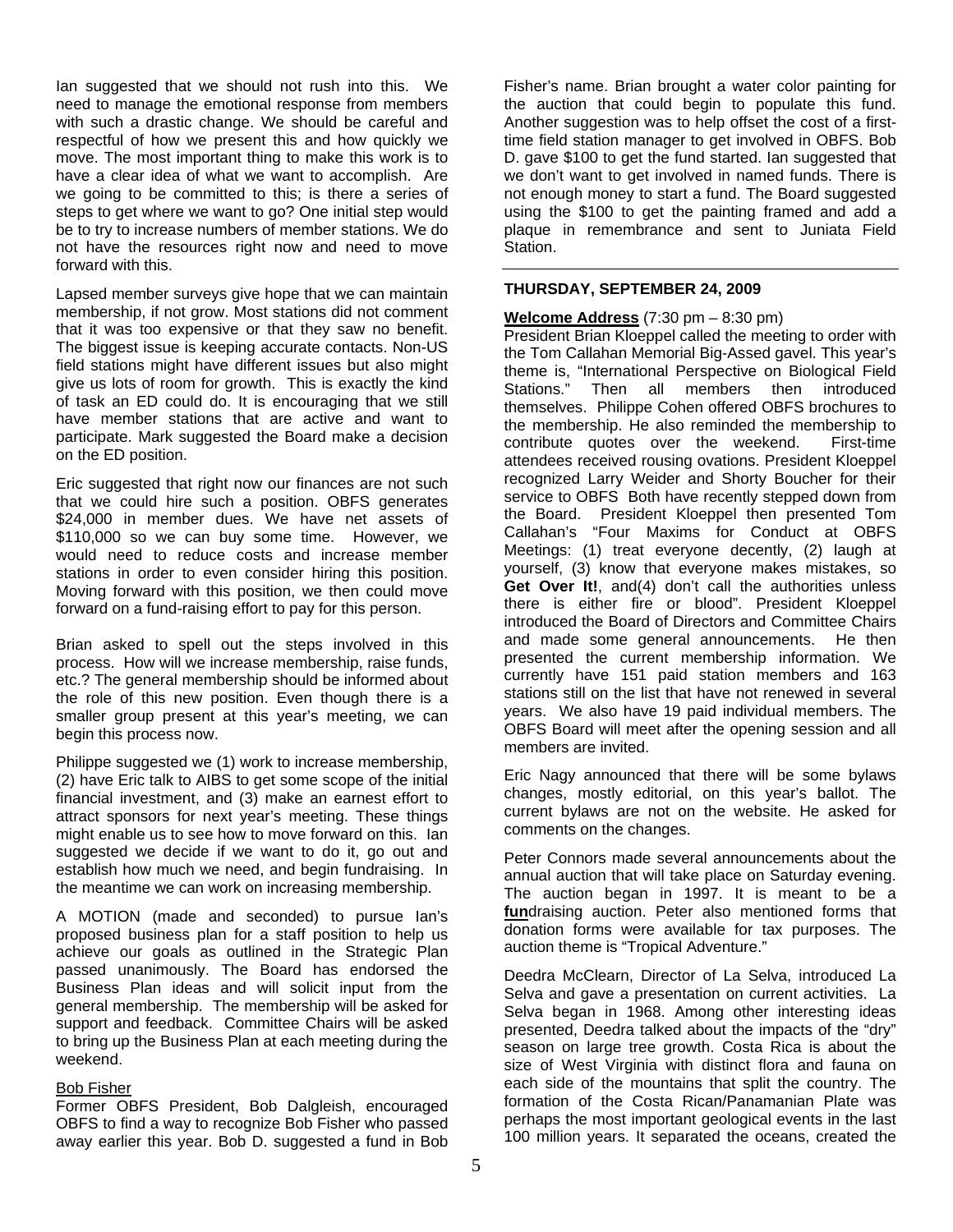Gulf Stream, and created a land bridge between North and South America. La Selva itself, even though it is small, is an important property that connects other patches of remaining forests. La Selva is part of two important biological corridors. The land ethic in Costa Rica 20 years ago was that land without trees was more valuable. About 2% of the large trees fall every year. Almost all of the buildings on La Selva were built with NSF-FSML money. La Selva receives ~30,000 user days per year. There are a number of long-term research projects underway at La Selva, especially large trees, herps, birds, streams, bats, native trees, parasitoids, plantations, and dung beetles. There also is a 50+ year climate record and these datasets are being used to study global climate change impacts. Currently there is no 50-year trend in changes in annual rainfall, but there may be some evidence that the distribution in that rainfall may be changing. Nighttime temperatures are warmer than they used to be even though daytime temperatures have not changed. La Selva has no staff scientists. All research is carried out by outside researchers. La Selva's operating budget is \$1.5 million. Most of the revenue is from field station fees.

**Board of Directors Meeting, Continued** (8:30 pm – 10:30 pm) (open to all members)

# OBFS Treasurer Summary (Philippe)

Philippe is projecting a \$3,365.00 shortfall. In order to do this, Philippe placed actual dollars in the line items instead of what we were pledging to each line item. For example, we always allot money to committees but they do not all spend it. We should expect that at the beginning of the net fiscal year, our net assets will be \$108,501.91. This does not include auction proceeds for the 2009 annual meeting.

Philippe did the OBFS taxes this year instead of paying someone to do it. Philippe received a letter from the IRS and one particular form was misinterpreted. Philippe will correct that.

Eric asked if anyone has gone over the budget line-byline to review it. The Board responded that we are doing that right now. Ian asked to change the terminology of "Restricted Funds" to something else. They actually are not restricted. "Restricted Funds" will be changed to "Invested Funds." We also are expecting to maintain and increase member station numbers. The return on our investments is greater than we had recorded previously. Peter Connors mentioned, and volunteered, to follow-up with individual members to maintain and/or increase those numbers.

Brian asked that we maintain the amount designated for Congressional Visits Day at \$6,000. Ian suggested we not worry if visitors have to pay some out of pocket. Brian said this may be a problem for people at state universities. We should try to fully fund the visitors but also try to cut costs as much as possible. The OBFS representatives are there for their education but also receive training in the workings of D.C.

Jan asked why we have \$3,000 for Board travel. Philippe and Brian mentioned that Board members have used the money to travel to the annual meeting when funds are tight.

Eric asked about how to allocate monies to the committees. Eric suggested instead of line items for individual committees, perhaps we could just have a pot of money for committees. Philippe indicated this means the committees are not working toward goals. Jan mentioned that the committees would meet at the annual meeting, decide if they need funds, then ask at the annual meeting or during the year for that money. This mechanism is in the Strategic Plan.

Brian mentioned that we are off-schedule this meeting. The Board will solicit input from the membership over the weekend, and the Board will approve the budget in the follow-up conference call.

Ian called for a balanced budget. This year we are doing deficit spending. You do deficit spending when you are building. Because this is a continuation budget, we should try to balance the budget. We should not use the "Restricted Fund." Ian moved and Eric seconded that Peter's travel come out of the auction proceeds before those monies go into the restricted fund. Motion passed unanimously.

We should look at "big ticket" items to make up the \$3,000+ we need to balance the budget. The website costs were suggested as one way we could cut. John's work is contracted so it might not be easy to cut. Ian suggested we were going for too much functionality on the website. Faerthen asked who was going to manage the member databases. The website is working toward a member managed database. Flat pages for the portal will work but the backside needs the functionality. Ian suggested we were paying a lot of money, but Faerthen said that a \$5,000 one-time payment is cheap. Some of the items we have discussed over several years have not been addressed. Art McKee provided some history of the OBFS website. John has tried to pick up the pieces of a broken system and perhaps we should go to LTER to discuss whether we should continue our web collaboration with LTER. Faerthen mentioned we still have to go through LTER and our hands are tied. We need to be able to manage our own site without the middle man. Greg suggested that this is such a critical step in our growth, and a major stumbling block over the last several years that we need to move on this even if it means not balancing the budget. Peter suggested we address the website issue and use our outstanding funds to balance the budget. Ian suggested that Faerthen get bids on the website work, and we spend that as needed. Brian asked about proposing a balanced budget to the membership and then overspending. The Board suggested the membership just wants to see fiscal responsibility.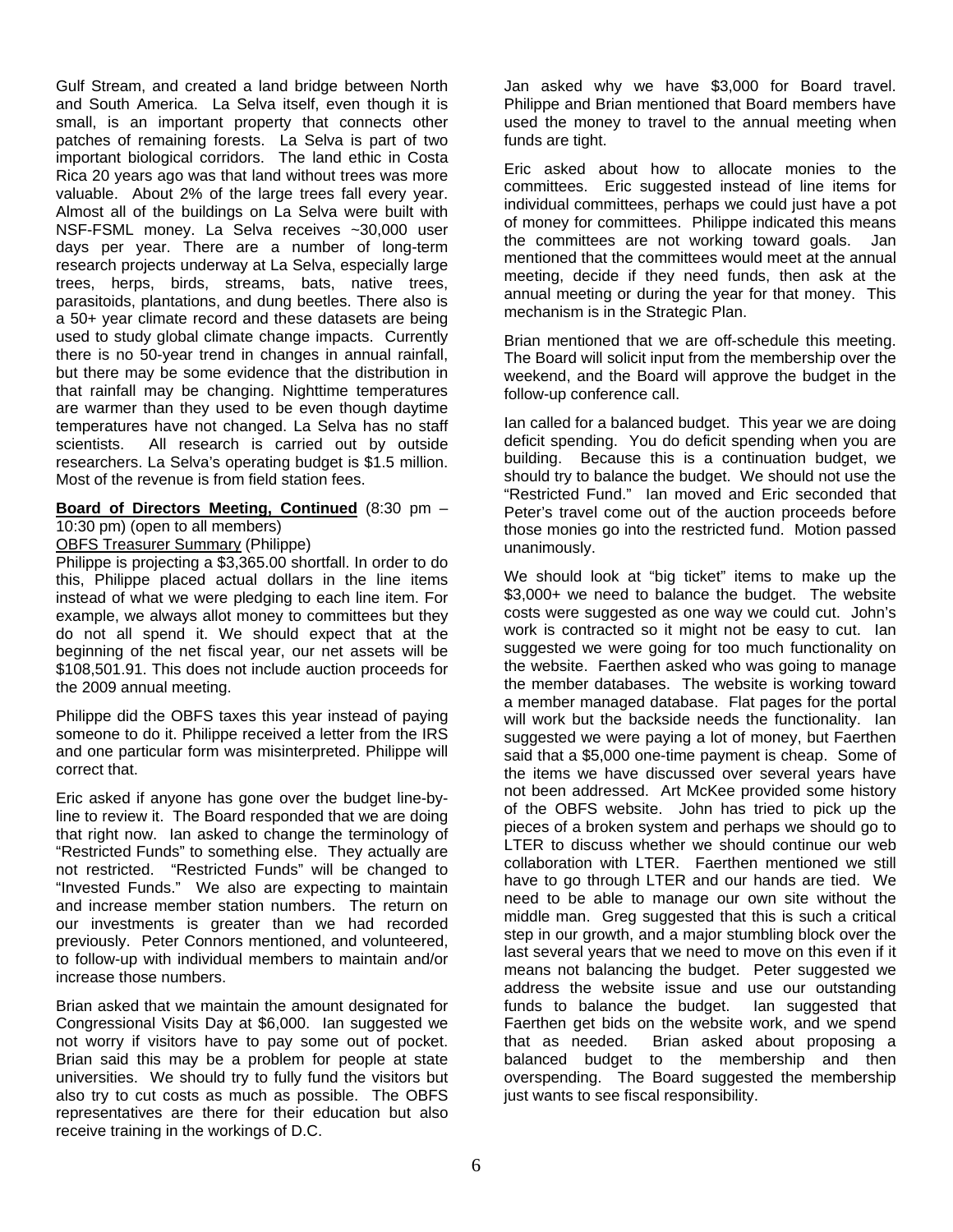Eric reminded the Board that through our relationship with AIBS, Brett Burke can help us with various tasks. Eric handed Philippe some information to proceed.

Website editing reduced to zero. Newsletter editing reduced from \$250 to \$200.

#### Annual Dues (Phillipe)

Philippe said that one station requested reduced fees for financial hardship. Dues for this station were reduced.

#### Board Travel Costs (Brian)

Greg and Brian were told they could split the \$1,500 available for Board travel (\$750 each). Their costs were above \$750. Rick Wyman was given \$1,000 for his travel. On this fiscal year we have spent \$2,500 dollars. Jan suggested that we increase the travel fund slightly. NAML will meet in Savannah this year and thought Brian might want to go to that meeting. Philippe suggested increasing these funds to \$3,500 for the next fiscal year. The Board voted to allow an additional \$500 to be split between Brian and Greg so they will each receive \$1,000 to cover travel costs. (Brian and Greg were not present during the discussion and vote.)

#### Electronic Voting (Greg)

SurveyMonkey and BallotBin were tested. SurveyMonkey is the simplest with the best graphic interface but costs \$19.95/month. We would need to pay for two months to cover the election. BallotBin is completely free but is less user-friendly and was more difficult to set-up. A motion was made and seconded to use SurveyMonkey. We will need to deal with issues associated with stations that do not have valid email addresses.

Nominations Committee (Jan Hodder, Larry Weider,

Shorty Boucher)

*President*: Ian Billick

*Secretary*: Greg Smith

*Members at Large*: Jeff Brown and Karie Slavik (*Ed. Note: Jeff Brown subsequently withdrew; Sara Oktay was added)* 

Nominations will be open to the floor for additional nominees.

Lapsed membership survey results (Art McKee, Sarah, and Greg)

#### Committee Reports

*Annual Meeting (*Bill Shuster/Deedra*):*

The 2010 Annual Meeting will be held at the University of Michigan Biological Station, 22-26 September. There was some concern that Yom Kippur is a major holiday that might interfere with this. Bill said that he has received three responses for 2011-2012 hosts. Konza Prairie expressed interest in 2012 or beyond, National Great Rivers in Illinois 2012 or beyond, Shoals Marine Lab expressed interest also. Noone has stepped up for 2011. The Board suggested somewhere out west. Bodega Marine Lab might be a possibility but currently is in flux and the timing might be difficult. There may be

other options in the CA reserve system but Bodega is the best place. White Mountain might be another option. SNARL might also work. The Desert Study Center might work also. The Board will solicit member stations that have space and gauge interest.

# *Organizational Development (*Ian*):*

OBFS Committees have been asked to discuss the Business Plan during their meetings over the weekend. Ecological Society of America is interested in a research coordination proposal that would involve field stations, especially proposals that include minorities. Tom Arsuffi volunteered to take a look at the proposal. There is an instrumentation proposal potential that may develop as well. This is another research coordination network. Ian will keep us informed.

#### *Outreach* (Philippe):

Philippe presented the printed OBFS brochure. The committee worked to make sure the content would not be immediately outdated. We have printed 10,000 brochures. Members can take them at the meeting and Philippe will mail copies to anyone else that wants them. Philippe has looked into converting the brochure to Spanish but this will take ~20% more space. Content or photos will need to be reduced or cut to make up the space.

The OBFS traveling display is now housed at Murray State University. David White is the contact. Thanks for Nina for all of her years in coordinating this effort.

Website discussion took place during budget discussions.

#### *Member Support (*John - Sarah filling in*):*

We are set-up for remote connection here at La Selva. The meeting will be webcast. John will be testing this over the weekend. Sarah will lead this committee to discuss sharing protocols, surveys on expectations of OBFS, and how to improve PR for stations.

#### *Governance (*Eric*):*

There will be some editorial corrections in the Bylaws for vote this year. Eric will pursue inclusion of a liability section in the Bylaws. Ian has provided some background information and verbiage for that section. The Policies and Procedures Manual is still in the works. Eric will ask for help completing this task.

#### *Common Interests (*Bo - Brian filling in*):*

Human Diversity - We will be presenting our third human diversity award. Tom will lead this committee meeting. We need to have someone in place for running the 2010 award. The committee will name someone over the weekend.

International - Saturday afternoon there will be an international symposium with speakers from several countries. Deedra said she is not sure what the membership wants from international stations. One question was the relationship between IOBFS and OBFS. Initially, OBFS supported the creation of IOBFS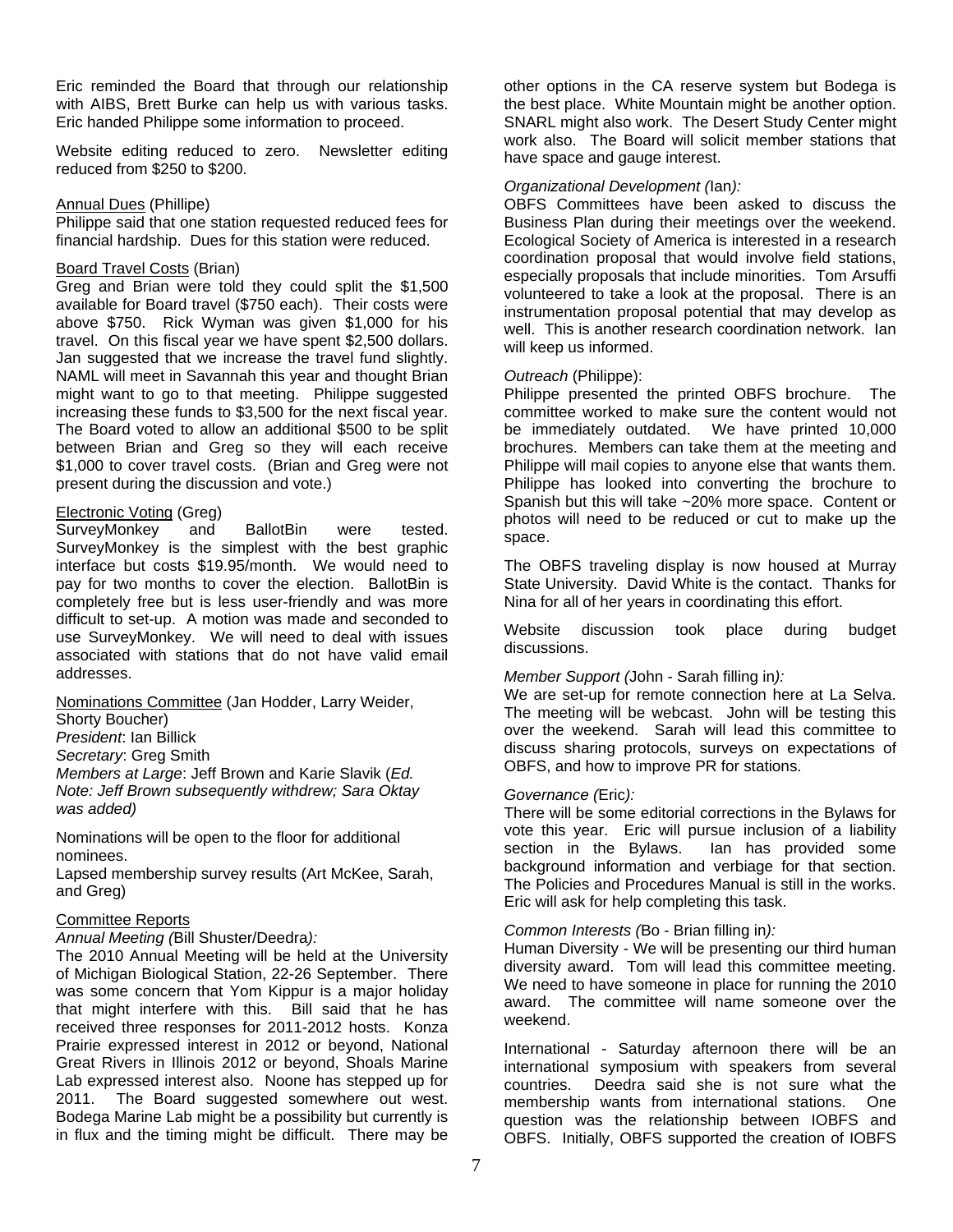and OBFS provided money for this. Last year OBFS voted to discontinue funding of IOBFS. The International Committee will try to get a feel for how OBFS can benefit them and how to best bring them into the fold. Jan suggested we move forward using our International Committee and not continue to try and figure out how to link OBFS and IOBFS. For all practical purposes, IOBFS does not exist.

Small Field Stations - Sarah is still planning on a regional meeting in the NE. She will make sure this is distinct from OBFS but also plans to encourage other stations to join OBFS and attend the annual meeting. Sarah will prepare a proposal for the Board. Sarah will focus on sharing of resources within regions and how to truly integrate. Jan suggested linking with the Development Committee because this idea is not necessarily a small station idea but could be of interest to all stations. Ian suggested that the small stations committee could provide input on future annual meeting agendas to make sure there are topics that are of interest to small stations.

#### Other Business

Jeff Brown suggested making the Congressional Visits Day a committee. OBFS invests a lot of resources into this, and we should continue to support it. This could also fit nicely under Outreach.

#### **FRIDAY, SEPTEMBER 25, 2009**

#### **OBFS Business** (8:00 am – 8:45 am)

President Kloeppel called the meeting to order at 8:00 am. He made several announcements. Deedra McClearn introduced some of her La Selva staff. The co-Directors of La Selva are Charles Acuña and Enrique Castro. Deedra also made some announcements concerning logistics and times for tours, etc.

Bill Schuster announced that we once again are webcasting the meeting in the main conference room. Members that were just joining us introduced themselves.

Committee Chairs for the first breakout groups (Governance, Member Support, International, and Outreach) mentioned their agendas. Brian also reminded the committees to please address the business plan at the meeting. Jan Hodder solicited nominations from the floor for positions that are up for re-election this year (President, Secretary, and Memberat-Large). Greg Smith mentioned that members (station and individual) should make sure their contact information is up to date.

#### **Concurrent Committee Meetings – Block 1** (8:45 am – 10:15 am)

Governance (Eric Nagy) Present: Eric Nagy (Chair), Violet Nakiyama, Peter Connors, Jan Hodder, Greg Smith (note taker)

Chair Nagy distributed minutes from last year's meeting. Eric mentioned that the bylaws corrections for this year include mostly editorial and cleaning up. Even editorial changes need to be voted on. The Committee should review the bylaws to be sure we have it cleaned up and ready for the fall ballet. Eric will work on adding a liability section to the OBFS bylaws. We can use samples from Ian Billick, AIBS, and Violet to craft the language. Violet suggested that we look at the laws in Missouri because that is where we are incorporated. The liability section is to protect Board members from lawsuits filed against the organization. Eric would like to have this on the November ballot. Jan suggested asking members from Tyson that are at this meeting to help locate Missouri non-profits that may provide some guides. OBFS does not purchase insurance because risk seems slight and cost is significant. Where do we turn for legal advice should we be sued? Jan suggested AIBS and Violet added that we should use them in crafting this language. Eric said that he would.

Eric asked about Board members signing conflict of interest statements. Violet said it probably does not hurt to do this. Eric will get a copy of a form to use as a model. The Board could declare that we are not receiving personal gain for serving. Jan suggested we not get too bogged down in "legalize" but perhaps have a training manual of some sort for new Board members.

Eric reminded the group that the Policies and Procedures Manual is still in the works and needs to get done. Jan suggested we break it down into smaller pieces and that might make it easier to move. Eric will proceed with an outline so that committee members can pick pieces to help write. Jan suggested that this is important. We are an aging society and we need to codify our policies and procedures before we lose some of the specifics. Jan suggested creating a "Motions Document" that would list the annual motions that were approved so that we do not have to glean minutes to find what had been acted upon. These specifics should go in the P&P Manual but not in the bylaws. Eric will move quickly after the meeting and Jan suggested a six month check-in to see how we are doing. A conference call in Feb. might be in order to prompt us to get our act in gear.

Jan suggested brainstorming on topic ideas for future meetings. We do not spend time discussing the next meeting and this ends up falling on the shoulders of a handful of individuals. This might take the form of a keynote address followed by a panel or group discussion. We could pay for the speaker out of the meeting expenses, not the OBFS budget. This might also raise awareness of OBFS and the value of field stations. The group suggested topics. Some topics included: informal education (free-choice learning), public education, global climate change, field station basic missions, making field stations relevant to communities, social networking, interaction of science and art, etc. We might also produce a white paper from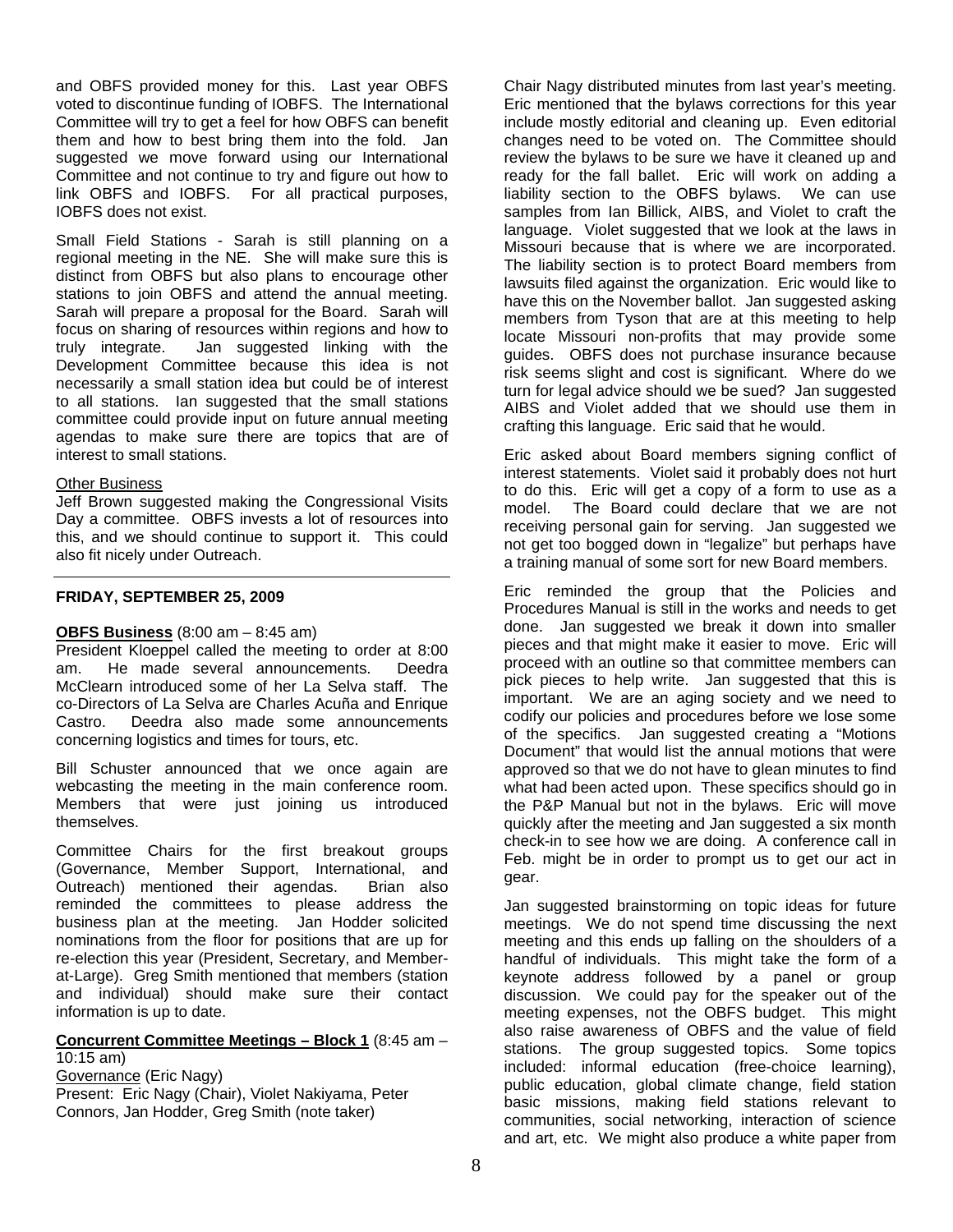each of these topics so members would have something to take home with them. This concept would belong in the program section of the P&P manual. Social networking, for example, might be a good topic for next year. But it might also be possible to have someone this year who can present their ideas. We are especially interested in topics that will draw in members. In order to do this kind of restructuring of meeting agendas, we might need to reduce the amount of time spent discussing business with the membership as a whole. We need fresh meetings to keep members returning year after year. This will require work from the program committee to progressively modify the agenda and not just stick to plugging in from previous year's meetings. For example, the committee discussed ways to provide more time for discussion of international issues on this year's agenda. We are continuing to evolve as an organization, and our annual meetings should evolve as well to best address our member's needs.

#### Member Support (Sarah Oktay)

Sarah Oktay (note taker) chairing for John Kim, also Bill Schuster, Len Smock, Kevin Geedey, Elizabeth Losos, Tom Riser, Mark Schulze

Focus- what does OBFS mean to you and what can OBFS do to better support members?

Previous items desired and some accomplished over last year were video conferencing of meetings, more interactive web site with 2 portals, increased sharing of information resources, and collection of documents on policies and procedures.

Emphasis expressed on desirability of a **searchable web archive** of responses to information requests, policies and procedures, and news items of interest to members.

Elizabeth Losos said that OTS may be able to help with the website programming redesign at an attractive price-Faerthen should contact her for this.

Important to answer two questions- why do people join OBFS and why do some drop out? The annual meeting is one major benefit and is energizing for station directors to attend. It provides organizational help for people who are often mainly biologists, not administrators. Get questions answered there. Meet contacts for later information exchange and mentoring. Get updates on national level issues like NSF, NEON. Desirability for more nuts and bolts sessions at each meeting.

Question- is OBFS more valuable currently to smaller or new stations?

Sarah brought up the Business Plan for discussion and feedback on alternatives presented. There was general concern about a full-time ED potentially being a large and long-term burden on the organization and would increase budget and dues. Consensus that the main OBFS benefit is as a network of contacts and

information, for which we may not need a full-time ED. Part time ED, perhaps a spousal situation, might be best. Someone who only works for OBFS would be best, although shared position at AIBS would have the benefit of location in Washington.

Some kind of staff, perhaps half time, could be desirable for enhancing OBFS networking capacity. This person should maintain regular contact with station members, clarify benefits and mission to help retain members, and add new members. Need evaluation for measuring effectiveness of any new hire. Run session for new station directors, perhaps after each annual meeting. In absence of staff, perhaps could be offered by host station or at another, smaller station nearby for a day after the annual meeting- pay some appropriate fee to attend. Staff person could also set up good nuts and bolts sessions in advance and see that info and reports from these workshops are saved and archived in accessible fashion.

Desirable that OBFS as an organization may provide value-added in major issues such as IT, data management, sensor packages, etc. Maybe cost sharing of software licenses or technology packages for groups of members or all members.

Interactive chat on website would be nice addition- may need monitoring by staff or web manager. "Virtual Art McKee"

Regional meetings may be desirable, but should probably be driving distance, 1-2 days at most, perhaps not every year but every 2 or even 3 years.

May be desirable to fold Small Stations committee into Member Support Committee with 2 co-chairs.

No budget requested for this year!

International (Deedra McClearn)

Present: Cici Coen, Al Muth, Art McKee, Rick Wyman, Meryl Wyman, Alfonso Ramirez, Francisco Perez, Tom Arsuffi, Jennie Reithel, Zak Zahawi, Paul Foster, Eileen Larney, John Hayes (note taker), Larry Weider, Kevin Smith, Pat Wright, Deedra McClearn, John Smiley, Robin Le Breton, Binka Le Breton

Deedra provided an overview and charge for the committee

- Draft of mission statement
- Practical measures that could be undertaken this year
- Assessment of the influences of the new proposed OBFS business plan on international stations

Rick Wyman provided an overview of history of international programs in OBFS. Indicated one of his goals would be to have OBFS facilitate development of a series of regional (possibly continental) OBFS groups to move forward field stations at an international level.

Needs for international field stations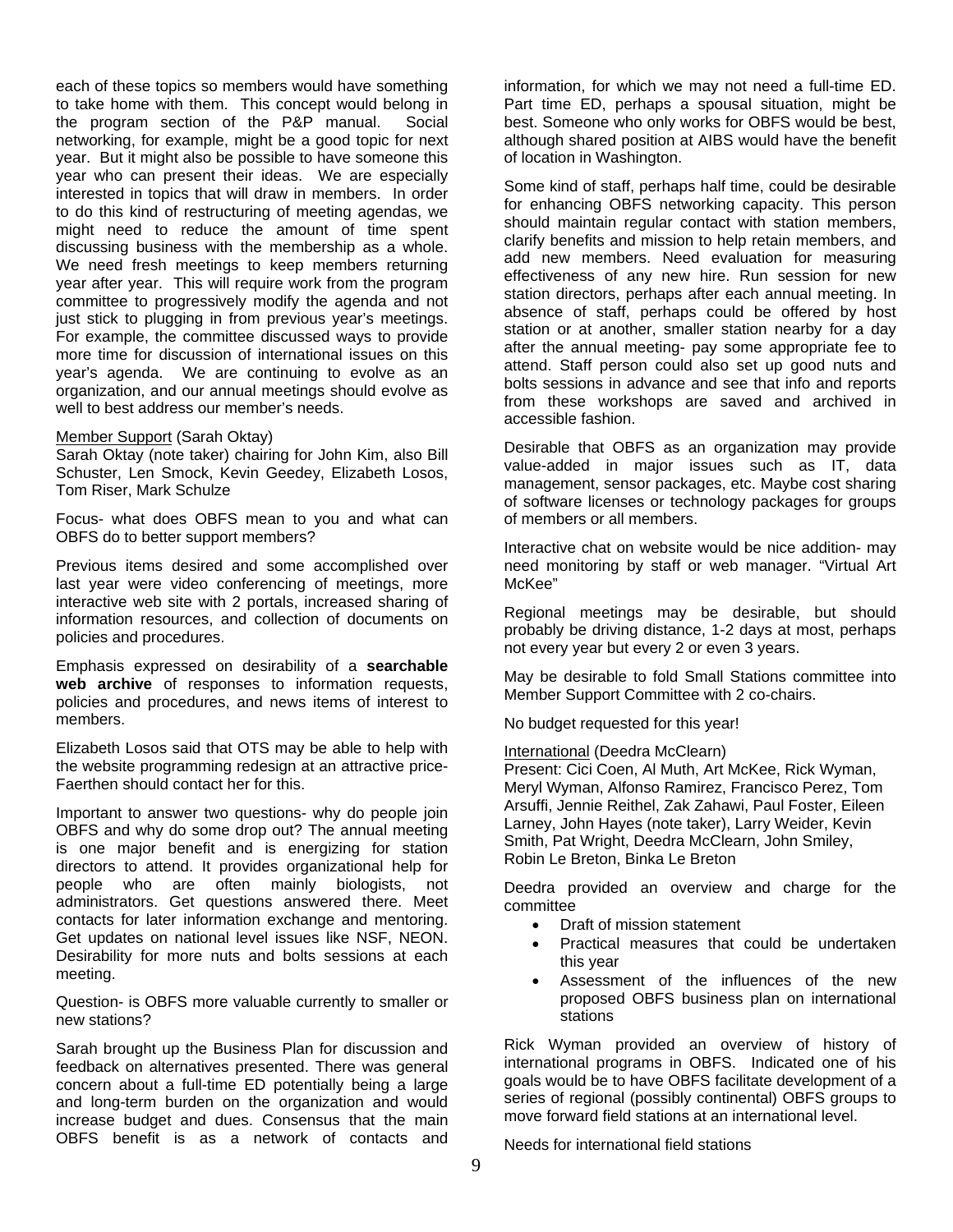- Solar panels would be a need at many field stations
- Exchange programs among research stations
- Raise awareness about OBFS and linkages with local communities, governments, etc.
- Support meetings and networking; exchange of information, human capacity
- Web-based network (needs adequate resources for successful running)
- Support ecotourism, outreach, and advertising; articles in travel magazines
- Standardization of monitoring and approaches to data collection
- Shared information on station management and protocols
- Networks for grantsmanship
- Reciprocal relationship between individual field stations
- Searchable database on web about field station capabilities and focus
- Capacity building of in-country scientists and personnel
- Financial support to bring international participants for future OBFS meetings

Mission statement: perhaps a committee specific mission statement that emphasizes exchange and networking. This is implicit in the OBFS mission statement, but given the emphasis on networking expressed in the international committee group, explicit identification of this as a committee may be valuable. If this is done it should be done with high sensitivity to concerns about infringing on governance autonomy (e.g., scientific imperialism).

Funding of in-country scientists is important for development of intellectual capacity in international field stations. Long-term ecological research by in-country scientists can be extremely challenging because of lack of adequate funding sources.

Things that OBFS can do in the short-term

- Identify specific goals that require funds for international programs in OBFS
- Write grant to establish web site linked to OBFS focused on international programs (support website development and maintenance)
- Revise current website to better link international elements of OBFS
- Develop regional African and regional South American OBFS (Cici, Al, Rick, Pat for African group; Rick, Binka, Deedra, Zak, Alonso for Latin America [Pat can identify other SA partners, and agreed to contact])
- Prepare other grants for other purposes (networks, etc.)
- Move forward on conversation on exchanges and networks
- Prepare high profile papers and publications on importance of international field stations (BioScience, travel magazine, newspaper, etc.)
- Broader presence at international meetings (ATBC, SCB, etc. [LTER may be willing to partner])

Discussion on new business model:

- Could be positive if international issues is part of the position mandate
- Consensus among committee that having an executive director position would be a positive addition

## Outreach (Philippe Cohen)

Attendees: Philippe Cohen (chair), Jeff Brown, Allison Butcher, Faerthen Felix, Susan Flowers, Jon Garbisch, Margaret Glass, Ray Highsmith, Stacy McNulty, Knute Nadelhoffer, Gwen Pearson, Mark Stromberg, Seth Touchet, John Van De Castle.

The meeting began with a quick review of the brochure and next steps with regard to its distribution. After some discussion, the following were agreed upon:

That a mailing of the brochure to all current members with a note that if they would like more, they need only request additional copies and they will be mailed free of charge. There was some discussion about how many should be mailed, with numbers ranging from  $1 - 100$ . After further discussion, it was agreed that not many would be mailed because it was felt that those requesting additional brochures were more likely to make sure they are effectively distributed.

Agreed that the far-reaching contributions of field stations was, in many respects, the most important component of the brochure and was one that should ultimately be highlighted in the public portal of our website.

There was a strong recommendation that brochures be made available through museums and professional organizations such as the National Association of Biology Teachers and several attendees indicated contacts that would allow them to exploit such opportunities.

Mark Stromberg and Philippe Cohen agreed to create a poster to go with the brochures so that as members attend professional meetings and similar events, they can provide a poster to attract attention to the brochures.

The committee strongly recommended that if OBFS provides travel funds to any members for professional meetings or similar activities, they should be required to distribute brochures and display the poster whenever possible.

John Vandecastle from LTER offered to include an OBFS poster and pile of brochures at the ESA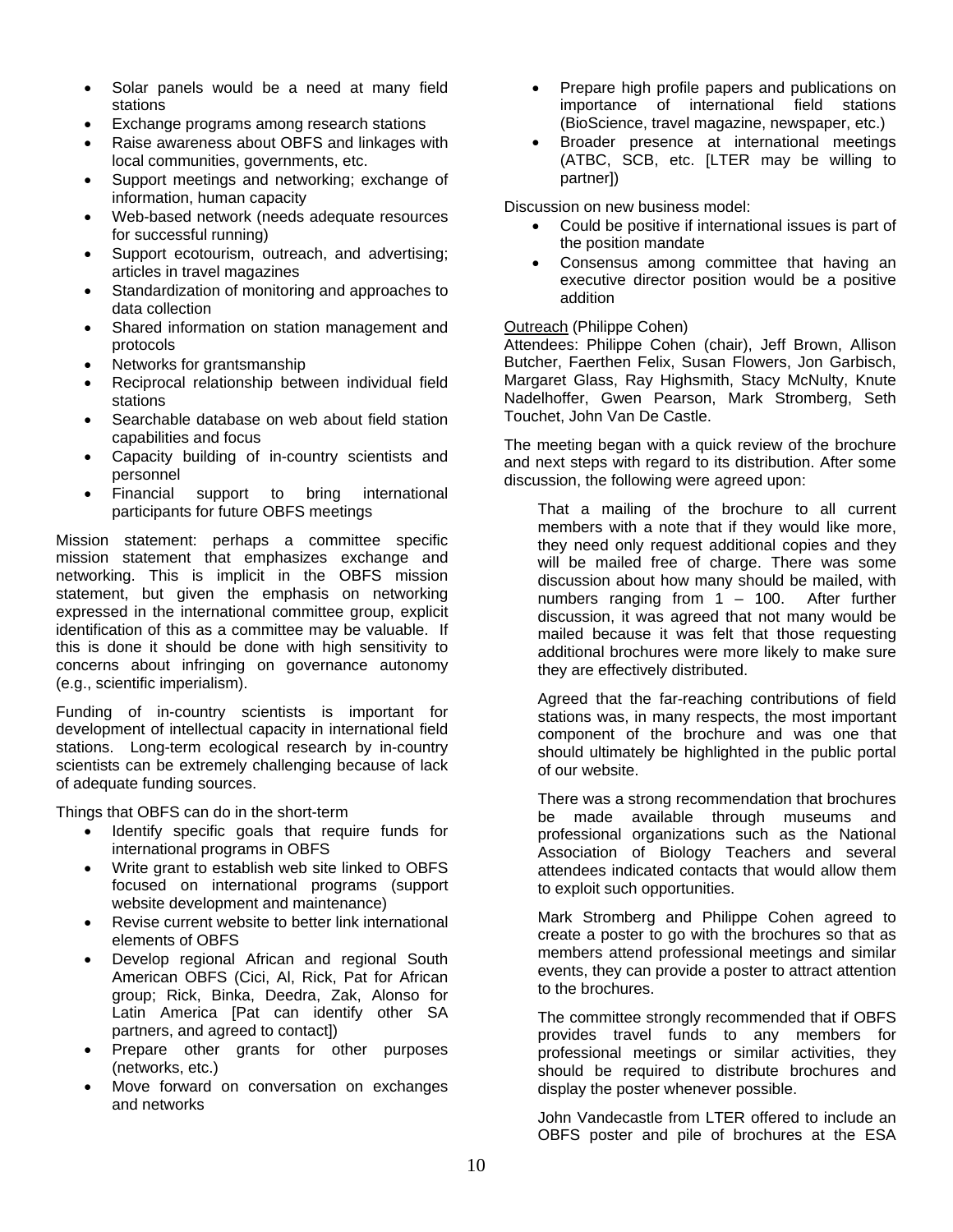meetings and other places where the LTER-NO has informational booths.

Discussion then focused on how best provide a public face for the website and significantly upgrade its functionality. We reviewed the current functions and then had an energetic discussion of some of the problems with trying to upgrade the site either through donated services by members or LTER, vs. contracting the work out.

There also was concern as to how we can assess and evaluate how effective the website is for users and visitors. There are tools and strategies available, but they typically involve additional resources, and this needs to be a consideration at the front end of the website development.

It was clear that some of the complexities involved in proper programming and implementation of a website requires expertise and follow-through only if we are willing to pay. Also, once the website is upgraded and improved, there will be on-going maintenance costs, and this needs to be a consideration in the design and implementation of an upgraded website.

There was also discussion about the station profiles currently provided by the web and the fact that much of the information is out of date and no longer accurate. The ensuing exchange covered the history of efforts to acquire that information and the difficulties and challenges in that effort. It was decided that much of the information needed to be maintained by the individual field stations at their own sites. It does not work to do it on the OBFS website, despite our best efforts to encourage them to do so. So in the future, the website will provide location information and a link to their website. If a field station does not have a web presence, they need to be encouraged to do so, since it is a critical feature for all current and future users of field stations. The committee agreed to the following actions:

Faerthen Felix and Philippe Cohen will spearhead the effort to fix the database functions of the website and we already have received support from the Board to expend up to \$5,000 toward this.

A subcommittee was created that would work on the design and layout of the website home page and public portal. Members include Allison Butcher, Philippe Cohen, Von Garbisch, Gwen Pearson, Seth Touchet,

After a response from Peter McCarthy (NSF) concerning possible funding for upgrading the OBFS website, that a subcommittee would draft a small NSF grant to help fund the upgrading of the website. Members include Philippe Cohen, Stacy McNulty, Gwen Pearson, Mark Stromberg,

In the interim, Faerthen Felix and Philippe Cohen will put up a temporary public web page based

upon the brochure and will try and have that in place within the next 2-3 weeks.

It was generally agreed that once the new website is up and operational, that it would be important to include links to field stations that provide ecotourism and volunteer opportunities.

# **NSF FSML/NEON Update** (10:30 am – 11:30 am)

Peter McCartney presented updates on NEON from slides presented by Tony Beasley, NEON, Inc. Project Manager. Tony will join us later by phone to answer questions. NEON is an infrastructure project. NEON is starting to become a reality. It is continental-scale ecological observatory, a multi-component instrument. It will focus on drives/responses of ecological data on spatial scales. It is a long-term investment, meant to persist for at least 30 years. It is through conceptual plans, and has gone through two design reviews. It is now undergoing a cost and scheduling review. Construction will begin in late 2010 as currently modeled. Data will be flowing by 2015. There are multiple levels of data that are collected. There are five sensor packages that will be available and there will be an education mission. There are multiple sites within 20 different domains and this will include some relocatable sites (initially 2 per domain). There will also be airborne sensors and will include satellite data and modeling. The design is becoming increasingly fixed at this point. Some issues with implementation include staffing, administration, cyberinfrastructure, power, integration of data. The assembly facility will be located in Boulder, CO. OBFS can play a role with some issues, including infrastructure, sensor development, function as satellite sites, engineering and operations interactions, and contributions to OBFS technology and culture.

Peter opened the floor to questions. Members spoke to Tony by phone. Member questions included

How will satellite sites be classified and how will this develop? (Answer: All structure of infrastructure will be open source. It will be possible for stations to use NEON documentation to implement some or all of NEON sensor arrays and data structures. NEON might also take on the role of storing station data so that all data are compatible. As long as those date are collected within NEON guidelines. Many stations can participate in data collection whether officially a NEON site or not.)

Would funding be available to launch a satellite site? (Answer: There will not be funding from NEON but the usual funding sources will be available to jump on the NEON bandwagon. But NEON will make the source available.)

Can stations join together and replicate their own NEON small regional group? Especially those that are not core or satellite sites. (Answer: It is fantastic that groups of site would join together to share resources and adopt NEON sensors. NEON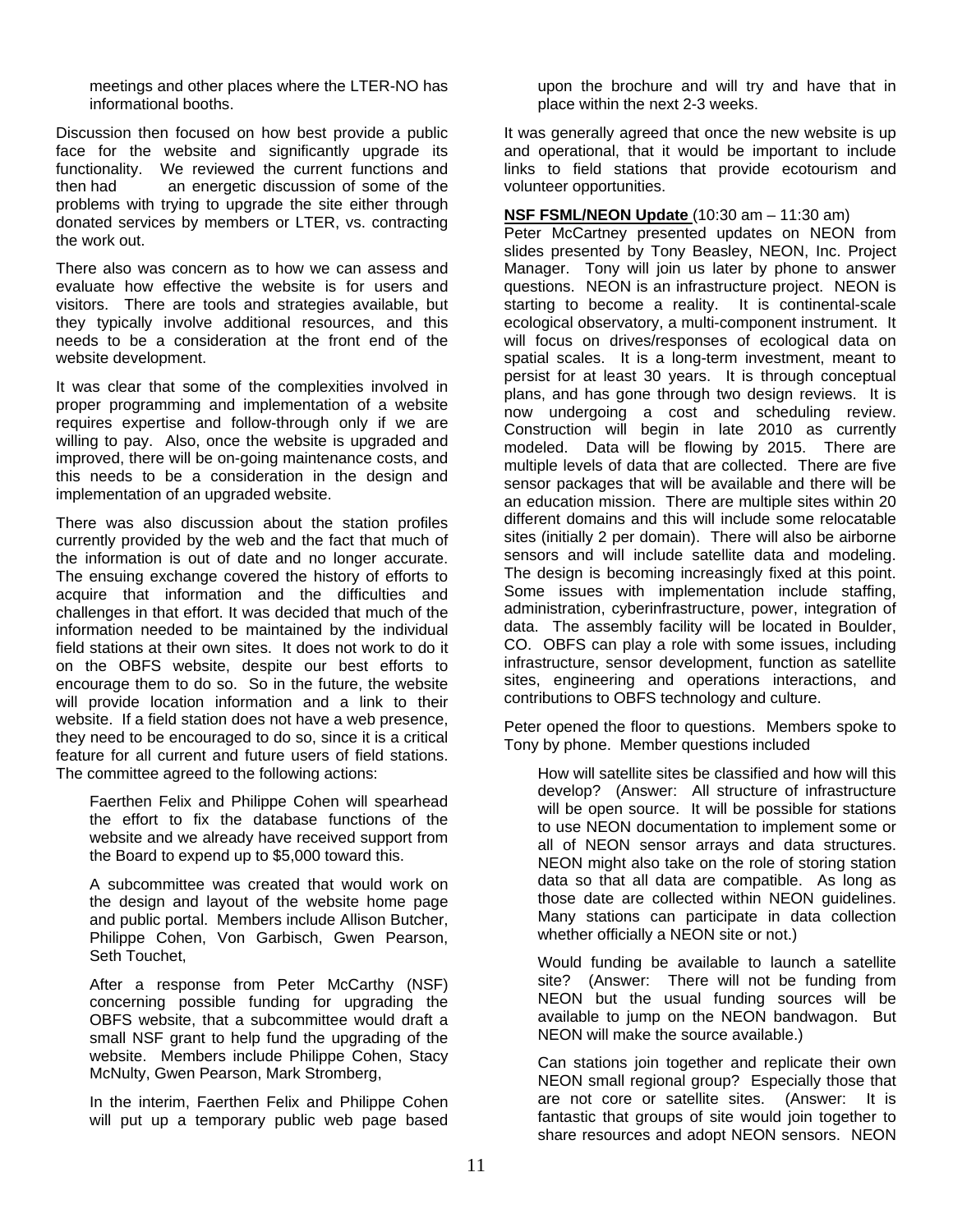is also trying to implement continental-scale research. Field stations can play critical roles here. It is unclear how this interaction would work in terms of dollars.)

When will the cyberinfrasture side be functional? (Answer: This depends on the type of interaction you need. There will be increasing efforts over the next several months. In terms of canned subsets that individual stations can adopt will be 24-36 months down the road.)

Are there plans for an international observatory networks? (Answer: There have been discussions with Canada and Mexico but is not much more than talk at this point. This would be important to expand across all of North America.)

Can you update us on the education component of NEON? (Wendy Graham is heading up education. Education is explicitly funded within NEON and includes: outreach activities, students in science, producing information that can be used by scientists. There is information on the NEON website about outreach.)

Peter continued with a discussion of NSF-FSML describing the "Poorman's Ecological Observatory Network." NSF does not see FSML as being displaced by NEON. NEON will not do everything, field stations will still be critical to environmental studies. The FSML is designed to support the stuff that advances BIO and GEO research: facilities, equipment, instrumentation, power and communications, and planning.

Successful projects have high potential impact to NSF funded research, a broad and diverse user base, advanced research capability, educational outreach, broader impacts, and demonstrated infrastructure need. The top ten weaknesses of FSML proposals include incremental or no advance to research, limited benefit to NSF funded basic research, limited visiting users, limited research productivity, request primarily to serve as PI's research or teaching, limited institutional support, missed opportunities in outreach, solution not well thought out in terms of feasibility, feasibility, and alternates, need arises out of faulty maintenance or design, and no data management plan in place.

A planning grant might be more appropriate for new stations that are growing their research, with the FSML proposal coming later. Planning grants can provide up to \$25K, infrastructure grants are up to \$350K. Call Peter if you submit requests that are over \$250K. NSF does not want to see budgets that conveniently add up to the maximum. Related programs include Major Research Instrumentation, REU Sites, Supplements to REU, RET, ROA, and Advanced in Biological Informatics. Planning grants should be related to implementation of strategic plans and can be used in a follow-up infrastructure grant that shows had the strategic plan is being followed.

FSML is supported by BIO (mostly) and GEO. Funding has gone up each of the last three years and in 07, 08, and 09, and FSML has spent more than was budgeted. Because NSF does not carry money over, FSML is able to pull money from other sources that need to be spent. Peter and Judy Skog have been successful with this, and in FY09 spent slightly over \$6 million in FSML. That was almost \$2 million more than FY08. In FY09, FSML did not receive any American Recovery and Reinvestment Act money. Peter is hopeful that the increased allocation will continue into the next fiscal year. Judy Skog has rotated out of NSF. Peter Arsburger is now the Division Director. He is sympathetic to field stations and supportive of the FSML/NEON connections.

In spring '09, 78 proposals were received (2 collaborative), 24 awards have been made with FY09 money and 8-12 additional proposals will be made with FY10 funds. These include lab renovations, instrumentation, housing, experimental facilities, field equipment, physical systems, and communications and connectivity. NSF is interested in increasing roles of experimental systems. Trends in FSML include trends in collaborative activities, instrumentation and experimental facilities, and green construction. Issues facing FSML are collaborative projects, instrumentation and cyberinfrastructure, green/sustainable construction, dealing with education oriented sites, a possible shift in deadlines for the RFP (earlier?), and environmental clearance.

Peter opened the floor to questions.

What about terrestrial geoscience research? (Answer: The GEO money is really looking for blue water stuff, not terrestrial.)

Would education-oriented sites potentially collaborate with research sites to help them with broader impacts? (Answer: Seems reasonable. The problem is to fund an education oriented site.)

Could you give an example of a collaborative proposal? (Answer: Collaboration between UC Berkeley and the Desert Research Instituted to replicate field sensors. It responded to the desire to have comparable instrumentation at multiple sites. Another in Montana and Idaho established a monitoring system called "River Net."

How are review panels put together? (Answer: NSF seeks a balance of users and station directors. The money is not about the station, per se, but about the people that will be using your station. It is difficult to get panelists.)

#### **New Member Station Presentations** (1:00 pm – 2:00 pm)

VCU Rice Center – Received a planning grant to work toward new/updated facilities. Helped form a vision and hire firms to prepare a site development plan. VCU Rice Center has added a 6-slip pier, have given tours to many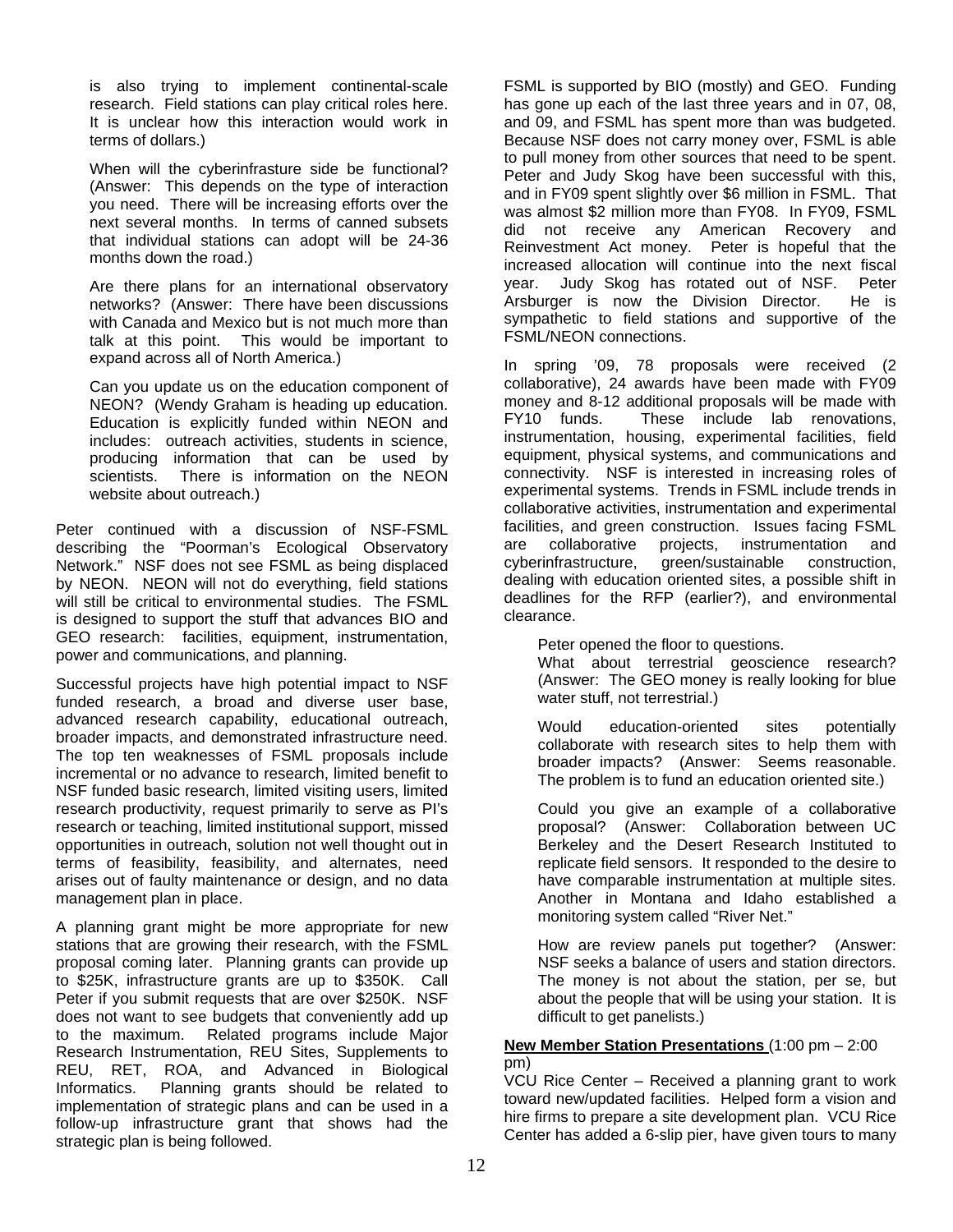dignitaries on tours. They also have added a research, administration, labs building. This was a \$3 million facility, \$2 million from private donations, the rest from the university. The building was certified LEED Platinum, the first in Virginia. Also partnering with VA Game and Fish Department.

El Verde Biological Station, Puerto Rico – Located in El Yunque National Forest and is part of Luquillo Experimental Forest. The station has a dormitory building and apartments, laboratory space, etc. El Verde also is an LTER Site. The station has 100 ha. Many long-term studies in the forest, including the impacts of hurricanes.

Adirondack Station, Huntington Wildlife Forest – SUNY-ESF made some renovations to their Huntington Wildlife Forest lodge and other facilities. There are new dining facilities, meeting spaces, housing, etc. The station can host 90 people now. There is also a new house for hosting guests and educational activities.

Ordway-Swisher Biological Station – Field station of the University of Florida. The site has been around for ~25 years, but under this name for just a few years. There are 9,000 acres of longleaf pine, sawgrass, ponds, and lakes. Some of the most pristine aquatic systems in the state are here and there is a decent population of gopher tortoises. A pole barn, portable tents, and an additional steel barn function as meeting places and classroom space. The university provided \$150K for renovations to existing buildings that provided meeting, classroom, and offices. They recently held an NSF planning session there and have been chosen as a NEON core site.

Centre ValBio Biological Station, Madagascar – This is the fourth largest island in the world and a biodiversity hot spot. It is in continuous eastern rainforest, 43,500 ha at 600-1500 meters in altitude with 3 m of rain annually. It is now a UNESCO World Heritage site. There is a large, 3-story building that includes lab and meeting spaces, classrooms, dining hall that can feed 65, and admin. offices. They are growing and attempting to expand, especially a state-of-the-art research laboratory. The station is based with Stony Brook University. There are numerous studies underway from many different universities, including many studies on lemurs, phenology, plants, etc. They employ 65 local people year-round. They have over 100 researchers per year and have produced 450+ publications.

Iracambi Atlantic Forest, Brazil – The station is working to reconcile forests and people. There is a research center, a working forest farm, and an NGO. There is a dining hall, meeting building, and five cabins. The site is  $3000 \mathrm{~km}^2$ .

University of Michigan Biological Station – UMBS will host the 2010 OBFS Annual Meeting, 22-26 September. The station was established in 1909 and sits on ~10,000 acres. Courses offered are research-based. Detroit will be the main service airport and there is a regional airport

closer to the station in Pelston. The station is located ~4.5 hours from Detroit by car. The station is not located on the Great Lakes but on Douglas Lake. The campus has 130 buildings, dining space for 275 people, and sleeping quarters for more than enough to cover OBFS. There are 16-18 university courses taught at the station every year. There are numerous experimental plots and research programs underway. UMBS has an IGERT Program entitled, "Biosphere, Atmosphere, Research and Training (BART)," as well as an REU. There will be meeting field trips that are being planned now.

#### **Summer Enrollment Discussion Session** (5:30 pm – 6:30 pm)

Art McKee led a discussion on lagging summer enrollments at field stations. Attendees agreed that enrollments were down in general, but marine stations might show a slight increase. There are differences between the need/want of marine and terrestrial stations. Are there ties to the lagging economy? The OBFS website advertising courses is functionally useless at the moment. Most students seem to be hearing about courses by word of mouth or posted flyers in hallways.

Facebook and Google Apps have proven effective at advertising and increasing interest in summer courses. A future topic at an OBFS meeting might be social networking and how to use these sites and video to advertise and recruit. One of the problems is that there is no single source. You have to be in all places: Facebook, Twitter, YouTube, Flickr, etc. Go with the idea that all PR is good PR. Get your name out there, people need to see the name of your station multiple times before they take action.

Stations should be tracking how students find the stations. Stations should consider short courses that might be more attractive to students who can't afford to stay all summer. Many students need to work. It is also crucial to offer courses that fulfill a requirement for majors. Undergraduates today are not taking "extra" courses. Some universities have created majors that require field station experience.

One thing we are seeing is that there is an increase in REU programs. This is drawing students away from station courses. REU' s pay stipends, courses do not. There might be a FSML-like program within NSF that would enable stations to enhance education. CCLI is a program that might be attractive to stations that can be creative. Art suggested a short proposal to NSF that might interest them in some "special treatment" for OBFS. Some have made their REU's bigger by bringing in students that do not require stipends participate. This still may not help courses.

Most stations have populated their courses with their own students. Out of state tuition is prohibitively high for most stations to attract outside students. Just taking courses is not good enough anymore. Students must get involved in research experiences. Some stations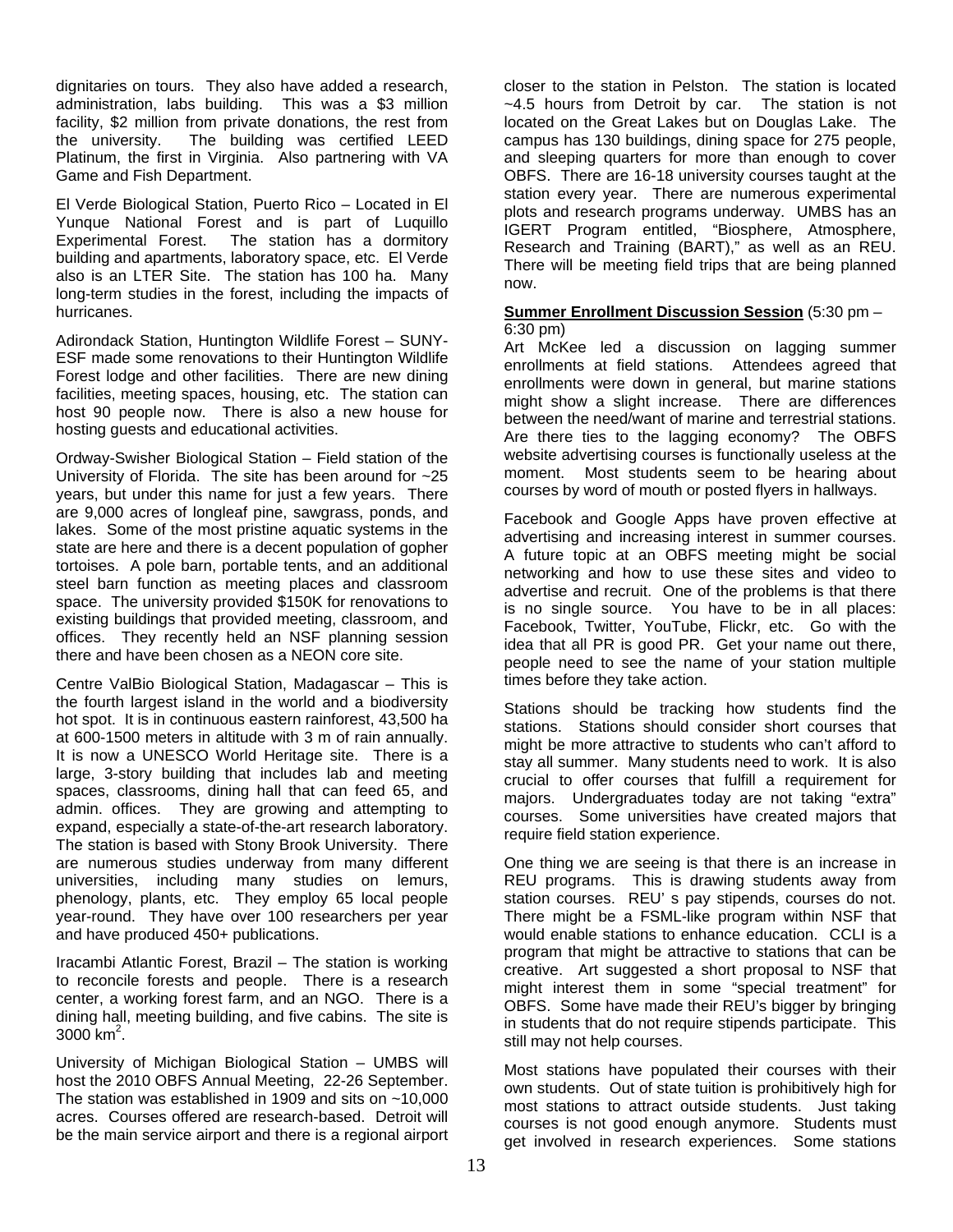have had success with mini-courses that are not offered for credit. This is a way to interact with folks that can learn about what you do. This can help development. Elder Hostel might be another avenue

Stations should consider courses that are not science courses: art, history, literature, etc. If they fulfill gen. ed. requirements students are more likely to participate. Language immersion courses are also working. Offering variety is key. You need multiple layers of students to help increase interest in programs. A combination of course and research is another option. Students could take a course and spend some time in research.

#### **Field Station and Marine Lab Education/Research**

#### **Survey** (7:30 pm – 8:30 pm)

Brian Kloeppel led a discussion of a recent survey that will form the first step in an NSF proposal to investigate funding issues of interest to field stations. This was a request by Peter McCartney and NSF in general. The proposal would fund a planning activity to allow OBFS to be heard as NSF moves forward with funding issues. The proposal will gather members of the field station and marine lab communities to discuss infrastructure, programs, etc. This would take the form of a west coast (San Diego St. Univ.) and east coast (D.C.) to bring FSML's together. The first step is a survey of the membership. Brian has a colleague at W. Carolina that can help develop a survey instrument. Survey participants will self identify as research users, educational users, station administrators, etc. Brian then opened the floor for comments.

One suggestion was to include administrators above the field station level (chairs, deans, etc.). Those could certainly be some of the questions. Another category to be added might be engagement, which might fall under education. This would address how the station interacts with the local community. Stakeholder/agency questions might also be important. How can we address the "impact" stations are having? NSF does not have these data. We should stay focused on the ultimate goal. There may be lots of information we want, but the survey should stay focused. The impact survey, for example, might be done in a separate survey sometime later. It might be useful to actually ask OBFS members to submit questions.

The hope is to initiate the survey in Oct. so that results can be summarized in time to complete the proposal in short order. Workshops will take place in early-mid. Dec. in the west, March on the east coast. This will require FSML's to participate by submitting questions but also help identify the users that will respond to the survey. Stations can send the link to the survey to their own users. We will not send our email lists to Brian. Now is the time to do different things to be more effective in what we do at our stations for research and education. It has been a long time since NSF has revisited the strategic plan for the FSML program. The direct goal is an opportunity for FSML's to find ways to

network, moving away from station-specific goals. Who are the users and how can we serve them?

The members then split into small groups to discuss specific questions and themes for the survey. Groups will compile their results and provide them to Brian.

#### **SATURDAY, 26 SEPTEMBER 2009**

#### **OBFS Business** (8:00 am – 9:15 am)

Brian Kloeppel brought the meeting to order and announced that the agenda has been altered slightly to allow more time for the international session later in the day. Brian then moved into committee reports.

Secretary – Greg Smith reminded members to check their membership information to be sure we have primary contact information.

Treasurer -- Philippe Cohen presented the draft budget to the membership and reported that we are shooting for a balanced budget this year. The budget will be made available on the web for members to review. The main expenses for the year are payments for treasurer support, travel, and contracts to update the website and database. Including investments, OBFS has projected assets of >\$110,000. Brian invited input from anyone and members should comment by Wednesday of next week.

Vice President – Bill Schuster reported on his OBFS audit. Everything balanced and all expenses were accounted for. There was some confusions on how our PayPal account is working. We do have a surplus operating fund of ~\$50,000 now.

Finance/Investment – Peter Connors reported that it was a dismal year for investments with a return of -19.1% over the last year. We will review the investments in again in six months. The committee consists of Peter, Hillary Swain, and Philippe Cohen. There is some portion of the operating funds that are actually part of investments. (See Appendix A for the full report.)

Presentation of the Human Diversity Award – Tom Arsuffi presented this year's award to SUNY-ESF Adirondack Ecological Center and Cranberry Lake Biological Station. Stacy McNulty accepted the award. Their program is called "Undergraduate Mentoring in Environmental Biology." The idea is to keep students in the environmental sciences by giving them career and graduate school guidance. The program includes innercity kids, native Americans, and others. The program also enables students to get involved in real-world problems. Stacy will chair the committee to choose next year's winner. Other applicants this year were Jasper Ridge Biological Preserve and Mountain Lake Biological Station.

Recognition of Bob Fisher – Brian Kloeppel informed the membership that Bob Fisher passed away. Bob was a long-time OBFS member. He was Director of the Raystown Field Station of Juniata College. He was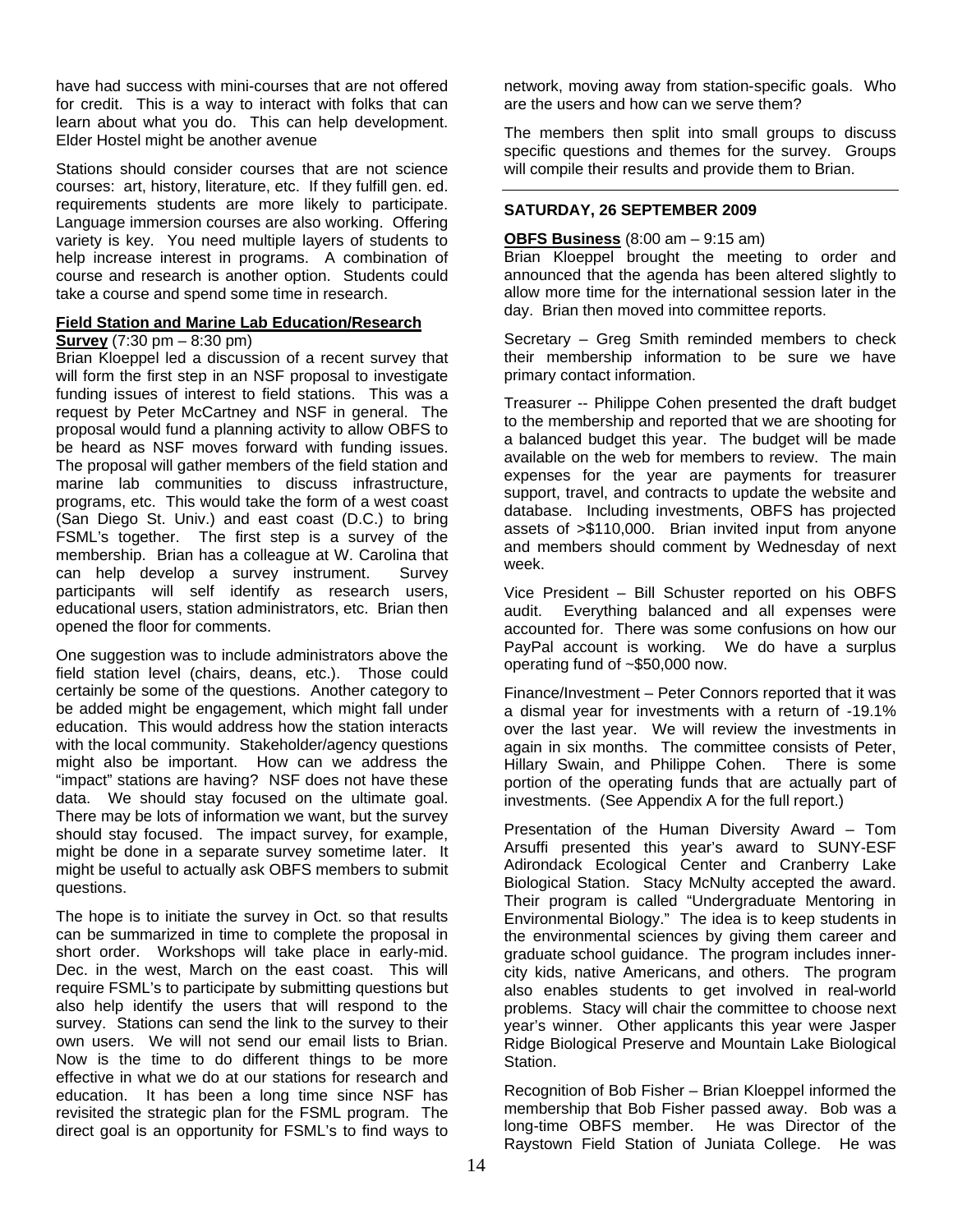Historian and lead photographer of OBFS for years. Former OBFS President, Bob Dalgleish, provided OBFS with a water color painting. OBFS will matte and frame the water color painting and donate the print and plaque back to the Raystown Field Station.

Congressional Visits Day – Jeff Brown introduced the OBFS involvement in Congressional Visits Day (run by AIBS and Co-Farm). This is a strategic period in the federal budget schedule where we can go to D.C. and speak with Representatives and Senators about the importance of science funding. OBFS has been doing this now for at least 5 years. OBFS budgets \$6,000 annually to support members to attend. Five members made the trip in April and Jeff reported that it was a successful trip. Jeff asked for folks to contact Susan Cordell (scordell@fs.fed.us) if you are interested in attending next year. You need to have a flexible schedule because the dates are often set just 2-3 weeks in advance. It might be of interest to OBFS to establish a committee or group to make sure we keep our presence at the federal level. Eric Nagy mentioned that attendees receive a great training experience on the behind-the-scenes of Capitol Hill. Stations should also not be afraid to ask representatives to your field station. There may also be ways to get students involved. We will consider a session on government engagement at next year's meeting in Michigan.

AIBS/NSF Update – Eric Nagy reported on AIBS Council news. OBFS is an AIBS member. As a member we send a member to the council meeting that meets every May. Eric is the OBFS representative. This council provides input that helps shape what OBFS does. Last May the council discussed the "Encyclopedia of Life," had reports from NSF, discussed "BioScience" and "Action BioScience" (for teachers), received reports from public policy, and had many discussions of items that can impact OBFS members. Eric brought copies of items from the meeting for our members to take and council minutes can be found on the AIBS website (www.aibs.org). Eric reminded OBFS members that 2009 is the "Year of Science" and that stations still have time to get involved in the celebration. The other major interaction with AIBS this year was a series of papers published in BioScience; five papers focused on various aspects of the value and function of field stations. There are links to these BioScience papers on the OBFS website. We are also discussing with AIBS the possibility of establishing a staff person that would likely be split between OBFS and AIBS that may be housed in D.C. AIBS has also offered treasurer and bookkeeping assistance.

LTER Update – Brian Kloeppel introduced John Vande Castle who provided an update on LTER. John mentioned that one of the BioScience papers dealt with LTER's. Many of the things mentioned in the paper are winding down. OBFS should think about how the interactions with LTER will continue into the future. LTER was fully-funded this year and the proposal

included several new initiatives. LTER is always looking for ways to interact with other group. Just last week LTER held the All Sciences Meeting. This meeting happens every three years. This meeting functions as a planning meeting.

# Committee Reports (9:15 am – 10:00 am)

# *Governance*

Eric Nagy reported that five people attended. He also reported that he has lost his complementary mug and really would like to find it. Please be on the look-out. The charge of this committee is to maintain and update the rules of the organization but also work to keep updated some of the more unofficial operating instructions. The Bylaws have now been completely and approved. The committee will keep them updated. The next big job is to attack the Policies and Procedures Manual. The hope is to produce a document that will be the "how-to" functional guide to running the organization. The committee will use teleconference calls to keep on track. The group then began a discussion on how the annual meetings might evolve to remain relevant to the needs of member stations.

## *Member Support*

Sarah Oktay (for John Kim) reported that seven attended. The committee developed a survey to bring to the Board for small station needs, website suggestions that Faerthen incorporated. The focus was why did you join OBFS and why do you come to meetings? The committee suggested more/better webcasting of meetings, better website portal, collection of documents of interest to members, a searchable web archive for documents, information on how to start a field station, mentorship of new stations. New stations should not have to start from scratch. The committee also discussed the OBFS draft business plan. There was a general concern that an Executive Director (ED) might be a burden financially to OBFS, but the group was generally supportive. The ED should focus on keeping stations connected and keep membership information updated. A part-time ED might be more appropriate than full-time. The ED could also be responsible for workshop organization at the annual meetings. Meetings are valuable because of information gathering, mentoring, and nuts and bolts sessions. The group thought more nuts and bolts sessions would be useful. Perhaps even a post-meeting workshop for new station directors/managers. Small regional meetings were also discussed, focused on new or small stations or focused on specific issues. It would be important to not distract from the OBFS Annual Meeting. There was some discussion of a chat feature on the OBFS website, but this might require a moderator (a "Virtual Art McKee"). There was also discussion of folding the Small Stations Committee into the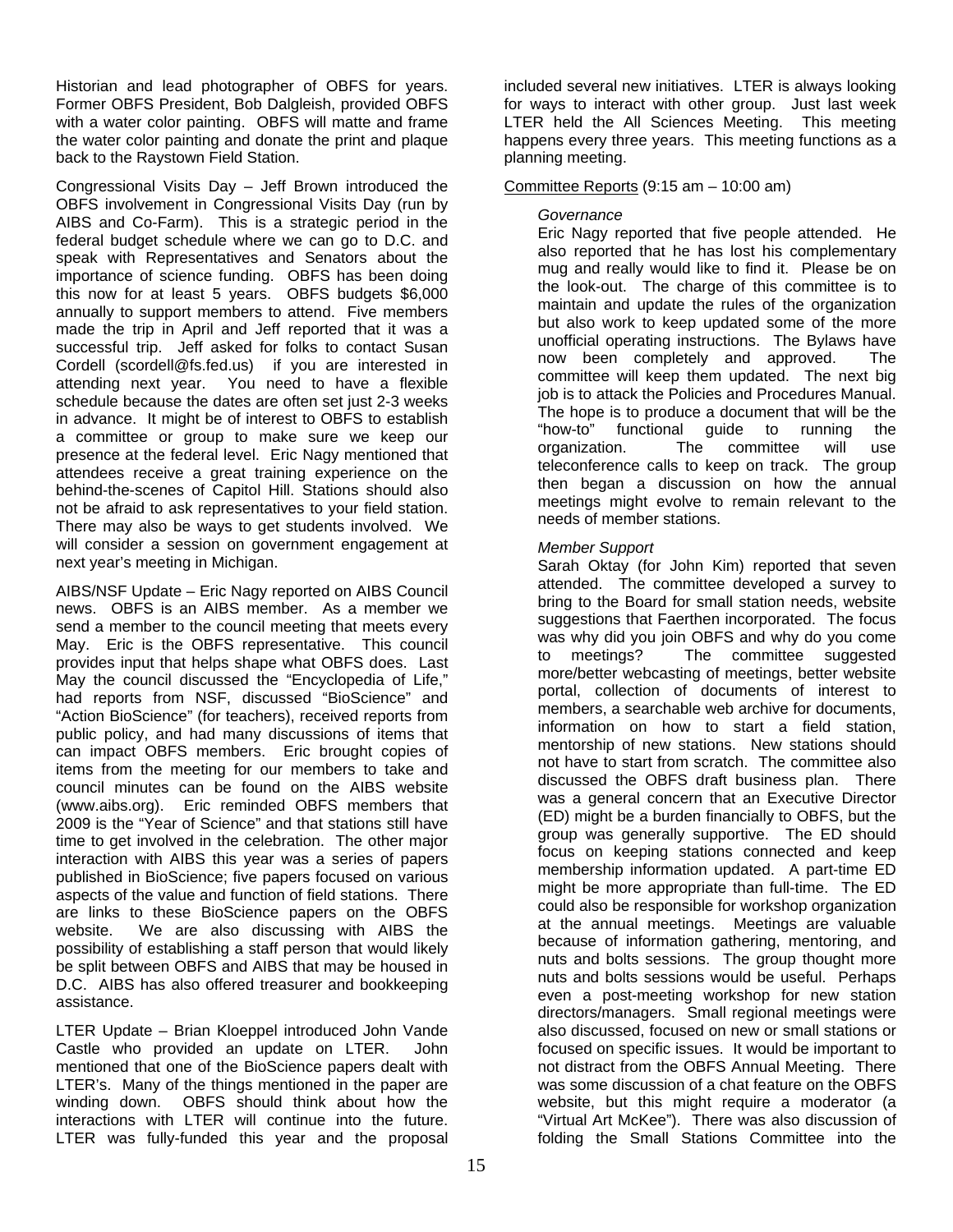Member Support Committee since the two seem to overlap. The committee also discussed an online OBFS journal or place to submit white papers from member stations.

#### *International*

Deedra McClearn reported that twenty people attended. The committee discussed how OBFS could better serve the needs of international stations and tried to come up with practical goals for the coming year. The committee developed a mission plan and discussed how the OBFS draft business plan might help with coordination of international stations. The committee felt a parttime or full-time person would benefit international stations as long as that person took the needs of international stations seriously. The international group would like to see more interaction and coordination among stations. There should be ways for OBFS to put its weight behind support of international stations. Over the next year the committee will work on potential grants to fund transportation of international members to Michigan next year, try to develop partnerships with other international stations that are not represented, try to write an article (professional or popular) on international field stations, work on having an OBFS presence at some of the large conservation meetings.

# *Outreach*

Philippe Cohen reported that the Outreach Committee will try to implement a public portal for the website. A subcommittee will work on this task. The goal is to make the website match the brochure. Another subcommittee will work on a small NSF proposal to help pay for upgrades to the website and database. Philippe will work with Mark Stromberg to prepare a digital poster for OBFS that members can print and use. Members should take brochures and distribute. The membership discussed encouraging more individual membership and translation of the brochure into Spanish and other languages. OBFS thanked Philippe for his work on the brochure.

Mark Stromberg informed the membership that he brought a poster from the "National Phenology Network." OBFS members should take a look at this poster and think of ways they can incorporate these ideas and perhaps use them for citizen science. Such measurements could be done manually or by sensors.

Brian Kloeppel took a few moments to inform the membership about the proposed OBFS Business Plan draft which includes the hiring of a full-time or part-time coordinator or director. The Board will keep the membership informed as the planning continues. Brian opened the floor to discussion. Members asked about the cost, how the organization structure would change with a paid person, where the staff person would be

housed, how will this benefit international programs, is a split position the best option or should we have someone devoted to us, would the RCN program through NSF be a possible funding source, and how do you best transition from volunteer-led to ED. Members shared examples of how this transition has worked in their experience. The members expressed concern about a part-time person and suggested we go for a full-time person if possible.

**Concurrent Committee Meetings (Block 2)** (10:30 am – 11:30 am)

Small Field Stations (Sarah Oktay)

Introduction of attendees – reason why you are here. Total= 13 Participants

1.

Participants and Needs

 Tom Risch – starting field station this fall. Looking to learn from people

• Kevin Geedey Augustana college. 1 staff member. Learn how to do things

 Len Smock --Rice Center small to medium field station.

 Robin LeBreton Iricambi Brazil: wants to know how to do stuff

Binka LeBreton Brazil

 Seth Touchet U. of Louisiana operations mgr 50 acres; appointed 4 months ago

 Jon Garbisch, Cedar Point Biological Station. 2 full time employees – 5000-6000 acres

Paul Foster, Bijagual Reserve

 John Vande Castle – LTER, grew up in Wisconsin. Knows Cedar Creek Bog

- Jeanette McDermott
- Nancy Aitken, Campanario

 Sarah Oktay (SO), chair, Nantucket, U-Mass Boston. 1 staff person. 107 acres. Facilities in town and field station.

• Mark Stromberg

Review and approve last year's minutes. Last year minutes: subcommittee to look at needs of small field stations and discuss Regional meetings.

Discussion of small field stations. What is a small field station?

Small means – small budget (less than 500,000) 1-2 full time staff, not based on area.

- Challenges of running small field station
- Requires creativity, how to get things done.
- Look at web site for previous minutes. Need to get input on ways to improve.
- Concern (SO): need for separate committee? Or fold into membership outreach and support

# **Discussion:**

Agenda items: Needs, best methods of communication, evaluation of webpage usefulness, recruitment, regional meetings, and co-chairs (merge with Member support)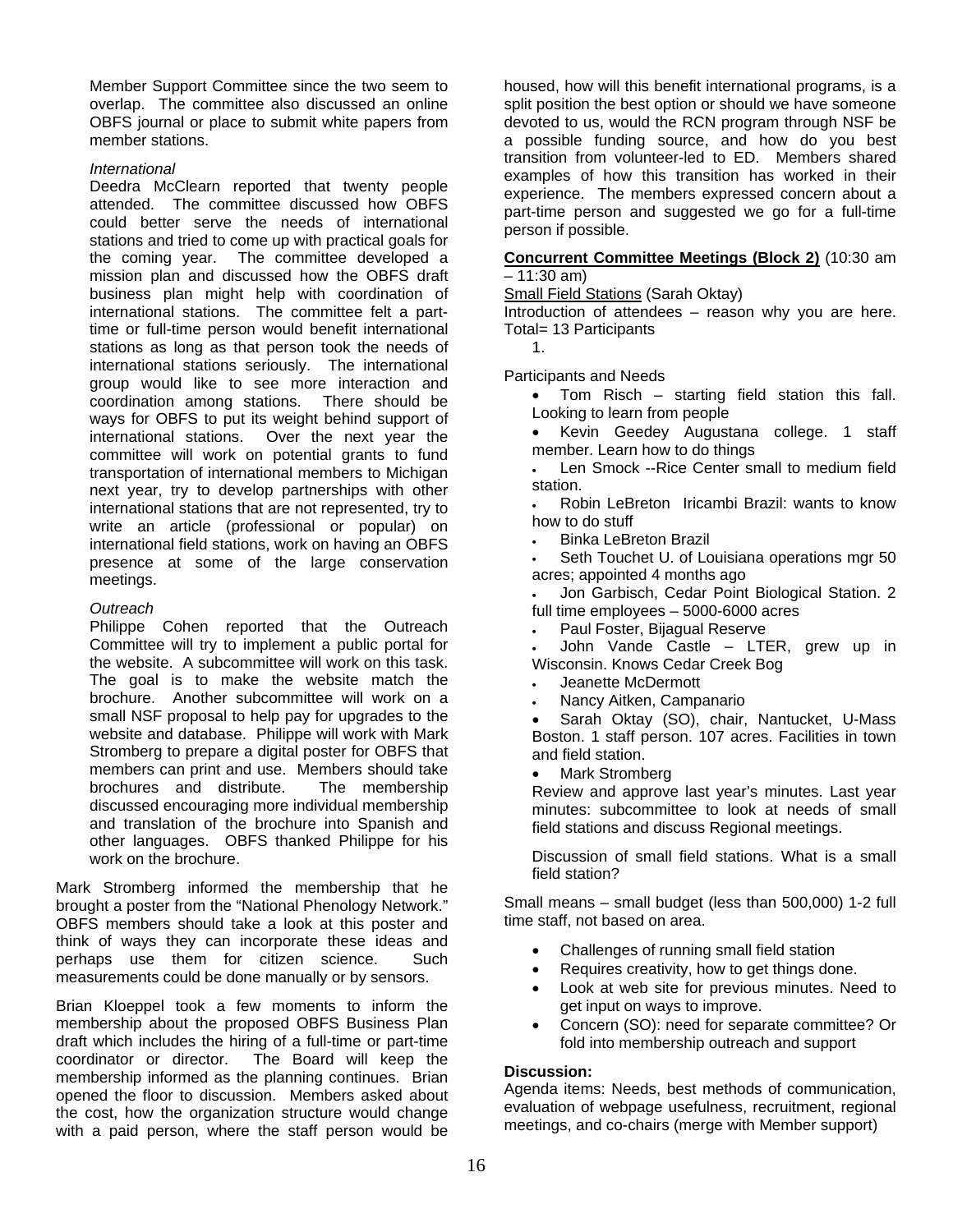Needs:

Len Smock: annual meetings need more directed nuts and bolts sessions. Good topics would include: Hunting policy, public access policy, sensor networks. Advantage to attending is to find out how other stations have addressed issues and needs rather than having to invent it on their own. SO: Each station has its own thing / expertise which we should share and make the most of.

Mark: future meetings sensor networks: invite tech manufacturers: Hobo et al. make them pay \$100 for a booth, have them give a 10 minute presentation – best practices discussion with manufacturers. SO: potential booths showcasing wireless systems, webcams, sensors.

John Vande Castle—each LTER site has their own person who does the IT/ tech support> How do other stations deal with IT?

Mark: URS has one person that maintains it at 30 reserves.

Could an IT person be shared among different member stations? Like a traveling position?

SO: A useful meeting I attended was hosted by the Boston Based Center for Embedded Network Sensors (CENS). Scientists, users, and tech representatives and salesman get together to talk about developing hardware; creative use of wireless, sensor, and mesh equipment; solar panels; access points. Would be helpful to have a session in which we can share how we use this technology and for what information: weather, wind, statistics, long-term rainfall, temp, average, relative humidity.

Needs: international stations more organized this year: Binka, some technology is too expensive

SO: not all budgets high – equipment can be donated

Seth: just getting started.

Mark: write to CENS and explain what you want VIP: Mentors with other OBFS members, sharing ideas. Assigning at OBFS meeting: willing to answer emails.

Jon: Would be great to have a web-based forum – internal, not public area – searchable archive. Will people be willing to read and respond? Would it need a Moderator?

PF: information/ protocols sharing so each station doesn't have to reinvent the wheel, databases

SO: Database sharing NPN, part of a larger network.

Robin: ArcGIS – share, software platforms. Would be a huge help to smaller stations

Binka: experience, community relations, crucial – not being parachute experts

*PF: sharing journal and library accesses – perhaps through AIBS for OBFS would be a huge benefit.* 

*Establish group online shared access for a small charge per station.* 

MS: visiting scientist status through UC Berkeley

SO: sharing equipment, facilities among small groups/ local

Exec Director: business plan- Ian – public face in Washington, do more of the work, PR, professional,

PF: need to prepare organization for change

Jon: new, doesn't know what's available for resources

Seth: in general, agreement with plan

Mark: big field stations know what the resources are to hire ED. OBFS now 2 years to do brochure, 2 years for traveling display. Access to big donors, willing to share – Some stations with donors to support ED position. Finding money. Good plan, -- based on previous planning plan – not implemented.

Len Smock: Needs: clear job description, objectives, title, understanding of OBFS, formal review process.

John: LTER – hired consultant – disaster, part of a portfolio of other responsibilities. Person should only focus on OBFS. Ideal position for OBFS member.

SO: One concern regarding Hiring part-time/ split position. Serving "two masters" problem.

Nancy: Danger: dumping all responsibilities on ED as happened in Red de Reservas Naturales in Costa Rica. Need very specific Job description. Make sure the Membership is not off the hook.

Tom – ED makes sense.

VOTE: approved motion to merge small stations Committee under Member Support and Outreach committee.

*Submitted by Paul Foster with minor additions by Sarah Oktay* 

#### Organizational Development (Ian Billick)

No meeting notes were presented. See committee reports (below) for an update on the work of these committees.

Diversity (Stacy McNulty filling in for Amy Whipple) No meeting notes were presented. See committee reports (below) for an update on the work of these committees.

## **Committee Reports** (1:00 pm – 1:45 pm)

*Small Field Stations*  Paul Foster reported that fourteen people attended. There was a discussion of what small means, how to pursue with the idea of regional meetings, needs of small stations, methods of communication, recruitment of new stations, and whether the small stations committee should be merged under the outreach committee (the group voted unanimously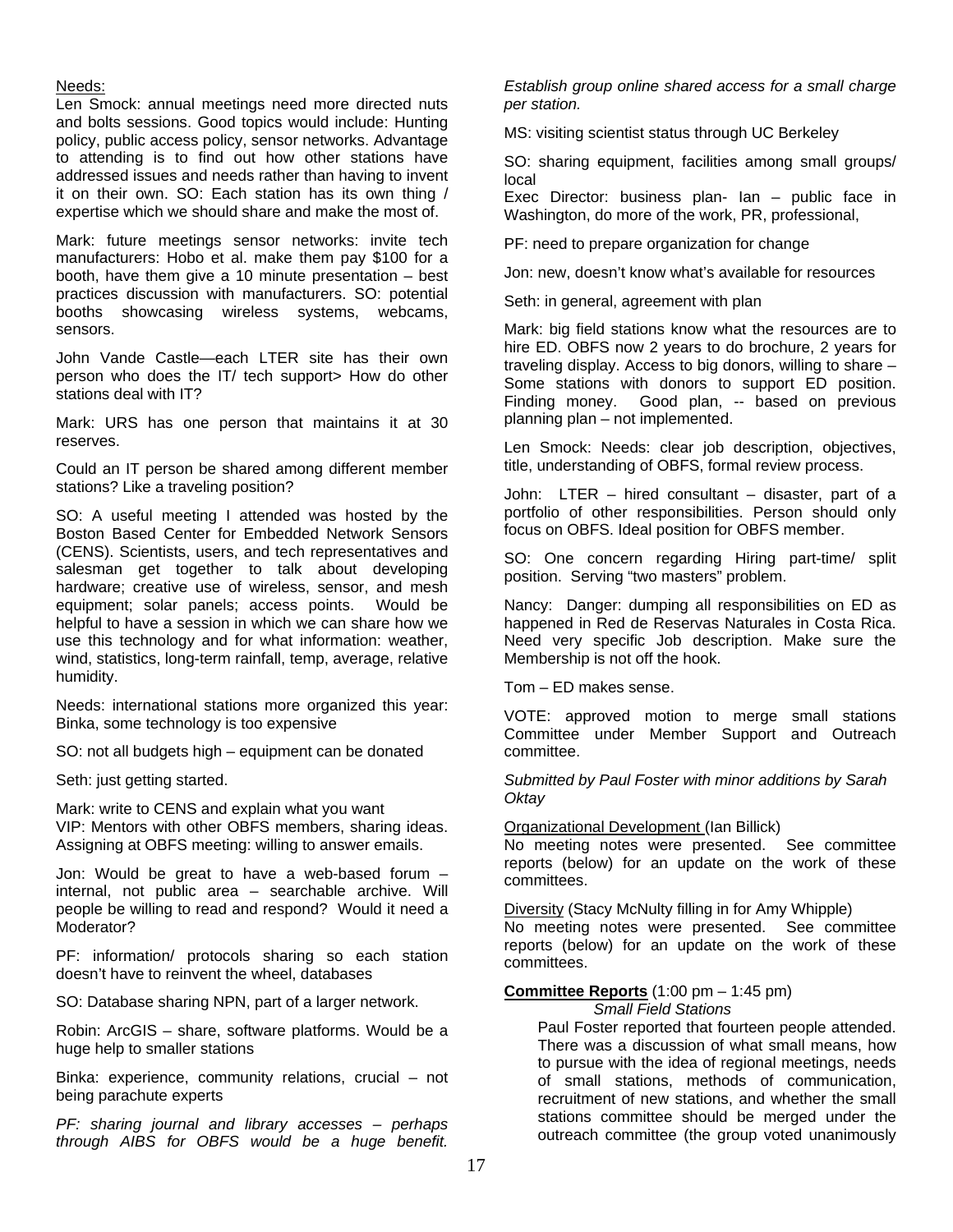to merge the two committees). The group thought that more nuts and bolts sessions are useful and would also like to see more sessions on technology. Individual station expertise could be easily shared. We might consider inviting manufacturers of equipment to attend the meetings for a fee to present their products. Consider the Center for Metadata Sensors. Station mentors were also mentioned as being useful. A web-based forum was discussed that would not be part of the public site but only available to members. Library access was mentioned, especially for stations that were not linked to universities. Perhaps OBFS could facilitate a library network. The group also discussed the OBFS Business Plan draft and suggested relabeling the Executive Director as an Executive Administrator or Administrative Director.

# *Organizational Development*

Ian Billick reported that the committee is looking for people that would be interested in serving on a core committee, participants in workshops, and comments on impacts that field stations are having on undergraduate education. This information can be used within future proposals. The committee also discussed the OBFS Business Plan draft. Ian recognized Jan Hodder, Brian Kloeppel, Tom Arsuffi, and Eric Nagy for help on the plan. We need to manage expectations, recognizing that this is not something that will happen tomorrow. Pursuit of the funding may be a one or two year process. Assuming OBFS decides to move ahead, financing will be critical. The committee suggested that stations interested in taking advantage of the services of this position might join OBFS at a higher level (\$1000, \$500, etc.). A core group of stations (~10-20) at higher levels for a three year period would ease the transition into the paid position especially if we require that person to raise their own salary. But we would want to be sure that the "normal" OBFS members did not feel that the ED was not serving them. Pursuit of individuals interested in venture of non-profits is one avenue of funding.

#### *Diversity*

Stacy McNulty reported that she is looking for individuals to help with next year's award. OBFS members should use their diversity work to increase good PR for their station and pursue NSF funding for increased efforts. The group talked about the age at which you reach kids, typically by  $3<sup>rd</sup>$  grade. There was also discussion of reaching incoming freshman before they declare a major. One idea was a pre-admission orientation to the station so that they get exposed to field work before they enter college. Assessment was discussed and ideas were brought up on how to learn how we are teaching. It might be possible to have cultural sensitivity workshops at the OBFS meeting, team building, etc. Underserved populations are not just

minorities, but how do we address physically challenged populations.

## **International Field Stations Symposium** (2:00 pm – 5:30 pm)

Paul Foster welcomed the members to the International Symposium. Rick Wyman was the keynote speaker, and was followed by shorter presentations by stations from Latin America and Africa.

Rick Wyman presented an overview of international field stations. Rick authored one of the field station papers in the BioScience series. Field stations are located in "jewels" of the planet, networked together they make a necklace. There are many benefits of field stations: opportunities for free, open inquiry, fostering a culture of scientific research, historical information, outdoor facilities, infrastructure, education, and prestige. Field Stations are often mentioned in major journal papers. Unlike stations in the US, international stations are not always affiliated with universities (~35%). Governments are often involved. Rick presented a number of statistics on field stations outside of the US, showing research areas, number of people employed, facilities and capacities, funding sources, etc. We can no longer leave humans out of the equation. Therefore, the community around the station needs to be considered. There are some changing roles of field stations, including: increased pressure on many fronts, greater appreciation of environmental issues, increased sophistication of analyses, increased networking, and recognized urgency. In foreign countries, stations are also dealing with political turmoil, war, famine, and rising costs. Stations must organize themselves to respond to this urgency. IOBFS began in 1991 at a meeting in Costa Rica. The first catalog of international field stations was published in 1994 and went online in 1997. Rick has promoted IOBFS in England, D.C., Australia, and Costa Rica. The goals of IOBFS are to develop a directory, facilitate exchange of scientists, foster education programs, strengthen library resources, provide electricity and GPS devices, and to organize an international meeting in Africa and/or South America. Some problems with internationalization include: representation, fees, communication, language, funding, and culture.

The following stations made short presentations about their stations. They each covered funding, research, education, biodiversity, facilities, and challenges.

- Tirimbina Biological Reserve, Costa Rica (Bernal Rodríguez): Began in the 1960's, now a non-profit organization, 350 ha; Website: www.tirimbina.org/
- El Verde Field Station, Puerto Rico (Alonso Ramírez): Began in 1986, part of the University of Puerto Rico, LTER site; Website: www.ites.upr.edu/EVFS/

 La Selva Biological Station, Costa Rica (Deedra McClearn): La Selva has a budget of \$1.5M, 100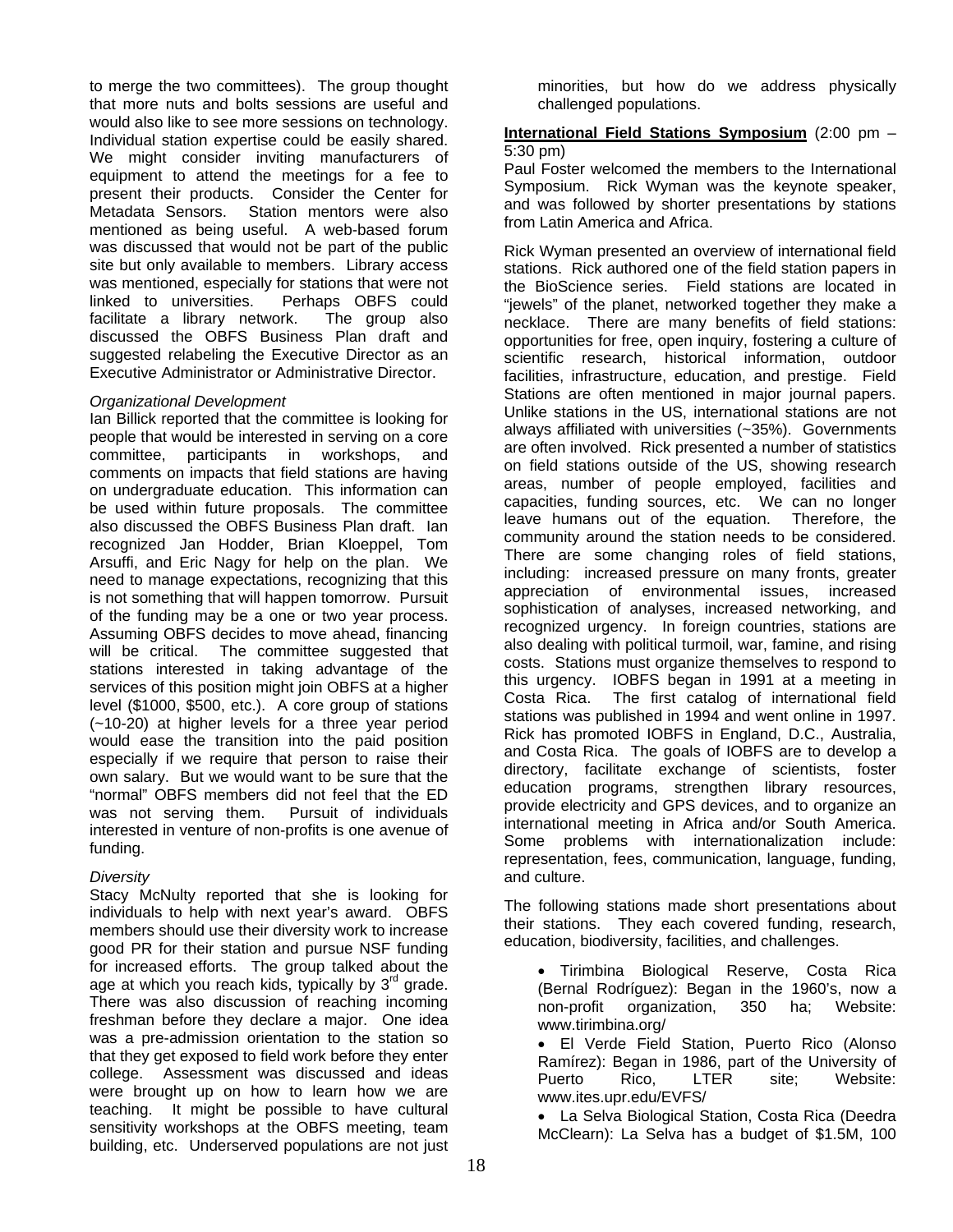employees, part of the Organization for Tropical Studies, ~100 courses/year, and 200-300 researchers/year; Website: www.ots.ac.cr/ (select La Selva under "Biological Stations"): Reserva Ecológica Bijagual de Sarapiquí, Costa Rica (Paul Foster); Founded in 2001, 286 ha, run by a nonprofit NGO, most courses are from US universities; Website: www.bijagual.org/

 Centre ValBio Research Station, Madagascar (Patricia Wright): Began in 1986, run by a consortium of universities, buildings since 2001, new lab and dorm facility construction underway; Website: www.centrevalbio.org/

• Southern Africa Biological Research Station and Education Center, Botswana (Claudia Coen): New field station funded by a private individual, 30,000 acres;

 Web: www.tusk.org/tachila-nature-reserve.asp (Tachila Nature Reserve)

#### **OBFS Auction** (7:30 pm - ???)

This year's auction theme was, "Tropical Adventures." The auction went well into the night, a good time was had by all, and we raised \$4,600 for OBFS. On a per person basis, this may be one of our highest totals.

#### **SUNDAY, 27 SEPTEMBER 2009**

#### **OBFS Business** (8:00 am – 8:15 am)

Bill Schuster led today's sessions. Bill reminded the remaining participants to please provide feedback by completing the exit survey. Philippe reminded everyone to please settle your auction tabs as soon as possible. Bill opened the floor for nominations for President, Secretary, and Member-at-Large (filling one position). Sarah Oktay was added to the ballot and nominations were closed. Nominees are: President - Ian Billick; Secretary - Greg Smith; Member-at-Large -- Jeff Brown, Kari Slavic, Sarah Oktay (vote for one).

#### **Notes from Member Support Committee meeting**

Sarah Oktay chairing for John Kim, also Bill Schuster, Len Smock, Kevin Geedey, Elizabeth Losos, Tom Risch, Mark Schulze (Brian Kloeppel sat in for part of the session)

Focus- what does OBFS mean to you and what can OBFS do to better support members?

Previous items desired and some accomplished over last year were video conferencing of meetings, more interactive web site with 2 portals, increased sharing of information resources, collection of documents on policies and procedures.

Emphasis expressed on desirability of a **searchable web archive** of responses to information requests, policies and procedures, news items of interest to members.

Elizabeth Losos said that OTS may be able to help with the website programming redesign at an attractive price-Faerthen should contact her for this.

Important to answer two questions- why do people join OBFS and why do some drop out? The annual meeting is one major benefit and is energizing for station directors to attend. Provides organizational help for people who are often mainly biologists, not administrators. Get questions answered there. Meet contacts for later information exchange and mentoring. Get updates on national level issues like NSF, NEON. Desirability for more nuts and bolts sessions at each meeting. Question- is OBFS more valuable currently to smaller or new stations?

Sarah brought up the Business Plan for discussion and feedback on alternatives presented.

There was general concern about a full-time ED being a potentially large and long-term burden on the organization, would increase budget and dues.

Concensus that the main OBFS benefit is as a network of contacts and information, for which we may not need a full-time ED. Part time ED, perhaps a spousal situation, might be best. Someone who only works for OBFS would be best, though shared position at AIBS would have benefit of location in Washington.

Some kind of staff, perhaps half time, could be desirable for enhancing OBFS networking capacity. This person should maintain regular contact with station members and clarify benefits and mission to help retain members and add new members. Need evaluation for measuring effectiveness of any new hire. Run session for new station directors, perhaps after each annual meeting. In absence of staff, perhaps could be offered by host station, or at another, smaller station nearby for a day after the annual meeting- pay some appropriate fee to attend. Staff person could also set up good nuts and bolts sessions in advance and see that info and reports from these workshops are saved and archived in accessible fashion.

Desirable that OBFS as an organization may provide value-added in major issues such as IT, data management, sensor packages, etc. Maybe cost sharing of software licenses or technology packages for groups of members or all members.

Interactive chat on website would be nice addition- may need monitoring by staff or web manager. "Virtual Art McKee".

Regional meetings may be desirable, but should probably be driving distance, 1-2 days at most, perhaps not every year but every 2 or even 3 years.

May be desirable to fold Small Stations committee into Member Support Committee with 2 co-chairs.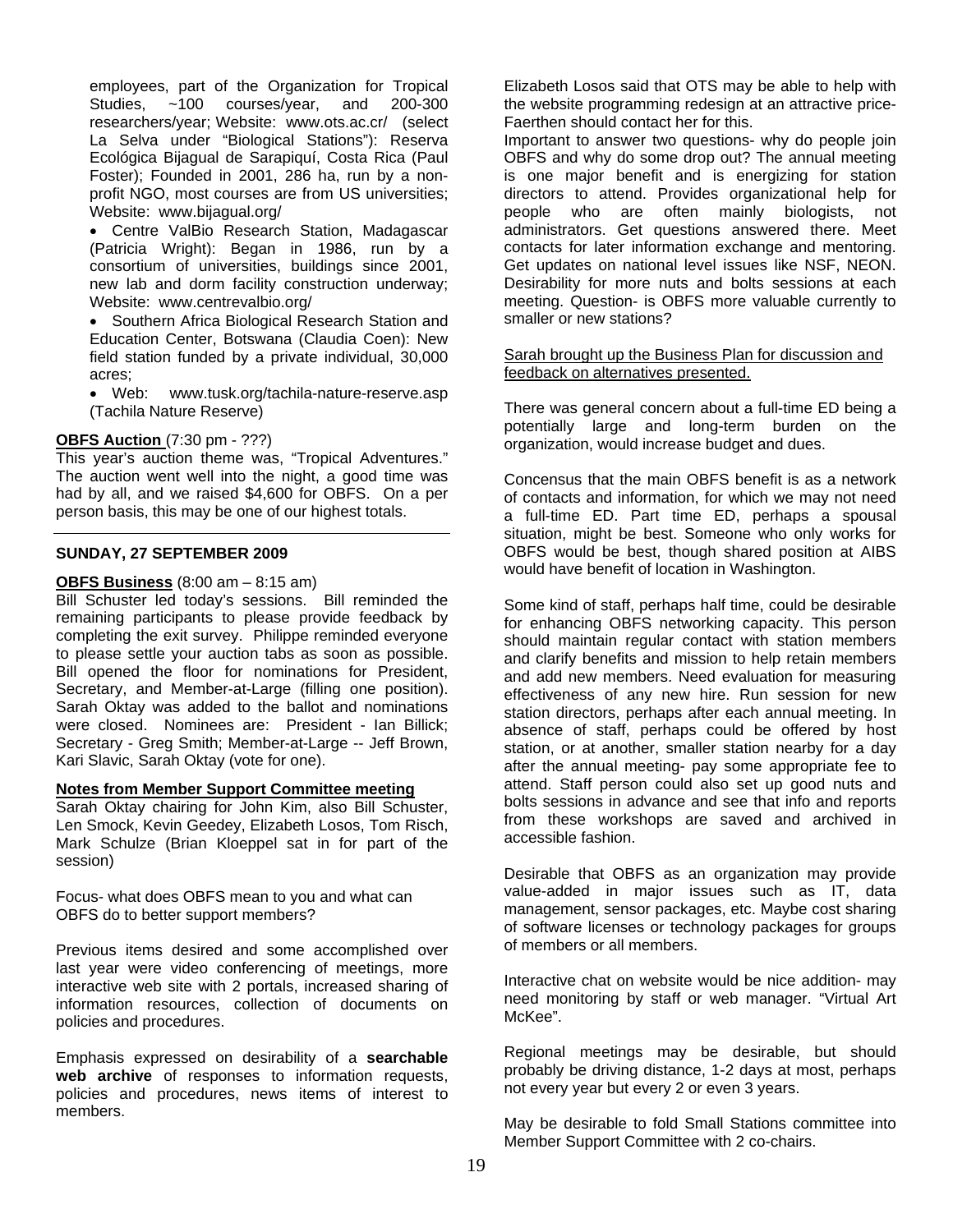No budget requested for this year!

#### **Information Management Session / Development Discussion** (8:15 am – 9:30 am)

Ian Billick led a discussion of development with attendees sharing numerous experiences. Ian first discussed motivations for giving. People might give because of personal ties or because they want to make a larger impact. When you can combine the two (connection and impact) you can bring in the larger gifts. Close personal relationships are important as well. Engagement and face-time is difficult to get with donors. For universities, foundation offices can usually arrange for donor visits to your station. After visits, follow-up is important. So you don't want to start up too many things at once that will limit your ability to cultivate relationships. You can also hold events in areas around the country. Get a core person to host an event and then have co-hosts. Those hosts and co-hosts can invite their friends. The connections with the hosts can bring people in that might be interested in donating.

Do not assume that your connections do not have giving capacity. There are people that visit your station that will have the ability and the interest to give.

To move donors to the next level of donation you need continuity of leadership in the organization, a compelling vision, a strategic plan. Donors take responsibility in their gifts and you need to convince them that they are making in a good investment.

What kinds of giving are we interested in: operational support (facilities, salaries, computers), capital projects (buildings), and estate planning. This speaks to messaging. It is easy to show that building is crumbling, donors can see that. Operations budgets are more difficult to sell. You have to be able to show the value in funding salaries and utilities. You have to show impacts: training this many people, training the next generation of scientists, working for clean air and water, studying climate change and disease. Scholarships are one way to approach this. Work scholarships into the annual operations budget that allow you to effectively transfer dollars from specific projects into operational support. You must still be transparent and be prepared to show how your finances work if asked. To target fundraising for a specific project be sure to include all costs that will go into running that program (staff, overhead, transportation, etc.). Keep in mind donors that have given, even if they have given little, that do not have kids. For those that do estate planning, honor those

donors while they are alive. This will model that behavior for others. This is long-range but does not require much initial investment. Estate planning can be complicated so you might seek out community foundations if you do not have the in-house expertise to handle these gifts. The community foundation does not have to be in your immediate geographic location.

Another critical aspect of fundraising is developing a communications plan. This plan lays out the message and how you will get the message out there. Ian brought copies of the RMBL Communications Plan for the group to use as a guide. Donors can help spread this message so that it is not always the scientist spreading the word. The people that are closest to the organization are often not the best person to spread the message. They are sometimes too focused on very practical and very specific needs and do not sell the larger impact aspect of the station. We need models of giving behavior. If you are targeting non-scientists, be sure to present donors that have given but are not scientists. Personal stories of giving are compelling. Another place to get your message out is in the media. Press releases about interesting research at your station should mention your station. The Institutes for Journalism and Natural Resources (www.ijnr.org/) might be a good place to help get the word out. Using the media angle in a scientist's Broader Impacts section of an NSF grant can help bring journalists out to your station.

# **Concluding Business** (9:30 am – 10:00 am)

The OBFS budget will be finalized on a Board follow-up conference call next week. Committees that plan to request money for activities during the year need to get their request to Philippe. The fiscal year runs Oct.  $1 -$ Aug. 31 so committees need to decide if their money will be spent before the fiscal year expires. Bill Schuster asked for new business, none was offered.

Deedra McClearn thanked OBFS for their participation in the meeting this year at La Selva. She welcomed everyone back and encouraged us to bring our families and enjoy Costa Rica. The remaining attendees thanked Deedra and her staff for a fantastic meeting. The meeting adjourned with rousing applause.

Thanks to everyone for attending and participating!! See you in 2010 in Michigan!

# **Appendix A – Finance Committee Report 2009**

Peter Connors (Chair), Hilary Swain, Philippe Cohen, Treasurer ex officio

1. During 2006 the Finance Committee formulated a written Investment Policy modeled after that of other

non-profit organizations. The policy defined and described the OBFS Restricted Fund, and set an investment goal of \$100,000 by the 2009 annual meeting, with annual performance goals of 4.5% above the change in the consumer price index. The policy also specifies review procedures for our investments and

\_\_\_\_\_\_\_\_\_\_\_\_\_\_\_\_\_\_\_\_\_\_\_\_\_\_\_\_\_\_\_\_\_\_\_\_\_\_\_\_\_\_\_\_\_\_\_\_\_\_\_\_\_\_\_\_\_\_\_\_\_\_\_\_\_\_\_\_\_\_\_\_\_\_\_\_\_\_\_\_\_\_\_\_\_\_\_\_\_\_\_\_\_\_\_\_\_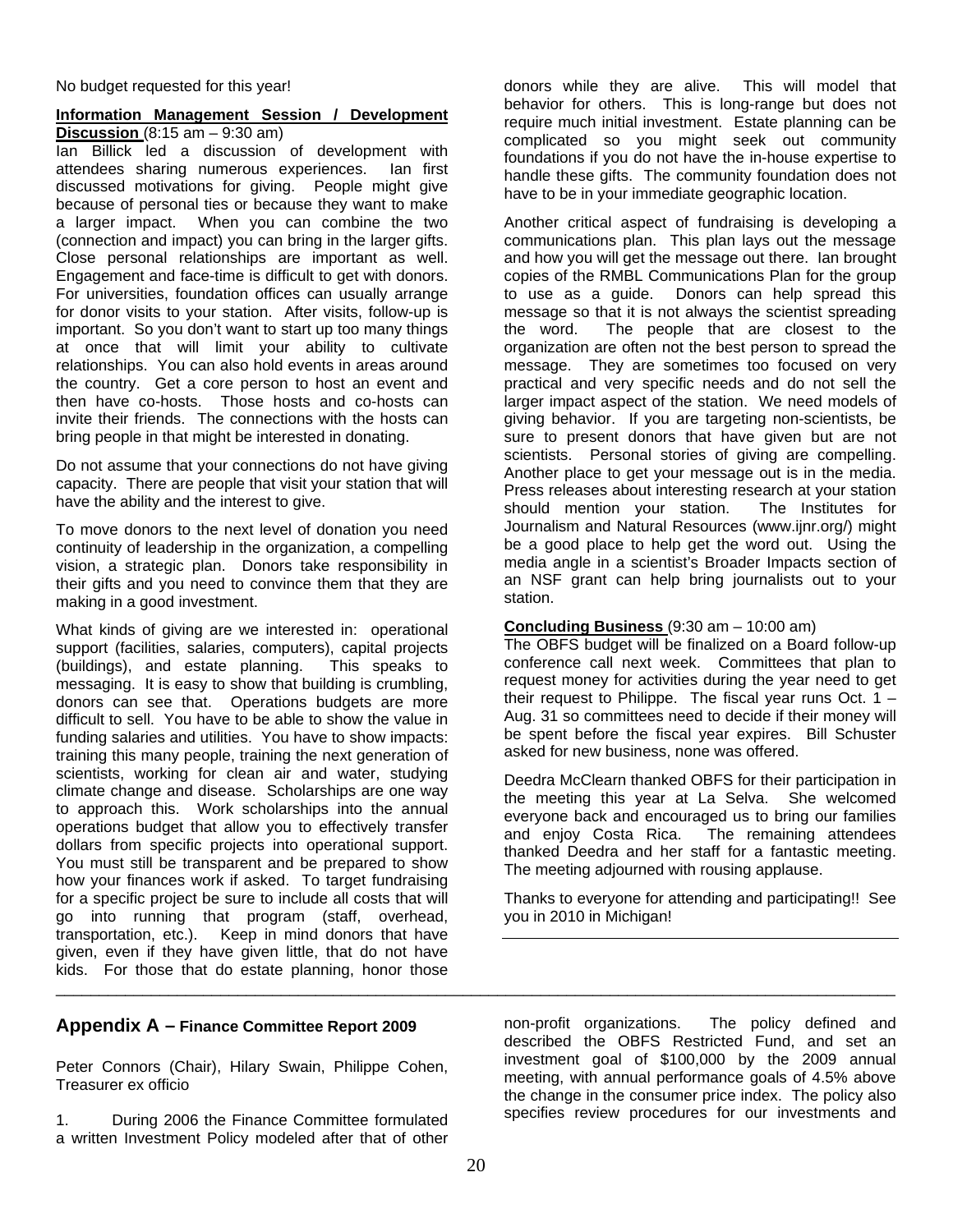describes the responsibilities of the Treasurer and the Finance Committee with respect to these matters.

2. The Restricted Fund is currently invested in two "green" funds that had formerly been managed by the Citizens Group of socially responsible funds. In April 2008, Sentinel Investments purchased and began managing these funds. At August 31, 2009 we had a total investment of \$61,907.45 in the funds, down from \$72,791.76 one year earlier, despite our contributions of \$4000 during the fiscal year. The total loss from investing was therefore \$14,884.31, a return on investment (ROI) of -19.4%. At August 31, 2009, OBFS held 4,137.529 shares of Sentinel Sustainable Core Opportunities Fund @ \$10.14 per share, total value \$41,954.54 plus 1,850.919 shares of Sentinel Sustainable Growth Opportunities Fund @ \$10.78 per share, total value \$19,952.91.

3. During the year ending August 31, 2009, the Core Opportunities Fund share price decreased by 19.1% and the Growth Opportunities Fund share price decreased by 27.6%. It has been a very poor year for most equity investments, but these results trail the benchmarks we use. The Core Opportunities Fund dropped slightly more than the S&P 500 Index (-18.3%), but considerably more than the KLD 400 Social Index (- 14.3%). The Growth Opportunities Fund performance was much worse than the benchmark FTSE Small Cap Sustainability Index, which declined by 18.3% for the year.

Most managed funds fail to match market indices, but these differences are unacceptably large. However, the current Sentinel Funds managers were still in the process of shifting investments from those inherited from the previous Citizens Fund managers when this past fiscal year began. Stock market performance during the past year to August 31, 2009 was among the worst of any periods in history. It is likely that the Sentinel managers had not completely repositioned the funds when the period began. The Finance Committee recommends staying with Sentinel for now, but watching fund performance closely, with a possibility of switching fund families if performance does not improve.

4. The Consumer Price Index for all Urban Consumers, CPI-U, declined by 1.5% during the year ended August 31, 2009 and averaged +2.13% for the past 3 years. Thus our annual performance goal (4.5% above the change in the CPI-U) was not met in either fund for the past year or for the past 3 years (Core Opportunities Fund -8.02% annually averaged over 3 years; Growth Opportunities Fund -9.88% annually averaged over 3 years). In the 2007 report, both funds had met this goal for the both the one-year and threeyear periods, but for 2008 and 2009 they have failed to meet the goal. In accordance with the Investment Policy, the Finance Committee will continue watching the performance of both funds, but will defer making any changes until we can see results of the new management by Sentinel Investments.

# **ANNUAL OBFS AUCTION INCOME**

| Year | <b>Amount</b> | <b>Annual Meeting Location</b>          |
|------|---------------|-----------------------------------------|
| 1997 | \$2,164       | Oregon Inst. of Marine Biology          |
| 1998 | \$3,543       | <b>Archbold Biological Station</b>      |
| 1999 | \$3,059       | <b>Mountain Lake Biological Station</b> |
| 2000 | \$5,847       | <b>HJ Andrews Experimental Forest</b>   |
| 2001 | \$5,559       | <b>Oklahoma Biological Station</b>      |
| 2002 | \$4,973       | <b>Kellogg Biological Station</b>       |
| 2003 | \$6,002       | Kananaskis Field Station                |
| 2004 | \$5,889       | <b>Shoals Marine Laboratory</b>         |
| 2005 | \$6,131       | Coweeta Hydrologic Laboratory           |
| 2006 | \$5,593       | <b>Flathead Lake Biological Station</b> |
| 2007 | \$6,793       | <b>Llano River Field Station</b>        |
| 2008 | \$6,327       | <b>Black Rock Forest</b>                |
| 2009 | \$4.722       | La Selva Biological Station             |

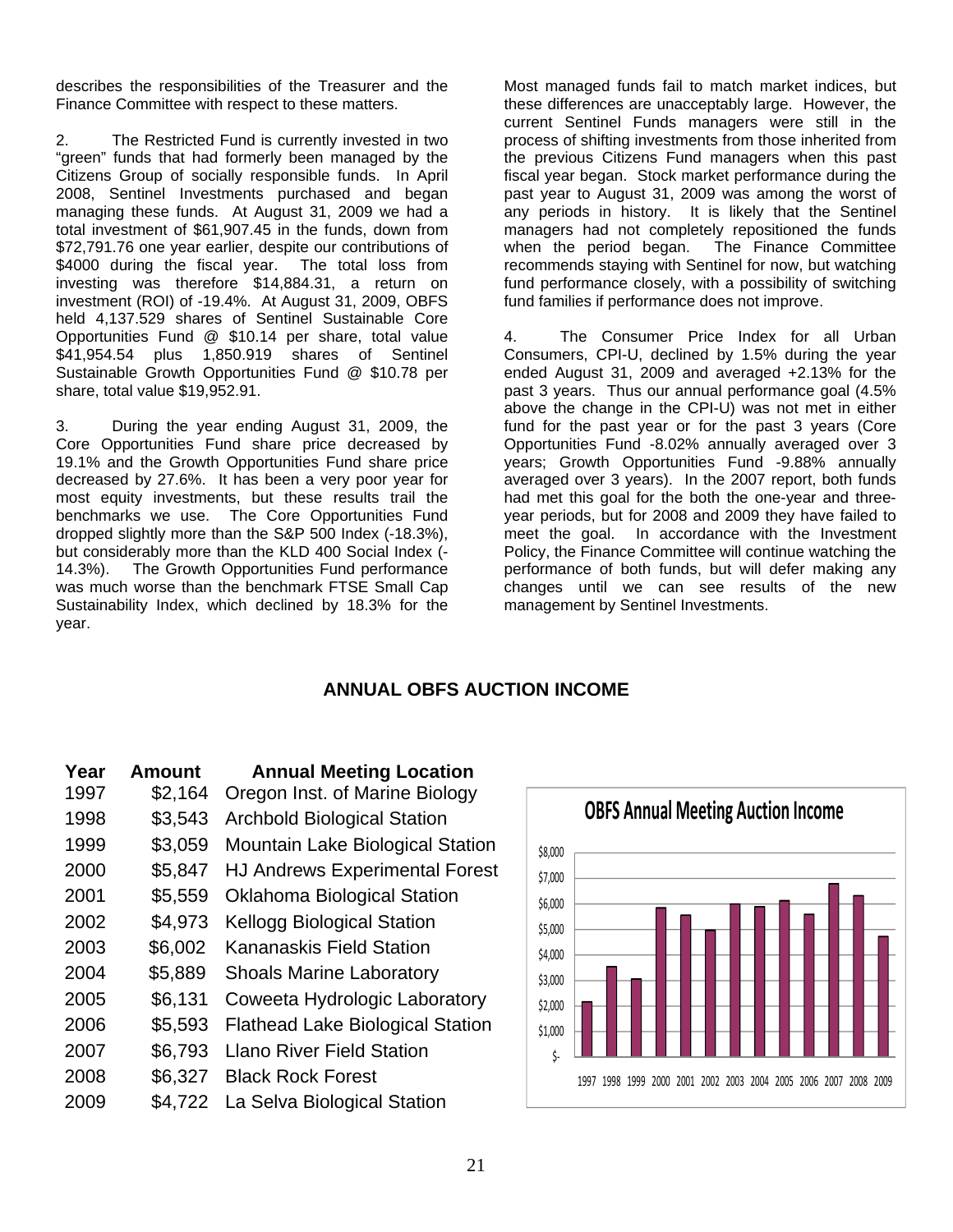# **OBFS OPERATING BUDGET**

# I. Operating Funds

|           |                                                                     |                                     |             | <b>Budgeted</b> |
|-----------|---------------------------------------------------------------------|-------------------------------------|-------------|-----------------|
|           | Operating Fund Balance Aug 31, 2009:                                |                                     | \$49,959.46 |                 |
| Income:   |                                                                     |                                     |             |                 |
|           | Membership dues                                                     |                                     |             | \$<br>28,000    |
|           | Interest (CDs,<br>checking)                                         |                                     |             | \$<br>750       |
|           | OB support from<br>reserves                                         |                                     |             | \$<br>1,515     |
|           | Total Income:                                                       |                                     |             | \$<br>30,265    |
| Expenses: |                                                                     |                                     |             |                 |
|           | <b>Regular Operating</b><br>Expenses                                |                                     |             |                 |
|           | AIBS dues and public<br>policy initiative                           |                                     |             | \$<br>2,700     |
|           | <b>NEON</b> dues                                                    |                                     |             | \$<br>1,000     |
|           | Bank charge                                                         |                                     |             | \$<br>30        |
|           | Missouri corporation<br>registration                                |                                     |             | \$<br>10        |
|           | <b>Travel OBFS</b><br>committee                                     |                                     |             | \$<br>3,500     |
|           | Congressional visits<br>day                                         |                                     |             | \$<br>6,000     |
|           | OBFS traveling exhibit<br>shipping                                  |                                     |             | \$<br>250       |
|           |                                                                     | Shipping                            |             | \$<br>50        |
|           | Office and website                                                  |                                     |             |                 |
|           |                                                                     | Treasurer support<br>and supplies   |             | \$<br>7,000     |
|           |                                                                     | PayPal charges                      |             | \$<br>300       |
|           |                                                                     | <b>Survey Monkey</b>                |             | \$<br>200       |
|           |                                                                     | Secretarial and<br>database support |             | \$<br>200       |
|           |                                                                     | Tax preparation                     |             | \$              |
|           |                                                                     | Taxes and<br>registration           |             | \$<br>25        |
|           |                                                                     | Brochure mailing                    |             | \$              |
|           |                                                                     | Website                             |             | \$              |
|           | Newsletter                                                          | maintenance                         |             | \$<br>200       |
|           |                                                                     |                                     |             |                 |
|           | Committee Expenses -<br><b>Expendable Materials</b><br>and Supplies |                                     |             | \$<br>500       |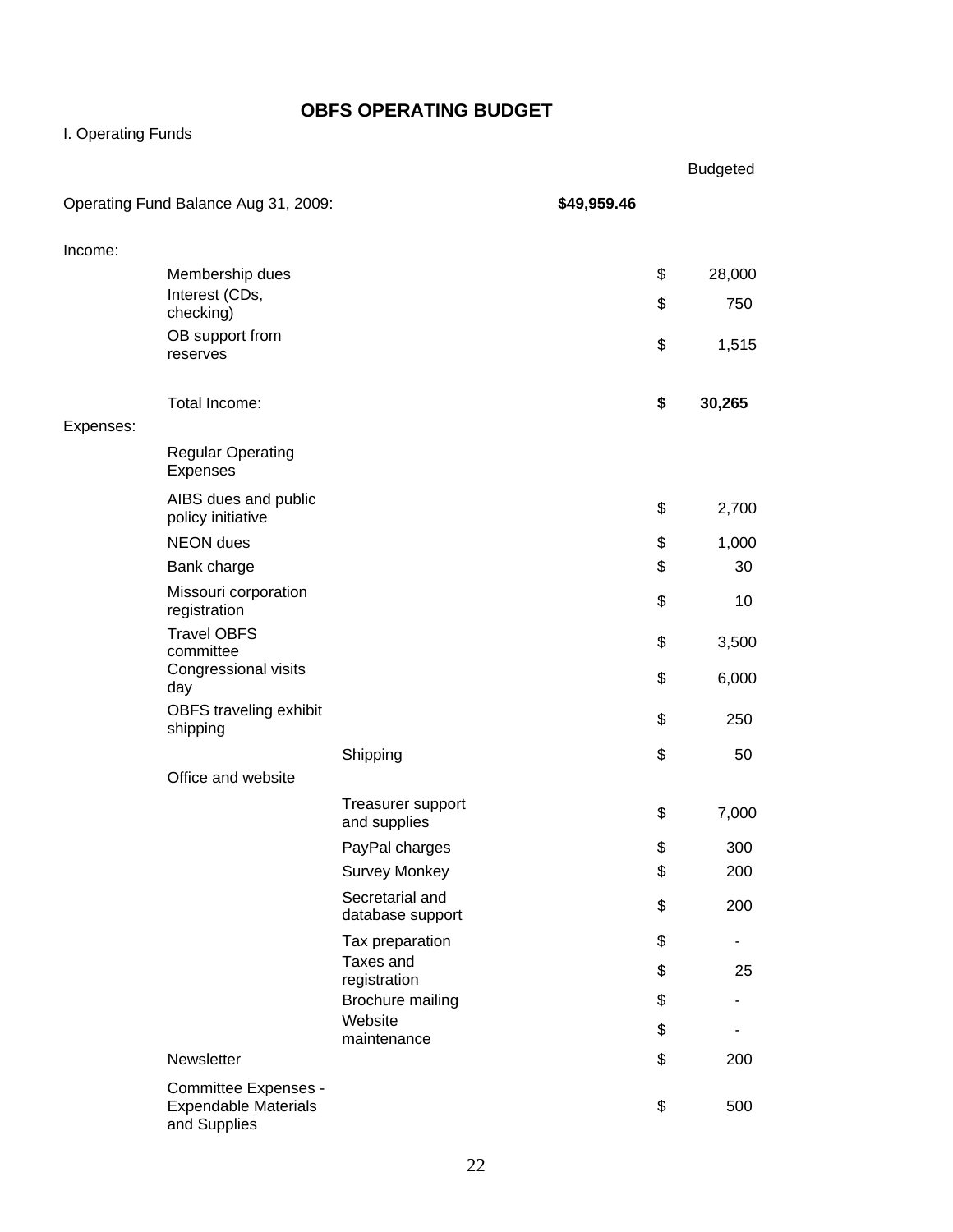|                      |                                                                      | Governance<br><b>Annual Meeting</b><br>Member Support<br>Common Interests |                                                                              |              |
|----------------------|----------------------------------------------------------------------|---------------------------------------------------------------------------|------------------------------------------------------------------------------|--------------|
|                      |                                                                      |                                                                           | Diversity - travel<br>International<br><b>Small Field</b><br><b>Stations</b> | \$<br>500    |
|                      |                                                                      | Organizational<br>Development<br>Outreach                                 |                                                                              |              |
|                      | <b>Subtotal Regular</b><br><b>Operating Expenses</b>                 |                                                                           |                                                                              | \$<br>22,465 |
|                      | <b>Committee Proposals</b><br><b>Contingent Upon</b><br>Review by EB |                                                                           |                                                                              |              |
|                      |                                                                      | <b>Common Interests</b>                                                   |                                                                              |              |
|                      |                                                                      |                                                                           | Diversity -<br>workshop                                                      |              |
|                      |                                                                      |                                                                           | International -<br>travel                                                    |              |
|                      |                                                                      |                                                                           | Small field stations                                                         |              |
|                      |                                                                      | <b>Outreach Committee</b><br>- brochure                                   |                                                                              | \$<br>2,800  |
|                      |                                                                      |                                                                           | Website and db<br>upgrade                                                    | \$<br>5,000  |
|                      | Other Non-Budgeted<br><b>Expenses</b>                                |                                                                           |                                                                              |              |
|                      | <b>Subtotal other</b><br>expenses                                    |                                                                           |                                                                              | \$<br>7,800  |
|                      | <b>Total Expenses:</b>                                               |                                                                           |                                                                              | \$<br>30,265 |
| <b>Net Gain/Loss</b> |                                                                      |                                                                           |                                                                              | \$           |
|                      | Projected Operating Fund Balance August 31, 2009                     |                                                                           |                                                                              | \$<br>49,959 |
| <b>Balance</b>       |                                                                      |                                                                           | checking                                                                     | \$<br>9,673  |
|                      |                                                                      |                                                                           | Paypal                                                                       | \$<br>7,954  |
|                      |                                                                      |                                                                           | <b>CDs</b>                                                                   | \$<br>32,332 |
|                      |                                                                      |                                                                           | <b>Beginning OB</b><br><b>Reserves</b>                                       | \$<br>49,959 |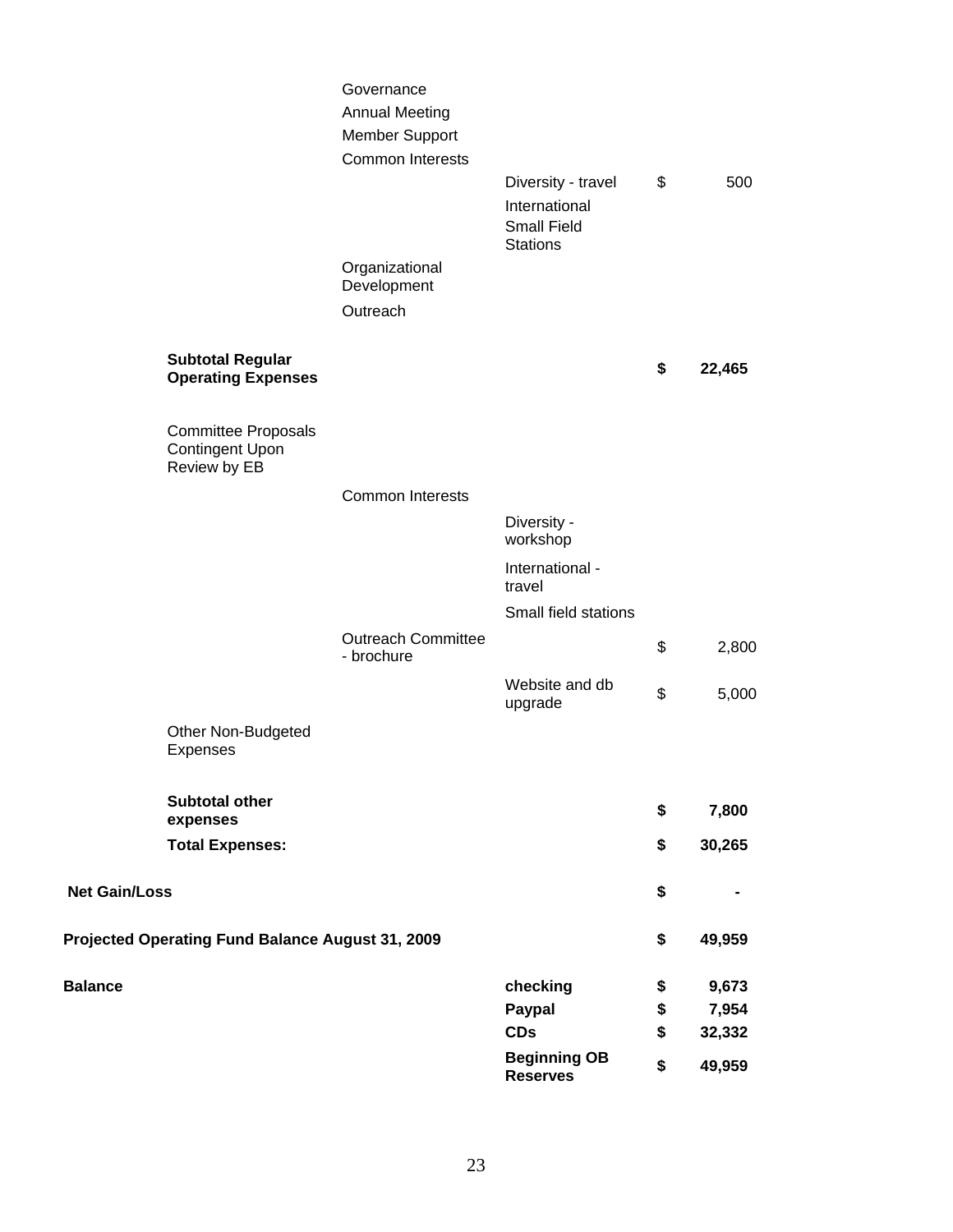|                                                                  |                 | <b>Projected Total</b><br><b>Net Assets</b> | \$<br>110,352 |
|------------------------------------------------------------------|-----------------|---------------------------------------------|---------------|
| OB support from<br>reserves                                      |                 |                                             | \$<br>1,515   |
|                                                                  |                 | <b>Total Assets</b>                         | \$<br>111,867 |
|                                                                  |                 | <b>Total Restricted</b><br>Funds            | \$<br>61,907  |
| Sentinel Sustainable<br><b>Growth Opportunities</b><br>Fund      | 1850.919 shares | $10.78$ /share =                            | \$<br>19,953  |
| <b>Sentinel Sustainable</b><br><b>Core Opportunities</b><br>Fund | 4137.529 shares | $10.14$ /share =                            | \$<br>41,955  |

# **Attendee List Organization of Biological Field Stations (OBFS) 2009 Conference at La Selva, Costa Rica 24 - 27 September 2009**

Nancy Aitken **Director** Campanario Biological Station Osa Peninsula, Costa Rica

Liana Babbar Organization for Tropical Studies-CRO San Jose, Costa Rica

Jeff Brown Station Manager UC Berkeley, Sagehen Creek Field **Station** P.O. Box 939 Truckee, CA 96160

Claudia Coen Science Research and Education Programming Tachila Nature Reserve Botswana

Pete rConnors P.O. Box 1015 Bodega Bay, CA 94923

Susan Flowers Washington University Tyson Research Center

Jon Garbisch

Univ. of Nebraska- Cedar Point Biological Station 101 Manter Lincoln, NE 68588-0118

Sridhar Giullapalli Cyber Infrastructure, USC/Information Science Institute

John Hayes Ordway-Swisher Biological Station Gainesville, FL 32611-5250

Jan Hodder Oregon Institute of Marine biology Box 5389 Charleston, OR 97420

Knute Nadelhoffer Professor and Director Univ. Michigan Biological Station 930 N. University Drive Ann Arbor, Michigan 78109-1055

Robin LeBreton Iracambi Research Center CP 1 Rojaria da himeya 36878 M.G. Brazil

Elizabeth Losos Organization for Tropical Studies

Deedra McClearn DirectorLa Selva Biological Station Organization for Tropical Studies Apdo 6762050 Costa Rica

Art McKee Res Prof Flathead Lake Biological Station 32125 Bio Station Lane Polson, MT 59860

**SusanMopper** Ecology Center

Eric S. Nagy Associate Director Mountain Lake Biological Station University of Virginia, P.O. Box 400327 Charlottesville, VA 22904-4327

Sarah D.Oktay Univ. Mass. Boston Nantucket Field **Station** 180 Polpis Road Nantucket, MA 02554

Francisco J.Perez El Verde Field Station HC-05, Box 8974 Rio Grande, Puerto Rico 00745-9601

Jennifer Reithel RMBL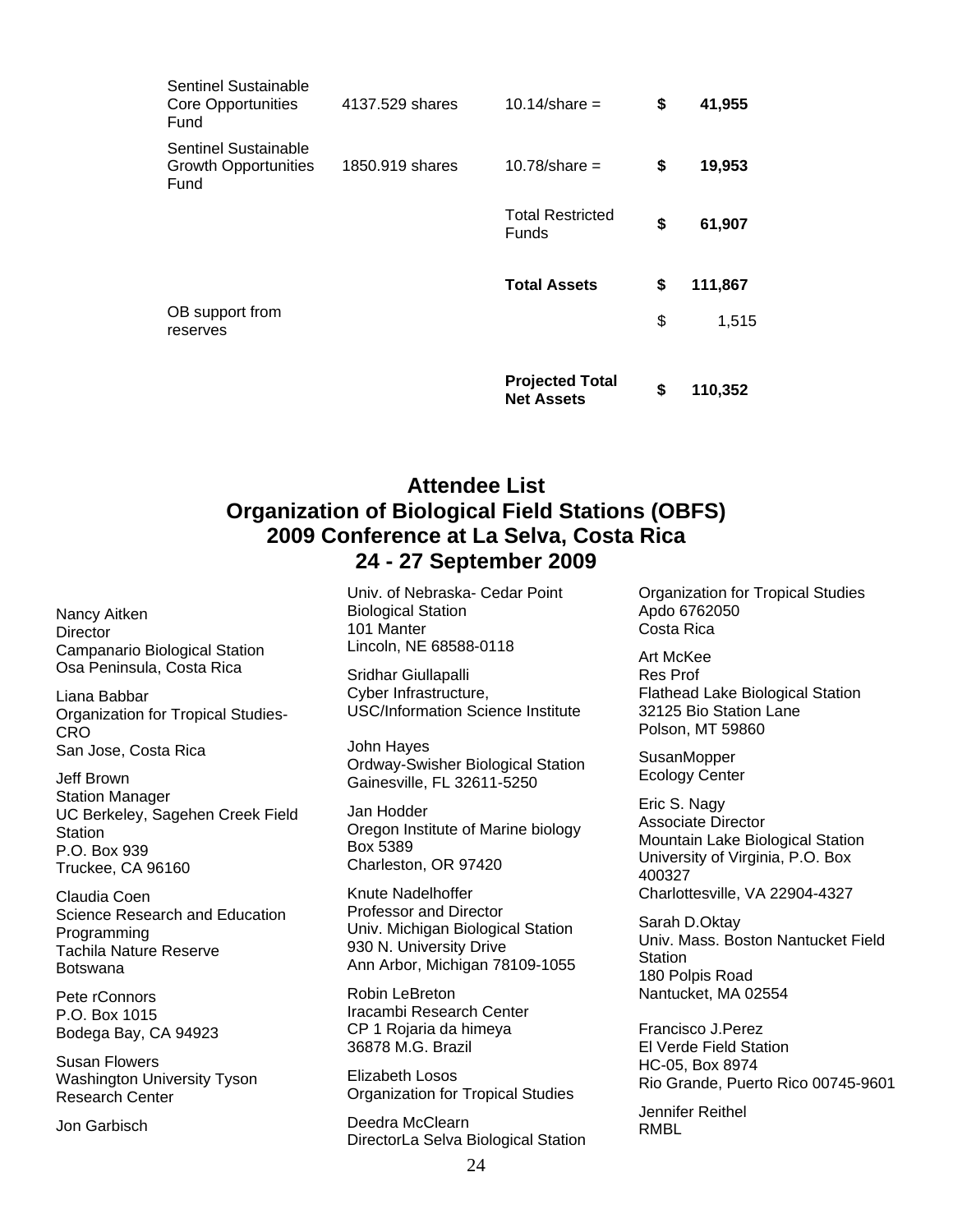PO 519

Crested Butte, CO 81224 Mahmood Sasa Palo Verde Biological Station, Organization for Tropical Studies San Jose, Costa Rica

Francie Schuster GIS Mapper Black Rock Forest 129 Continental Road Cornwall, NY 12518

John Smiley University of California White Mountain Research Station

3000 E. Line St. Bishop, CA 93514

Kevin E.Smith Tyson Research Center

MarkStromberg Resident Director Hastings Reserve, UC Berkeley 38601 E. Carmel Valley Road Carmel Valley, CA 93924

John Vandecastle LTER Network Office, Dept. Biology, Univ. of New Mexico MS203 2020 Albuquerque, NM 87131-0001

Dawn Wilson Southwestern Research Station PO Box 16553 Portal, Arizona 16553 Rick Wyman IOBFS/Huyck Preserve

Zak Zahawi Las Cruces Biological Station Apdo 73-8257 San Vito, Costa Rica

# **Summary of the Organization of Biological Field Stations (OBFS) 2009 Annual Meeting Exit Survey, La Selva Biological Station, Costa Rica 24 - 27 September 2009**

Thirty attendees of the Annual Meeting filled out and returned exit surveys. The most popular topics suggested for sessions at future meetings were nuts and bolts sessions on practical issues of running field stations (e.g. fees, public access issues, invasive species management, etc.), sessions on technology issues (especially sensor networks and distributed and wireless networks), and presentations and discussions on development and fundraising. Nearly all respondents rated the five informational sessions (FSML/NSF/NEON Update, Development Discussion, International Field Stations Panel, FSML Education/Research Survey, and Increasing Summer Enrollment Discussion) as being useful, with the strongest response for the FSML/NSF Update and the Development Discussion. Nearly all responded that the FSML/NSF Update was important to include every year, and a majority responded that a Development Discussion was desirable on a yearly basis, while the other topics were deemed desirable to be offered on an occasional basis. Multiple respondents expressed that the International Field Stations Session would have been better if it included a panel discussion session. Most people felt that the amount of time allotted to OBFS Business and Committee sessions, the FSML Annual Update, Field Trips, Informal Networking time, and the New Station Intro/Slide Show were just right. However, between 20% and 30% expressed that the Business and/or Committee sessions were too long and a similar proportion expressed that Informal Networking Time and the New Station Intro/Slide Show were too brief. Respondents overwhelmingly voted that the Committee/Subcommittee meetings they attended were well organized and worth their time. Additional comments

ranged widely, from requests for more prior information in the future on specific agendas and what to bring, to comments about how well Deedra McClearn and her staff ran the whole meeting.

# Minutes of the 2009 Quarterly Board of Directors Conference Calls

March 12, 2009 – 2:30 pm (EST)

**In Attendance:** Tom Arsuffi, Ian Billick, Shorty Boucher, Philippe Cohen, Bo Dziadyk, Brian Kloeppel, Deedra McClearn, Sarah Oktay, Greg Smith, Larry Weider, Amy Whipple, David White

# **Meeting Action Items:**

- transfer Vice-President files and information to Bill (Larry)
- transfer Treasurer files and information to Philippe (Shorty)
- investigate options for electronic voting in future elections (John, David, Greg)
- inform Mike Palmer that we will host the sustainability document but will not support printing of hard copies (Brian)
- follow-up with Eric about AIBS services for bookkeeping (Philippe)
- contact Jan and Eric about serving on a subcommittee to produce a development plan (Ian)
- coordinate conference call for sub-committee producing development plan (Ian)
- find someone to house the traveling OBFS display by June (Philippe)
- check with John on feasibility of webcasting the LaSelva meeting (Brian)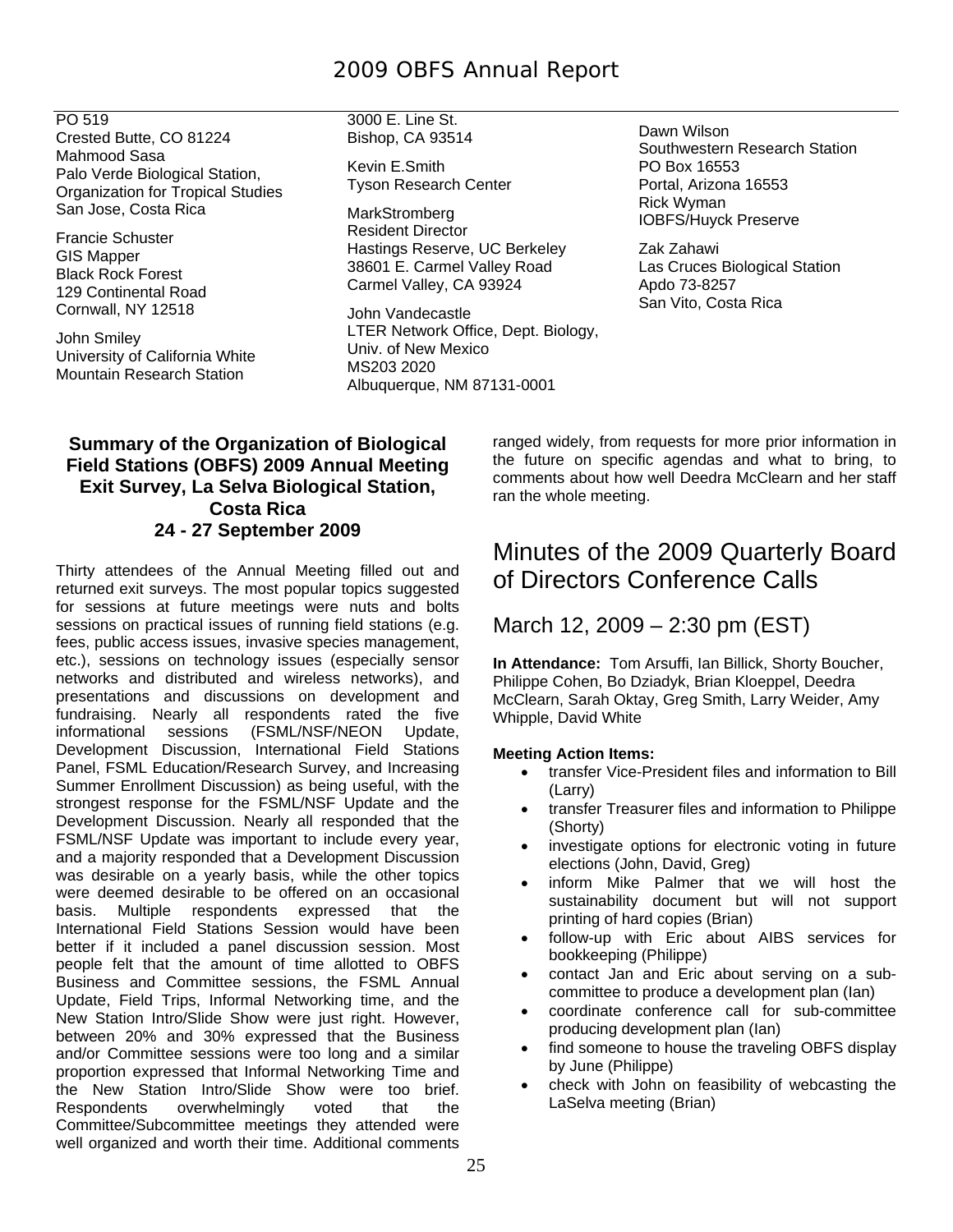- ask Sarah to provide materials on the NE Regional Field Stations meeting for OBFS Board approval (Bo)
- email listserve to remind them about nominations for the Diversity Award (Tom, Amy)
- confirm the fate of the static files from the old IOBFS webpage (Brian)

# **A.) Approval of Minutes of December 2008 Meeting**

 No additions, corrections, or clarifications were requested from the minutes for the December 11, 2008 Board of Directors Meeting. MOTION to accept the December 2008 meeting minutes (made and seconded) passed unanimously.

# **B.) Announcements/Actions**

# 1.) OBFS Election Results - Brian

 The results of the 2008 OBFS elections are final. The new officers will assume their positions on April 1, 2009: Vice President – Bill Shuster; Treasurer – Philippe Cohen; Member-at-Large – Deedra McClearn. The proposed By-Laws changes also passed overwhelmingly.

 Brian discussed the fact that individual members were sent ballots. Peter Connors made the Board aware that individual members may have voted. Brian, David, and Greg discussed this and feel that none of the individuals that may have voted would "taint" the election in any way. The Board agreed and the election results were accepted.

 Philippe asked who would fill his vacant Memberat-Large position. Tom will be replaced by Deedra and we will need to fill Philippe's vacant position when he assumes the Treasurer position. Philippe suggested that holding both positions would not increase his workload. Shorty suggested a special election to fill that slot would be a pain for David. Brian suggested that the Board might be able to appoint someone to that position but would check with Eric on By-Laws. David said this has been done before. The Board agreed that we would like to have another person take that vacant seat to increase the number of people involved with OBFS. Larry suggested that the Board consider Sarah (the runner-up in the recent election) for the vacant At-Large position. Brian mentioned that Vince Voegeli and Amy Whipple were also runners-up in the recent election. MOTION to appoint Sarah Oktay to fill the remainder of Philippe's At-Large slot (moved, seconded) passed unanimously.

# 2.) Electronic Voting Procedures – Brian

 Brian asked if there is any reason we should maintain a paper ballot. Philippe asked how reliable and what are potential problems with electronic voting. The Board might want to have a better idea of how this will work before voting. David said all of the other Boards he serves use electronic voting. SurveyMonkey, for example, is one option. Noone was opposed to electronic voting. David, John, and Greg will move forward and decide how this should be done. A procedure will be worked out before the June conference call. MOTION to form a subcommittee to establish electronic voting for future elections (moved, seconded) passed unanimously.

# 3.) Congressional Visits Day 2009

 Congressional Visits Day is set for 21-22 April 2009. OBFS members scheduled to attend include Jeff Brown (organizer), Hilary Swain, Knute Nadelhoffer, Susan Cordell, Mark Stromberg, Faerthen Felix (funding paid for by Sagehen).

# 4.) Online documents – Brian

 The online publication, "Design Guidelines for Sustainable Biological Field Stations" has a direct link on the OBFS webpage:

http://obfs.org/index.php?name=UpDownload&req=viewdo wnload&cid=13 .

Does OBFS want to maintain this publication as an electronic document only or cost share printing of copies with Oklahoma State University (Michael Palmer)? Approximate printing costs for the document will be \$11 to \$17 a copy depending upon number of copies ordered (information from Michael Palmer at OSU). Philippe suggested that a hardcopy would not be necessary. People can print the document if they want it. The Board agreed that hosting the file was not a problem but that we would not support printing it.

# **C.) Financial Items**

# 1.) OBFS Treasurer Summary – Shorty

 Since the end of February, Shorty has received ~\$2000. We will probably be well short of our budgeted dues intake (\$30,000). We need to have a way to sort by paid and unpaid members in the database. Amy indicated that she is linked to an incorrect station and wondered how to change this. Faerthen should be able to fix this. We have not spent much money so far this year. We have not moved any additional restricted moneys into investments. Philippe suggested we start thinking about this again soon.

 Shorty received several requests for financial hardship or complaints about dues increases. The two or three month lag time waiting for Board discussion is too long. How can we increase the rate of response. Brian asked about a blanket policy for hardship or evaluate on a case-by-case basis. Shorty and David suggested an email to the Board for quick discussion of hardship requests might suffice. Then we can respond quickly. Philippe suggested a short form to give us more information before making that judgment. Ian asked what would be the risks of just granting it to anyone that asks. This might broaden OBFS participation. Philippe, once discovering we were talking about dues payment and not meeting attendance, agreed with Ian that we should just grant it to anyone that asks. For dues we may not need such a form, just make a quick decision about hardship. Philippe suggested the President and Treasurer could handle this. David suggested a short statement of "Why?"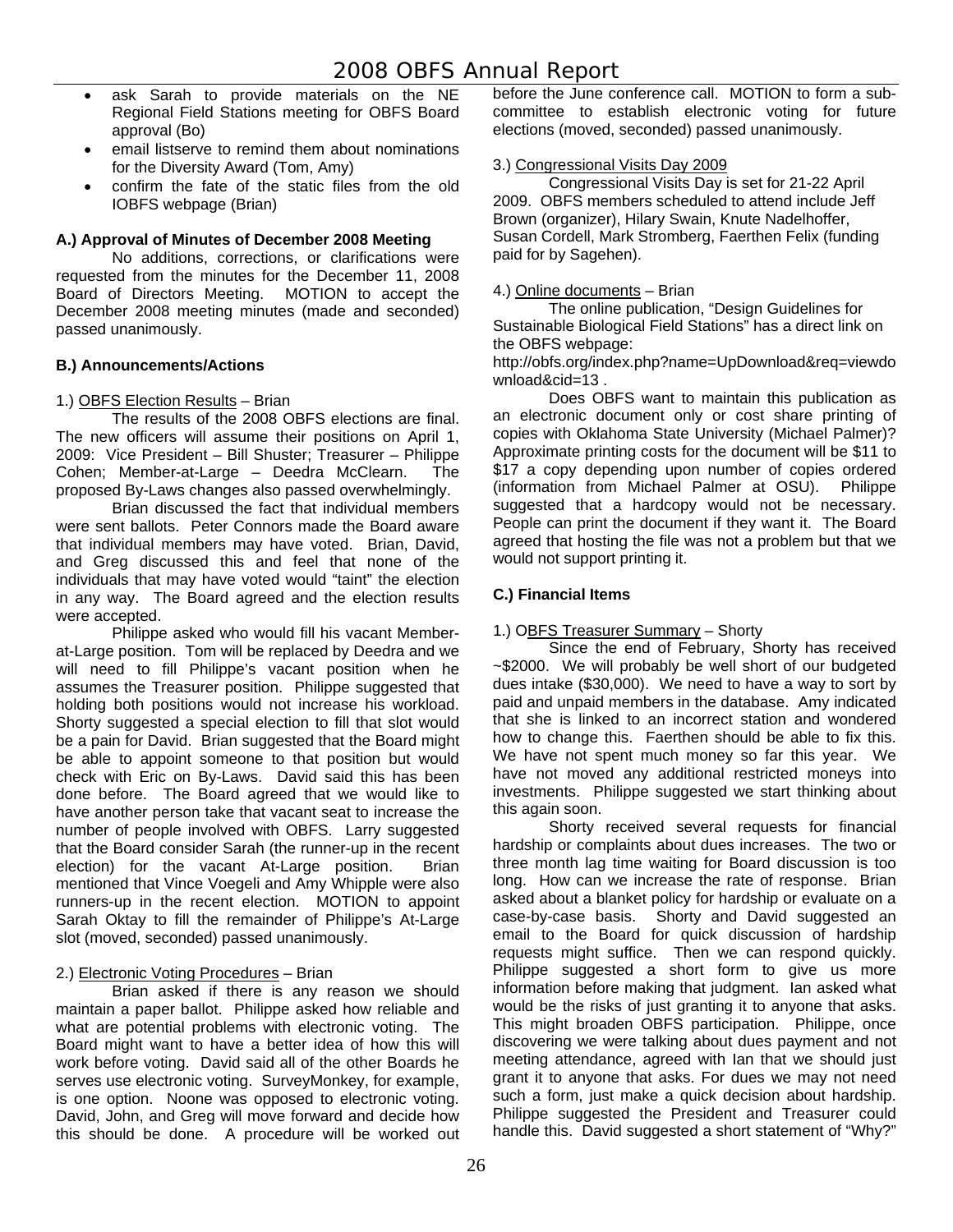# 2008 OBFS Annual Report

could be sent to the Board for quick review. Ian suggested it might not be necessary to involve the whole Board. Bo wanted to know if the President and Treasurer would have objective criteria for deciding how to grant hardships. The Board agreed that 50% reduction in dues would be appropriate. MOTION to reduce hardship dues to 50% of annual dues and the process would be handled by the President and Treasurer (moved, seconded) passed unanimously.

 The Board agreed to let people continue for one more year with 2008 dues amounts if they received their dues renewal notice before we announced the dues increase.

 Philippe asked about Treasurer support from AIBS. Eric has looked into using AIBS services for bookkeeping duties and we will hear from him later. Philippe will contact Eric and follow-up on this. Philippe also asked about a company to handle our incorporation. We are not pursuing that.

 Our taxes have not been filed but Shorty has started the process. Last year we paid \$1300 for accountant fees but Shorty anticipates that this amount will be <\$500 this year.

## 2.) Missouri Registered Agent – Brian and Shorty

 Tyson Field Station has maintained the registered agent status for OBFS. Brian was able to confirm this when he was at Tyson in December 2008. Please contact Meghan Kelly at Tyson for any follow-up needed.

#### 3.) Travel Costs to Costa Rica -- Brian

 Brian and Greg are likely to have reduced, or zero, travel money from their respective departments to cover costs to attend the 2009 Annual Meeting in Costa Rica. Brian asked if there are other Board members that are likely to have reduced support for attending the annual meeting. Amy is also concerned that travel support may be limited for her as well. Shorty said that doing these jobs should warrant travel to the meeting. Larry agreed that we are volunteer staff and we should fully support the officers. Amy is concerned that it could get too expensive. Philippe asked how much will we be requesting? Brian and Greg said they both may have avenues for partial support but could end up needing full reimbursement. Shorty asked who on the Board would be available for reimbursement. The Board agreed this should be limited to the Executive Board. Currently we have \$3000 budgeted for Board travel and \$2000 has already been spent. This includes Brian's and Peter's travel costs to Black Rock last year. Ian found round-trip tickets to Costa Rica for \$240, saw them for \$160. Maybe travel will not be as expensive as believed. Ian suggested we determine how much we can spend then work down the list of officers to establish priorities. Ian said expenses of \$1500 for Board travel to OBFS meeting would be sufficient. Philippe suggested we should allow the full amount for travel. Peter Connors is also reimbursed as the auctioneer and will request reimbursement again. Ian suggested Peter's expenses be taken out of the auction

money. Deedra asked if airfare or registration or both be paid. Ian said we should provide an amount and cover as much as we can.

 MOTION for Peter's travel costs be paid out of auction proceeds before going into restricted funds (moved, seconded) passed unanimously.

 MOTION to allow up to half of OBFS travel money for Board members to attend the Annual Meeting and that money should be used in priority of offices (President, Vice-President,…) (moved, seconded) passed unanimously (Brian and Greg abstained). Brian and Greg were grateful!

## **D.) Committee Reports**

#### 1.) Annual Meeting – Larry

Larry will provide files and information to Bill about the LaSelva meeting and will help in the transition to a new Vice-President. Bill (and Larry) will work with Deedra to finalize meeting plans. Travelers will need a passport and will obtain a VISA during travel. Deedra feels that they can do everything for ~\$350 but this will not include travel from the airport. Deedra wrote up a 2-page information page and sent it out to Brian, Larry, and David White. Deedra would like to have this information posted on the web for members to get the information. We should also provide links to the OTS site. Brian suggested Deedra forward the info. document to John and Faerthen so that the information can be posted. Ian asked about LaSelva hosting the meeting information (and have content control) on their site and OBFS just link to that page. Philippe asked about pre-meeting field trips, Deedra said she should have that info. ready in the next few days. Brian asked about a cost estimate of travel to and from the airport. Deedra said a taxi is about \$80-\$90 one-way. Bundled in a mini-van it might cost about \$20 one-way. Deedra offered free rides from the airport for Board Members and we will stop for a cappuccino on the way.

 We are set for Annual Meetings through 2010 but need volunteers to host in 2011 and beyond.

 Thanks to Larry for all of his work on the Executive Board and handling Annual Meetings for the past several years!

#### 2.) Organizational Development – Ian

 Six board member donations were received in fall 2008 after the Annual Meeting.

 Ian asked for what are we trying to raise money? Once you start development, you need to know where you are going so you set the fund-raising, not respond to the fund-raising. Should we push toward a full-time staff person? Ian suggested this would be a reasonable fund raising goal. A business and fund raising plan will help. Philippe agreed that this would be a good strategy. Suggestion to form a sub-committee to work on a development plan. Brian suggested that Ian lead that subcommittee. Ian again suggested that this be driven by what we want as an organization. Brian offered two options: (1) have Members-at-Large move on this effort or (2) have a separate conference call to have a longer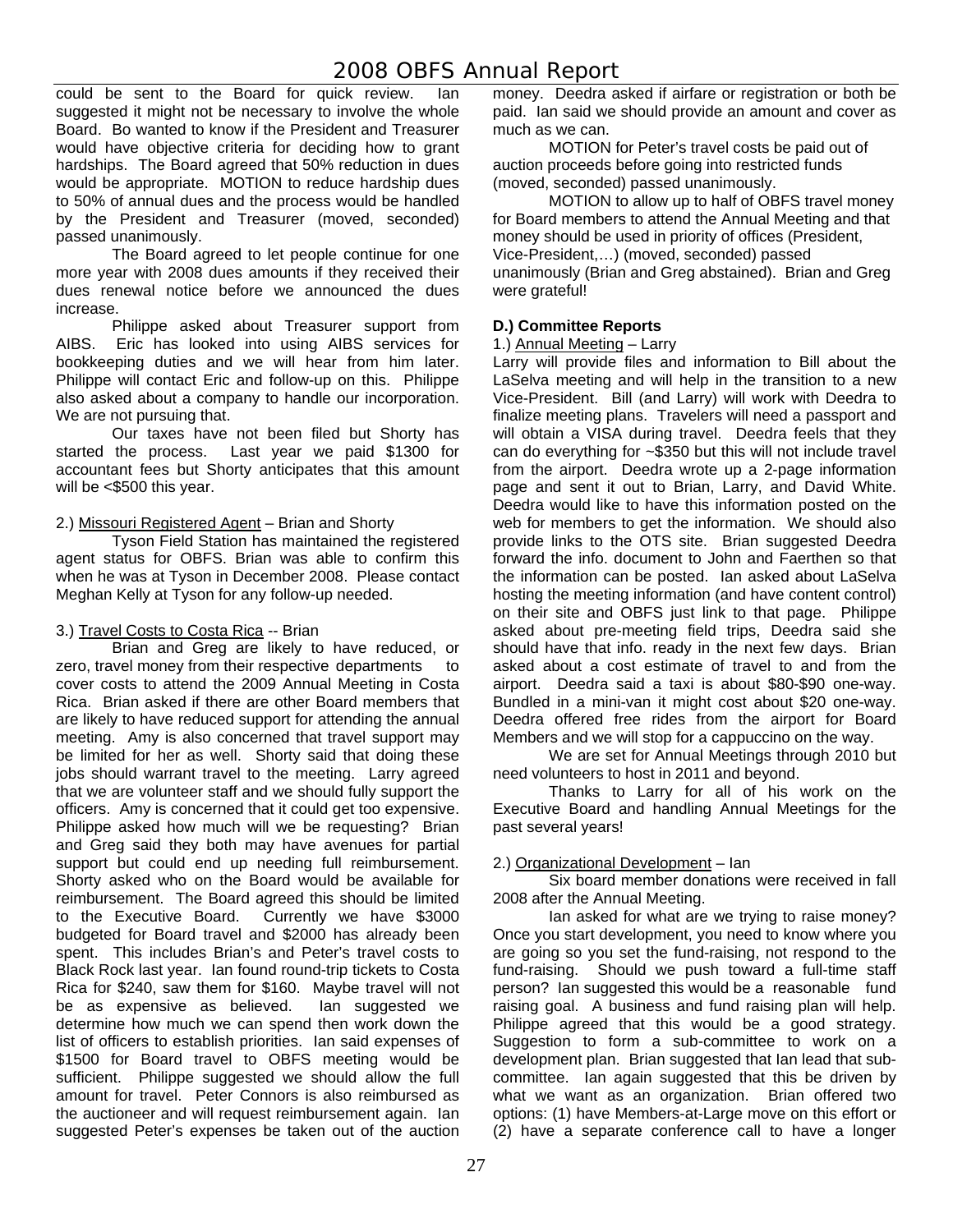# 2008 OBFS Annual Report

discussion about this. Ian would like to see something presented at LaSelva to the larger membership so we should start this early, done by a committee of 3-5 people with representation from the Executive Board. An initial group might be composed of Brian, Jan, Eric, and Tom. Philippe suggested Ian contact Jan and Eric to discuss how to proceed. Ian will do this and will also serve on the committee and set-up the first conference call for the group.

 One of the things listed in the strategic plan is to increase the amount of federal funding. OBFS should consider ways in which OBFS can apply for funding from the new stimulus package. Perhaps a letter to Congress proposing increased funding for FSML's. This might be something we can do through Congressional Visits Day but we should recognize that AIBS has specific goals for these visits that might night necessarily overlap with OBFS goals.

# 3.) Outreach – Philippe

 Philippe hopes to distribute the final version of the brochure to the Outreach Committee for review. Hangups have occurred with photo permissions and resolution. We will delay printing until the website is ready since the brochure points people to the website. No website updates were given.

 Noone has yet volunteered to maintain the OBFS traveling display case. Brian asked that we find someone by June. Philippe will work on that.

#### 4.) Member Support – Brian (in John's absence)

 Brian asked about webcasting the annual meeting again this year. LaSelva should be able to support webcasting and they have two full-time IT people. John will work with the IT folks at LaSelva to see if this is possible. Do we offer it, do we charge for it, do we keep it quiet until after registration? Amy suggested it would not be fair to keep it quiet, let people decide what they want to do. We do want to make sure the host stations get enough registrants to cover their costs. If it will hurt the meeting, perhaps we don't offer it. Philippe suggested we learn if it is possible and what it might cost to do it, then make these decisions. Brian will follow-up with John to check on feasibility.

# 5.) Governance – Brian (in Eric's absence)

 By-laws changes were approved overwhelmingly in the recently completed OBFS election.

#### 6.) Common Interests – Bo

*Small Field Stations* (Bo, Sarah left early) – Sarah is calling together a small, regional meeting at Nantucket station. This will be a 4-day meeting in either March or April. Initial response was split and there are only 2 confirmed participants for the March meeting. This will be pushed back to the April date and if this won't work they will push it back to November. Sarah has put together a list of topics for the meeting. This would be similar to the meeting in 2005 in Cleveland for small stations. There

was some concern from the Board that regional meetings might tax OBFS members (meeting fatigue) and this might pull from the Annual Meetings. We also want to be careful not to split the membership. Any meeting under the OBFS umbrella must be sanctioned by OBFS. This meeting has not been discussed by the Board. Bo will ask Sarah to present information to the Board for approval. The Board appreciates Sarah's enthusiasm but wants to approve this regional meeting.

*Human Diversity* (Amy) – Recruitment information is being updated. Amy will provide information to Faerthern and John about past winners for posting on the OBFS website. Tom has uploaded the 2009 application form but the link is dead on the website. So far there have been no nominations. Tom and Amy will email the OBFS listserve to remind members of the award and seeking nominations. April 15 is the new deadline for nominations.

*International* (Deedra) -- We have agreed to no longer support IOBFS but will archive IOBFS materials. Brian will follow-up with John to find out the fate of the static files.

 It may not be possible to put together a broad International Panel for the LaSelva meeting, this may be cost prohibitive. Focusing more on Latin America might be more reasonable. The Board agreed that a Latin focus makes sense. For clarification, NSF can only support travel for persons with a U.S. passport.

# **E.) Next Board of Directors Meeting**

 The next Board of Director's Meeting will be held via conference call on Thursday, June 11, 2009 at 3:00 pm EST (12:00 pm PST).

Meeting Adjourned 4:34 pm (EST)

Respectively submitted, Greg Smith

# June 11, 2009 – 3:00 pm (EST)

**In Attendance:** Tom Arsuffi, Philippe Cohen, Bo Dziadyk, Jan Hodder, John Kim, Brian Kloeppel, Deedra McClearn, Sarah Oktay, Bill Schuster, Greg Smith, David White

# **Meeting Action Items:**

- work on finishing up a quarterly financial report (Philippe)
- set-up a mock vote to the Board from SurveyMonkey and BallotBin (Greg)
- update the information on the web and the Annual Meeting registration form and add photos to show dorm rooms, research areas, etc. (Deedra)
- prepare draft agenda for the Annual Meeting and look closer at the feasibility of putting additional sessions into the agenda (Bill)
- locate the gavel and gong (Bill, Deedra)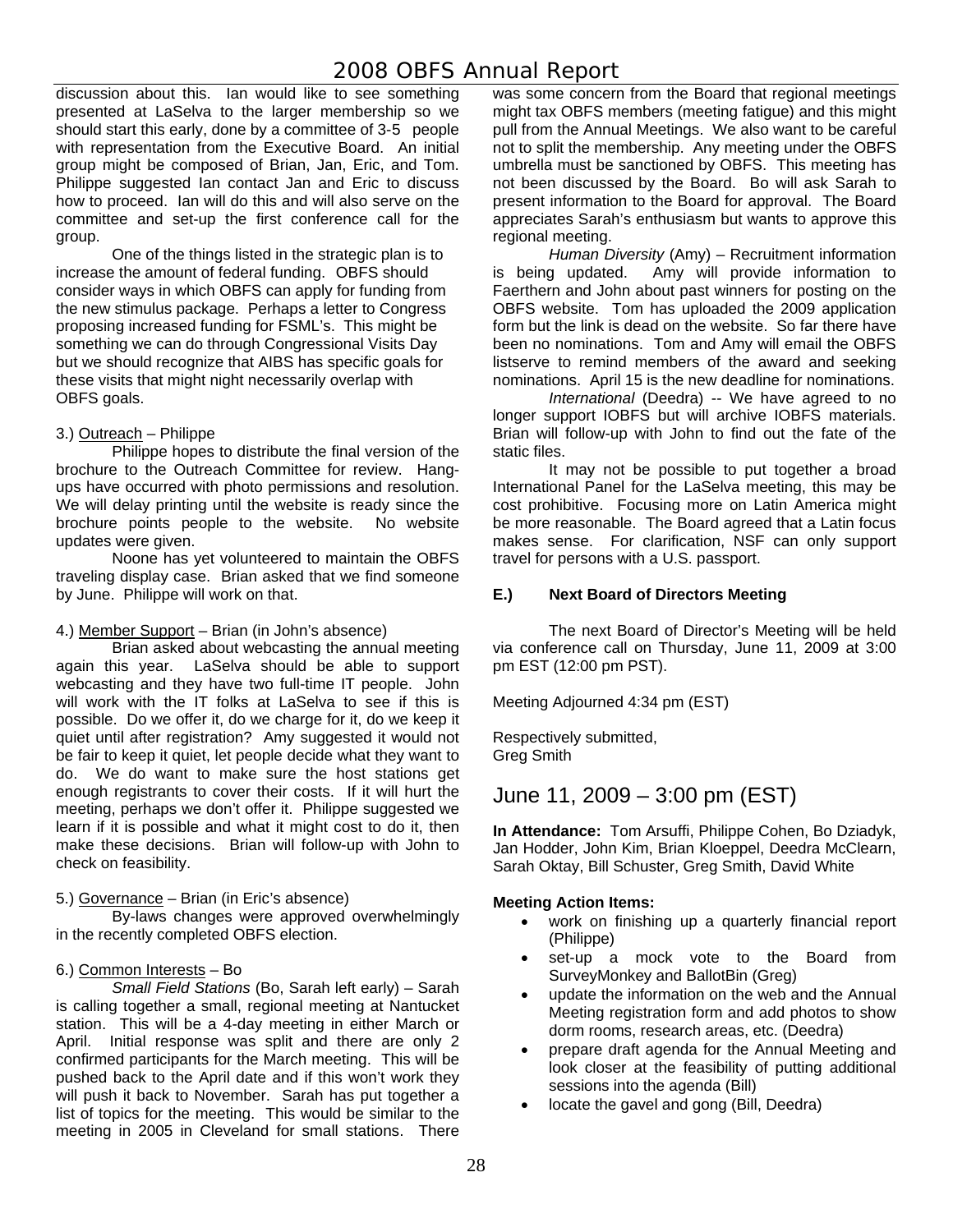- look into updating the OBFS webpage so that it will be a nice portal for visitors and mirror the new brochure (Philippe, John)
- triage issues with documents disappearing from the OBFS webpage (David, John)
- assemble membership numbers for the Board to aid in continuing discussions of the draft business plan (Greg, Philippe)

## **A.) Approval of Minutes of March 2009 Meeting**

 No additions, corrections, or clarifications were requested from the minutes for the March 12, 2009 Board of Directors Meeting. MOTION to accept the March 2009 meeting minutes (made and seconded) passed unanimously.

# **B.) Financial Items**

## 1.) OBFS Treasurer Summary – Philippe

First conference call with Philippe as Treasurer. Philippe is still working on the changeover from Shorty and is working on OBFS taxes. We have filed for an extension.

## 2.) Annual Dues – Philippe

There has been an increase in the number of stations that have not renewed their memberships (~200 stations over the past few years). Philippe will talk to John about how to target the stations that have not renewed. John recommended a personal phone call to a few of them to investigate reasons for not renewing. The stations may not be getting the email renewal notice. There may also be some confusion about the timing of renewal notices, 2008 and 2009. Art McKee is still willing on following up to lapsed stations. We want to maintain at least a stable number of station members and grow membership.

 Philippe will work on finishing up a quarterly financial report and will have something by the end of the month.

 There were no requests from member stations requesting dues reductions.

#### 3.). Travel Costs to Costa Rica for September 2009 Annual Meeting – Brian

 Brian Kloeppel and Greg Smith will be in need of travel support for the meeting. No other Board members requested travel support. We are currently limited to \$1500 total for Executive Committee member travel to the meeting. The estimated travel/registration costs for Brian are \$943 and for Greg are \$794.

# **C.) Business Items**

# 1.) Electronic Voting – John, David, and Greg

 John, David, and Greg suggested either SurveyMonkey or BallotBin for electronic voting. SurveyMonkey is free but only up to certain limits on questions and number of voters. BallotBin is free regardless of numbers. In order for the Board to decide which they would like to use, Greg, with John's help, will

set-up a mock vote to the Board from both services and the Board can decide which they would like to use.

## 2.) Annual Meeting – Bill and Deedra

 Deedra thanked Bill, Brian, and Larry for their help in developing materials for the Annual Meeting. The registration form is ready and can be uploaded to the website. There is a website ready on the OTS side for the meeting. John will help link the OBFS website to the OTS site. The OTS site is http://www.ots.ac.cr/obfs/ contact.html. Philippe suggested clarifying a list of what to bring and what not to bring to LaSelva. Deedra will update the information on the web and the registration form. Deedra will also add photos to show dorm rooms, research areas, etc. Philippe asked if there would be different registration rates for OBFS members. This different fee might make stations more likely to renew their memberships. This will not happen for this meeting.

There is not a detailed agenda available at the moment. Bill asked if we should try to add sessions to cover topics that showed up on exit interviews. There will be an international session to fit the theme of the meeting. A new session would need to be organized and have someone to take charge of such a session. The Board thought that a session on sensor networks and/or invasive species might be well received. Deedra could provide personnel to join in a session. Jan suggested that we find leaders in invasive species research regardless of station affiliation. Jan suggested such a session might work better at the Michigan meeting next year so we have time for proper planning. Bill will look closer at the feasibility of putting additional sessions into the agenda. The Board can provide feedback on the agenda as it is ready.

John said that webcasting will be possible for the LaSelva meeting. John asked Deedra if she would have someone that can make sure this will work on her end. Deedra said that she can provide a dedicated IT person to make sure the webcasting is functioning properly during the meeting. Brian asked if webcasting will be free this year as it was last year. Deedra did not expect any costs for the webcast but she will look into it. If there are costs then we might need to charge for webcasting. We should also consider the possibility that station members might forgo travel to the annual meeting if they can watch everything on the web.

Last year we charged \$5 per registration for carbon offsets. The Board agreed to include this fee again this year. John is willing to calculate our carbon load for the meeting. He suggested a form in the registration packet that will generate more responses than simply a weblink survey. This information is likely useful to OBFS and we should try to collect it if we can.

David asked about the whereabouts of the gavel and the gong. Bill and Deedra will check on the location of those items.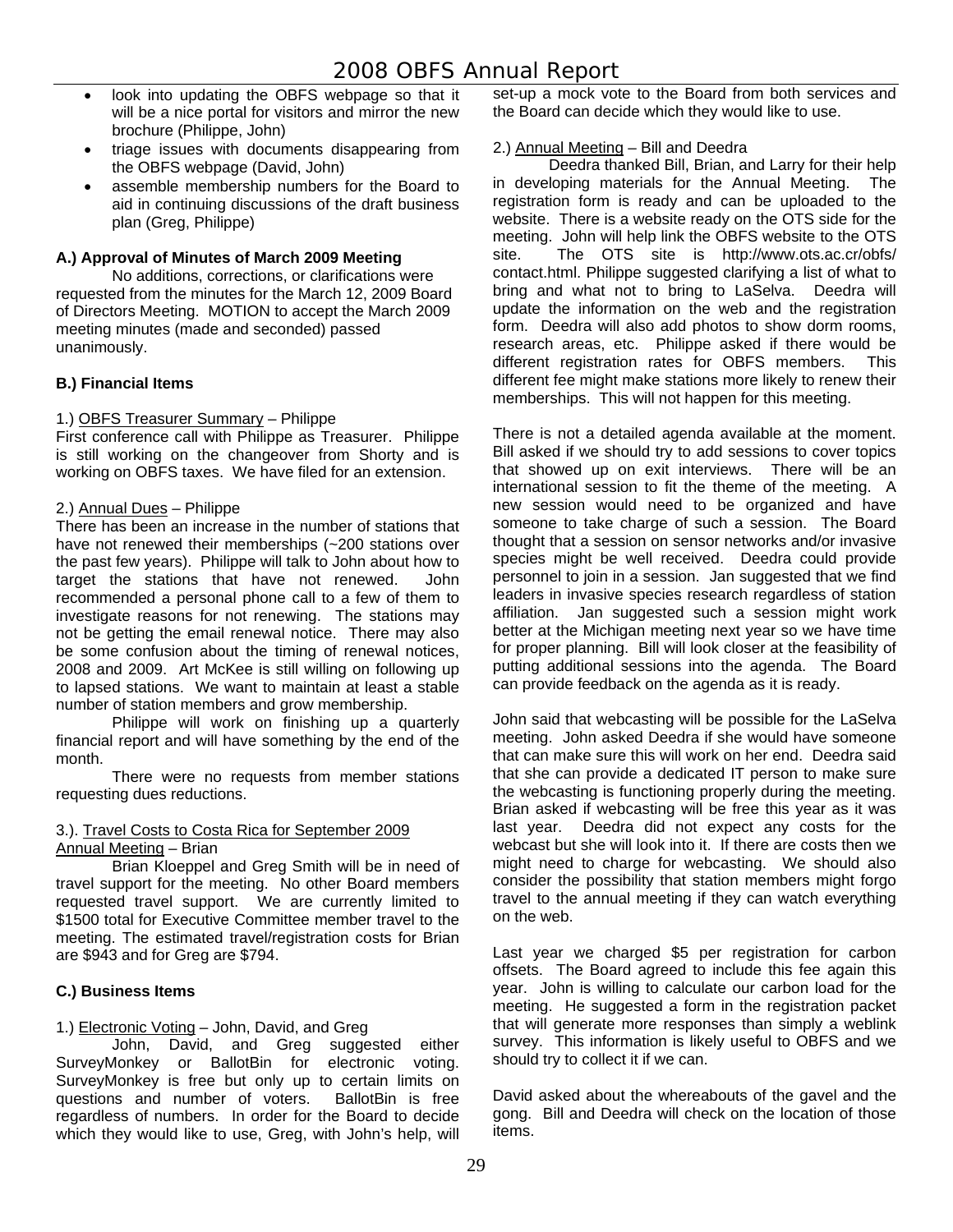The Annual Meeting will be held September 23-27, 2009. The 2010 meeting will be held at the University of Michigan Biological Station. We need to encourage members now to consider hosting the 2011 meeting. Konza Prairie might be willing to host in 2011.

# 3.) Organizational Development – Brian (in Ian's absence)

Please see item "E" below for a discussion of the OBFS Business Plan.

# 4.) Outreach -- Philippe

Philippe is ready to print the brochure but before printing he would like for the OBFS website to reflect the information that is on the brochure. A pdf file could be made available but would need to be reformatted. The estimate for printing is much lower than Philippe budgeted so we should be fine money-wise.

There is still no one willing to provide a home for the OBFS traveling display case. Bo had been willing to store it but the space he had to store the display has been converted to an office so he no longer has room. Deedra could keep it in the LaSelva conference room but would not be in a position to ship it out to users. David volunteered to store it at Hancock. Jan suggested not sending it to LaSelva for the Annual Meeting to save shipping costs. Brian will contact Nina and have it shipped to Hancock.

Once the brochure is done, Philippe will look into updating the webpage so that it will be a nice portal for visitors. John has made some progress on the webpage "behind the scenes."

David said the most recent newsletter and annual report have disappeared from the OBFS website. David will communicate with John to identify the issues.

# 5.) Member Support – John

John asked if member stations might have a laptop that can be donated to OBFS for webcasting. It could be setup with the proper software and equipment so that webcasting will function more seamlessly from year-toyear.

6.) Governance – Brian (in Eric's absence) There were no by-laws updates.

# 7.) Common Interests – Bo

# *Human Diversity* (Tom)

Tom has all of the Diversity Award applications and will talk to Amy about distributing those to the panel. There are 3 (plus one pending) applications. Tom hopes that end of June or early July they will have a winner. Brian commented that the winner has the option of a \$500 or \$1000 travel award to attend the Annual Meeting to officially accept the award.

# *International* (Deedra)

John has a cd with IOBFS files. John will place those files on a static website on the OBFS page. There would be no maintenance for these files. These files should also say that this is not affiliated with OBFS but we are just housing it. Bo will not be present at the LaSelva meeting but will be in Central America later this year. Bo would like to speak with folks in the area to discuss how IOBFS could be more fully fleshed out. Deedra said that the function of the symposium at the LaSelva Meeting might serve as a springboard for further discussion of the future of IOBFS.

## *Small Field Stations* (Sarah)

Sarah is still planning for a Nov./Dec. regional meeting on Nantucket. She hopes this regional meeting would be a recruiting tool for OBFS. A draft agenda will be distributed to the Board. This will be a very focused meeting on how stations in the NE states can share resources. The group might consist of ~30 stations, probably half of whom are not current OBFS members. Sarah will not work on marketing this meeting until after the LaSelva Meeting.

## **D.) OBFS/NAML (National Association of Marine Laboratories) Proposal (Brian)**

NSF asked OBFS to submit a proposal as a survey of the community to determine pressing environmental issues for field stations. Brian has contacted Judy Skog recently and she is able to help complete the proposal. There are two workshop locations: Annapolis, MD in the east and NCEAS in the west. Brian asked for suggestions for West Coast location if NCEAS falls through. The first workshop is presently planned for early September in the east. The goal is to identify emerging fields of science and hurdles for field stations. The workshops will result in a white paper back to NSF to help them focus the RFP for the FSML competition. The budget is <\$100,000 so it does not have to go out for peer review. Jan suggested September might be a bit optimistic and we should be prepared to push it back later in the year. Brian is looking for 15-18 people for each workshop. Jim Sanders will work to identify NAML members while Brian (among others) will work to identify OBFS participants. The objective in participants is the stratify the participants across station sizes, locations, affiliations, etc.

# **E.) OBFS Draft Business Plan Discussion (Brian)**

After the March conference call, Ian suggested developing a business plan so that we would know where raised funds were going. Ian, Brian, Jan, Tom, and Eric discussed the plan and have presented a draft plan. Jan thanked Ian for his hard work on this document. The subcommittee asked for feedback from the Board. Several important questions emerged.

## *How powerful should the Executive Director (ED) be? What should her/his role be?*

*What is the role of an endowment? Do we work to build the endowment to help support the cost of an ED or do we*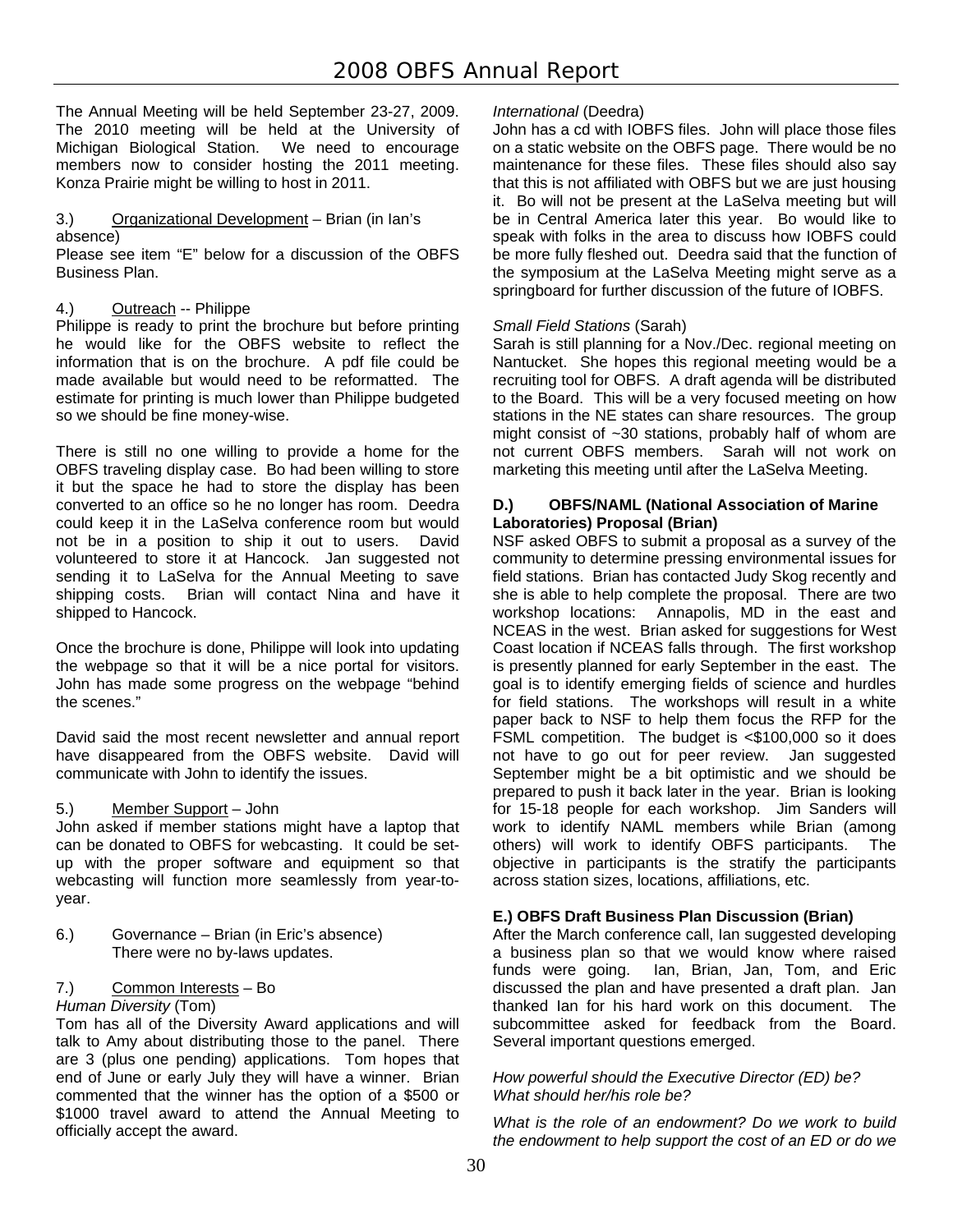# 2008 OBFS Annual Report

*work to secure large donations to help support the ED directly?* 

*We have presented a couple potential models (full-time ED, part-time ED, administrative support, etc.). Which model would suit us best now and which would suit us best when looking to the future? Should we consider a two-phase approach or a single phase (or none at all)?* 

*What is the optimal financial arrangement to provide some short-term financial stability for a new ED without having to raise an exorbitant amount of money before such a hire could be made*?

Bill suggested that "if it ain't broke, don't fix it." Perhaps moving in this direction is a bit premature and that shared governance that we currently have seems to work well. Bo also expressed some reluctance in an Executive Director (ED). We seem to be able to get everything done as it is. David suggested that OBFS may not be big enough for an ED. We do not have the revenue stream to make such annual payments for paid staff. We have been doing a good job as it is but there is no opposition to change if change is needed. Jan expressed concern that Field Station Directors are not participating and that some of the larger field stations are no longer active members. This could be a mechanism to rebuild our member capacity. We do not seem to have a mechanism for sustained growth. This begs the question of what do we want for the future of OBFS. It may not be possible to reach larger goals with volunteer efforts. Fine tuning the role of the Executive Director will be crucial. David commented that the specific role of the ED should be more clearly spelled out. NAML, for example, has a consulting firm that helps organize the organization. They are much more politically active than OBFS. They also have a tiered-dues structure to support this effort.

Brian will take concerns/comments from the Board back to the subcommittee for further thought and revision. Brian hopes to bring something to the general membership at the LaSelva Meeting in September. If nothing formal is ready by then, the Board will continue to develop a vision for the future of OBFS.

Bo suggested that if the main role of the ED was to actively pursue new stations and/or following up on members that have not renewed, then it might be worth it to have a paid person to do this. Greg and Philippe will put together some specific numbers on memberships.

# **F) Next Board of Directors Meeting**

The next Board of Directors meeting will be held Thursday, 24 September 2009, 7:00 pm (?), in person at the LaSelva Annual Meeting.

Meeting Adjourned 4:48 pm (EST)

Respectively submitted, Greg Smith

# **October 1, 2009**

# **Board of Directors Follow-up conference Call**

OBFS Board of Directors Meeting - Teleconference October 1, 2009 12:00pm EDT

Attendants: Brian Kloeppel Sarah Oktay (Minutes) Dave White Eric Nagy (Minutes) Bill Schuster Philippe Cohen John Kim (joined 12:15pm) Jan Hodder (joined 1:00pm)

QUORUM obtained (7 needed for majority of 13 member board)

CALL TO ORDER 12:05 p.m.

President Brian makes profound introductory remarks.

FINANCIAL REPORT – Philippe Cohen

Philippe raised issue of travel costs to 2009 Annual Meeting for officers Brian and Greg , Peter (auctioneer), and Rick Wyman (invited panel participant). Discussion from La Selva Board meeting was reviewed. Officers will be supported with Board travel funds; Auctioneer will be supported with auction proceeds, as has been customary in recent years; Rick's travel will be covered as part of meeting costs contributed by OBFS.

It was noted that we need to keep better financial history records from past years' auctions. Philippe will follow up and keep Brian in loop.

#### BUSINESS REPORT – Brian Kloeppel

Survey Monkey is being explored for use in electronic voting. Estimate needing to add \$200/year to budget for Survey Monkey charges; plan to subscribe annually. Brian will set up subscription.

Art McKee, Sarah and Greg will keep up with continue to contact lapse members - about 3/4 done now. Philippe suggest sending brochure to all lapsed members, and offering to send lots of brochures if they sign up.

Philippe now taking orders for brochures. Jasper Ridge may absorb some mailing costs. Discussion of image ownership. Agreement that it is OK to take images and text from brochure if OBFS is credited. Sarah will make sure Caroline (Jasper Ridge) gets all membership information.

David uses email address to verify votes and will send out information mailing out about election. Voting window target is 1 - 15 December . Survey monkey process will be distributed with mailing. Ballet this year will include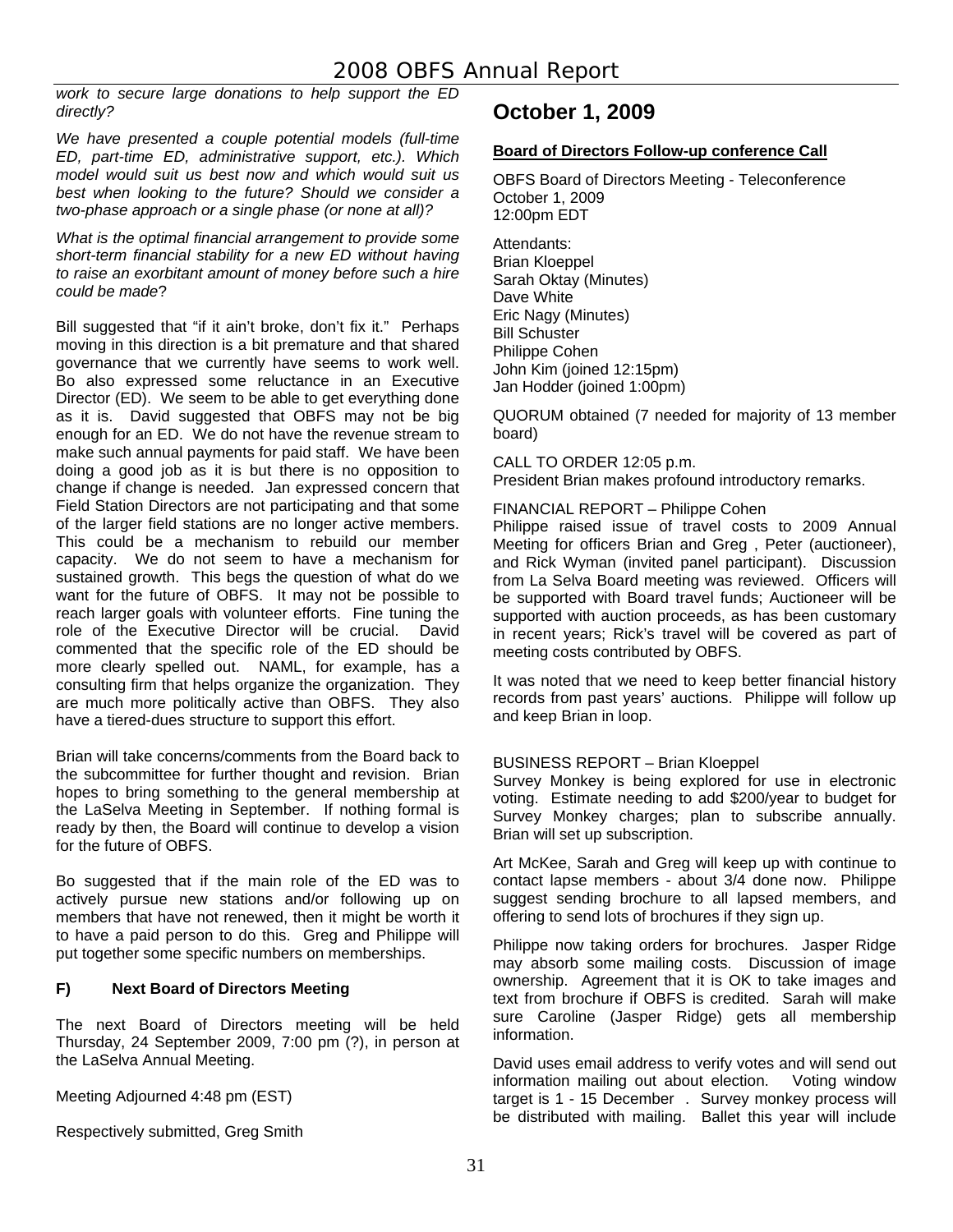# 2008 OBFS Annual Report

Pres (Ian Billick), Sec (Greg), At Large Board ( Jeff Brown, Kari Slavik, Sarah Oktay), with write-in option. Eric made MOTION to accept slate of candidates; Sarah SECOND; no discussion; UNANIMOUS APPROVAL, no opposed, no abstained.

Discussion of voting procedure - John worries about email duplication within members, there may be more than one vote per station if email lists are messy. John and David will spearhead survey Monkey logistics.

Discussion of idea to combine member support and small FS committees, with Sarah chairing both committees. Suggestion arose to combine committees with 2 co-chairs. Further discussion seemed to indicate most issues in both committees are "member support" issues.

Bill made MOTION that Member Support will assimilate Small Field Station mission and Small Field Station Committee will dissolve; Philippe SECOND; no discussion; UNANYMOUS APPROVAL, no opposed, no abstain.

Philippe made MOTION that Sarah and John co-chair Member Support Committee and that Sarah represent the committee on the Board; David SECOND; no discussion; UNANYMOUS APPROVAL, no opposed, 1 abstention (Sarah).

GOVERNANCE REPORT – Eric Nagy Bylaws edits and Liability section will be on the ballot.

David suggests we get Annual Report out ASAP so we have info before ballot in December. Send material to David.

## MEETING COMMITTEE REPORT – Bill Schuster

La Selva meeting exit survey got good responses. Summary will appear in Annual Report. Brian will convey special thanks to La Selva for great meeting. Web cam sound did not work well - need more testing next year. Carbon offset program - \$5 of registration will be sent to some reputable carbon offset program.

2010 Annual Meeting will be September 22-26 at University of Michigan Field Station (Douglas Lake). Need to post meeting details MUCH earlier than June. Basic logistics will be posted by January 1, 2010. Registration meetings. Needs to be set up earlier and tested prior to start of annual meeting. Encourage remote participation.

Proposed meeting in Nantucket: Sarah described very quickly some of the thoughts regarding this coming out of both Member support and small field station committee meetings. Some members would find this useful, would want to do just a 1 day nuts and bolts type meeting (resource and scientist sharing, etc.) that would have as part of the agenda a way to recruit and/or encourage members to attend annual meeting. Brian mentioned that a proposal describing the event be submitted to the entire board for input and review and comments. Sarah will do so.

to open May 1, 2010. Philippe requests that dates do not change EVER. David suggests we need to avoid conflicts like NEON, WAML, and AERC. Future meeting sites include: White Mountain 2011 (Oct 6-9), Konza after 2011, Great Rivers after 2011, Bodega 2011. Suggestion to explore SNARL and Santa Cruz Island (2011?). Suggestion to avoid Jewish holidays (Sept 28-30, Oct 8, 2011). Bill to pursue all the 2011 meeting options. Will decide at December telecom.

# ORGANIZATION DEVELOPMENT REPORT -

Staff position had support at meeting. Implicit agreement to move ahead with hiring a staff person.

#### OUTREACH REPORT – Philippe Cohen

Mark Stromberg and Philippe ar3e working on OBFS poster. A temporary home web page that mimics brochure will be set up with Fearthen and will start the transition to new web page system.

BOARD agrees to pay someone to move on database ASAP. Will start looking for someone with time to work on refurbishment of site.

#### COMMON INTERSTS COMMITTEE REPORT - Brian Kloeppel

Human diversity award - Stacey McNulty will chair the Human Diversity award committee for the 2010 award.

## INTERNATIONAL COMMITTEE REPORT -

Confusion expressed over vision for moving forward. Need to resolve relationship between OBFS and IOBFS. Suggestion for President to clarify the situation. Philippe will follow up on 2014 Annual Meeting offer by Madagascar station.

Discussion of Madagascar as a site: Philippe believed it is important to include international locations. Jan mentioned that the cost and distance can be very prohibitive. Brief discussion as to pros and cons of meeting locations at international sites. This will be discussed by Brian/Jan/Deedra as part of the subcommittee/conference call regarding the international field station progress and participation in the immediate future

MEMBER SUPPPORT – John Kim and Sarah Oktay Discussion of remote participation at all future meetings.

Discussed the list of potential dates and times for future conference calls. No major issues with dates as they are now. Ian will take over on June dates and beyond.

Thursday, 10 December 2009, time 1:00 PM eastern (10:00 AM pacific)

Thursday, 11 March 2010, time 1:00 PM eastern (10:00 AM pacific)

Thursday, 10 June 2010, time 1:00 PM eastern (10:00 AM pacific)

David White has the OBFS display; Brian has the gavel and will hand carry it to Michigan. Deedra has the gong which is thought to be at her home in PA.

CLOSING – Brian Kloeppel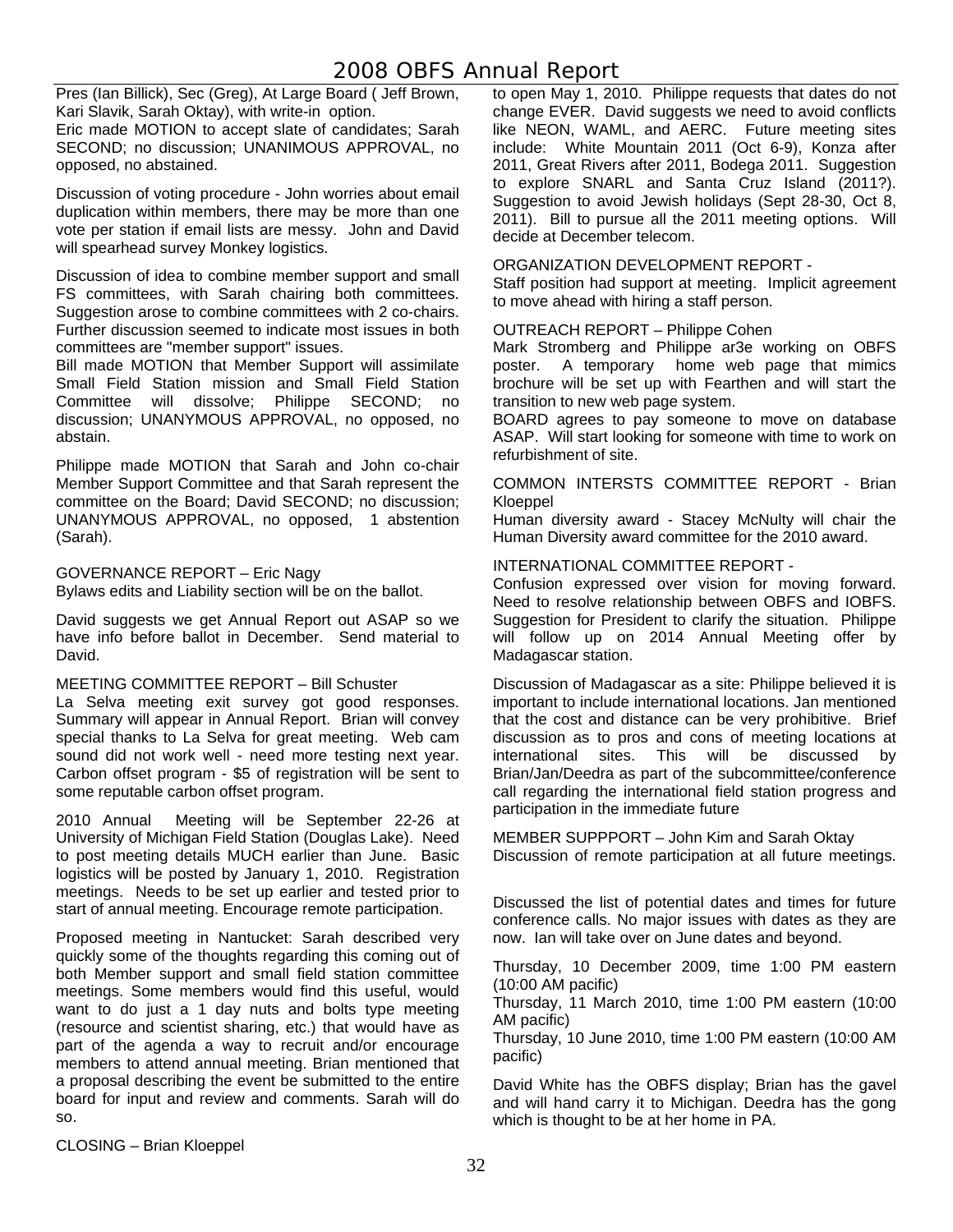Adjourned at 1:39 pm

Respectfully Submitted, Eric Nagy, Sarah Oktay, and Greg Smith

# OBFS Board of Directors Meeting Conference Call December 10, 2009 – 1:00 pm (EST)

**In Attendance:** Ian Billick, Philippe Cohen, Bo Dziadyk, Jan Hodder, Brian Kloeppel, Eric Nagy, Sarah Oktay, Bill Schuster, Greg Smith, David White

# **Meeting Action Items:**

-- complete and send out Annual Meeting minutes for approval (Greg)

-- confirm willingness of committee nominees to serve (Brian)

-- include historical columns in future budgets (Philippe)

-- follow-up on lapsed member surveys (Sarah, Greg, Art)

-- prepare annual election for online voting (David, Greg, John)

-- work to establish online registration for UMBS meeting (Bill)

-- check on availability of Annual Meeting financial information for host stations (Bill)

-- check on willingness/ability of UMBS to webcast the 2010 Annual Meeting (Bill)

-- place Annual Meeting information front-and-center on new website (Philippe, John)

-- send by-laws edits to David for inclusion on the ballot (Eric)

-- check with Stacy on status of next Diversity award (Brian)

-- administer member support survey (Sarah)

-- provide blurb about NE Regional Meeting to David for newsletter (Sarah)

-- provide clarification on the structure of current OBFS committees (Eric)

-- provide feedback on potential chairs for the Organizational Development Committee (Ian)

-- include a compilation of motions in meeting minutes (Greg)

-- arrange for BOD conference call in March (Brian)

# **Motions:**

**--** MOTION made (and seconded) to approve Annual Meeting minutes pending additions passed unanimously.

**--** MOTION made (and seconded) to hold the election from 15 January – 15 February 2010 passed unanimously.

**--** MOTION made (and seconded) to accept Bodega Bay's proposal to host the 2011 OBFS Annual Meeting passed unanimously.

# A) **Approval of minutes from La Selva Annual Meeting and Board of Directors follow-up conference call on 01 October 2009.**

Annual Meeting minutes. Philippe mentioned that there were notes for the Outreach Committee. He will send those to Greg. Greg will add everything and send out complete, full minutes. MOTION made (and seconded) to approve Annual Meeting minutes pending additions passed unanimously.

Notes on action items from the Annual Meeting. Brian completed the remembrance of Bob Fisher with Juliana College. He has applied for reimbursement for his expenses. The International Committee will meet via conference call next week.

# **B) Financial Items:**

1) OBFS Treasurer Summary – Philippe

Philippe presented the 2010 budget. There are still ~\$500 outstanding from the auction proceeds. The printing of the brochure has been paid for. Some of the mailing expenses are outstanding but Philippe is totaling charges for a one-time reimbursement from OBFS instead of doing it piecemeal. Brian asked about costs for Peter Connors' travel. Brian asked to have it removed from auction proceeds, not Board travel. Philippe wasn't sure where to include it. Brian suggested reporting the totals as Gross, then remove Peter's costs from that. Brian also asked about supplies and budgeting for various committees, specifically the Diversity Committee. That will be changed from \$500 to \$1000 which includes travel for the winner of the Diversity Award.

Eric asked if it would be difficult to add columns that provide historical perspective from previous years. Philippe suggested that the lack of consistency across years makes this problematic. Also, there would be problems with the transition from Excel to Quicken. Jan suggested doing this from now on and keep some consistency across years.

David suggested changing to "Annual Report / Newsletter." Philippe will make the change.

There were no votes on the budget.

2) Annual / Lapsed Member Follow-up – Sarah, Greg

There has been little progress since the Annual Meeting. Sarah, Greg, and Art will meet via conference call to discuss what is needed and how to proceed. Greg forwarded a number of responses to his survey to Philippe and Carolyn and Carolyn did a great job updating the database to account for these stations.

3) OBFS Annual Auction Proceeds -- Brian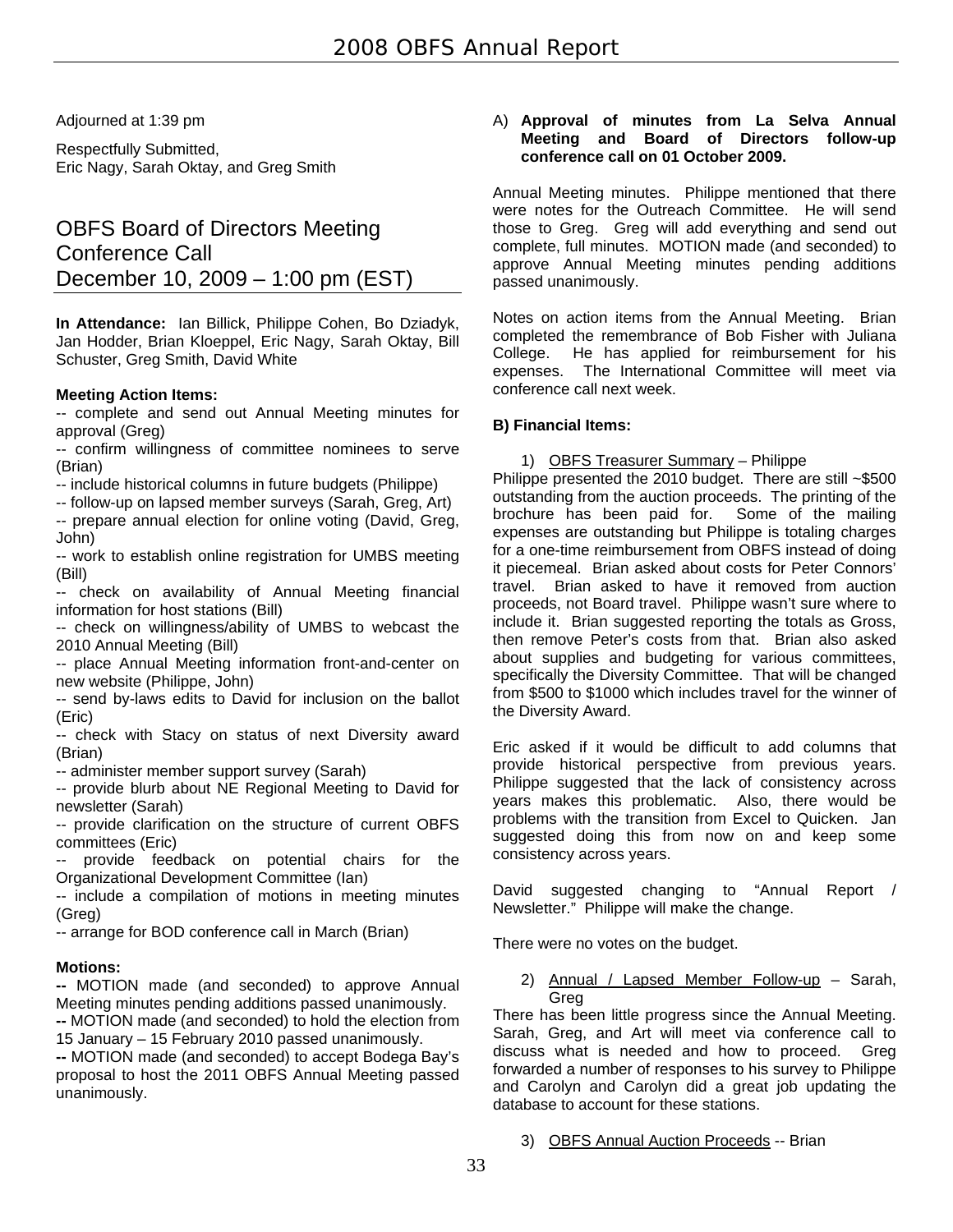The OBFS auction in Costa Rica totaled \$4,722. Sarah suggested that the auction be more publicized at the meeting, especially for new attendees. Philippe suggested that the proceeds were down this year because of lower attendance at the meeting and economic hard times.

# **C) Business Items**

#### 1) OBFS Annual Election – David, John, Greg

SurveyMonkey will be used for the new office elections. David mentioned that the ballot information is ready. We are waiting on the email list in order to present the ballot to the membership. Philippe will speak with John to get the updated email list. Once the email list is ready, we should be able to send out the ballot. MOTION made and seconded to hold the election from 15 January – 15 February 2010 passed unanimously. By-laws edits will be part of the election. The By-laws will be linked from the ballot. Slate of nominees: President: Ian Billick; Secretary: Greg Smith; Members at Large: Sarah Oktay and Karie Slavik (Jeff Brown withdrew).

#### 2) NAML Report – Brian

Brian attended the meeting on Tuesday, 6 October. Brian took a stack of the OBFS brochure and make a link to Bodega Bay as host of the 2011 Annual Meeting. NAML will also help with an online survey of OBFS in the future.

# **D) Committee Reports**

#### *Annual Meeting* – Bill

University of Michigan Biological Station has presented a proposed agenda and a proposed theme for the 2010 Annual Meeting. This information will be posted on the OBFS website in early January to begin advertising the meetings. Registration will be open in early May. Currently UMBS is not set-up for online registration. Bill will work with them to establish a way to do online registration.

Eric asked if meeting budget information has been handed down from site-to-site so that new sites will be aware of potential costs. Bill said he would check on the availability of that information. Eric also suggested we stay aware of increasing meeting costs. Historically, OBFS has been a very affordable meeting with hosts subsidizing some of the meeting costs. That seems to have fallen off of the table. Philippe suggested we asked for reduced costs rather than subsidizing costs. Eric said stations can contribute in a variety of ways. Jan recommended that as a guideline. If you are going to host, there should be some expectations for costs in time and money. Ian said that this could be in the bids, if there are multiple bids. Lately, we have not had multiple bids and have been begging stations to host.

Bill presented some information from Bodega Bay as host for the 2011 Annual Meeting. Bodega is proposing to host from 22-25 September 2011, understanding that there could be a day on either side. A suite of rooms has been set aside, fees would be ~\$80/night including food and lodging. All activities would be on-site. Peter Connors will help flesh out the details and a new manager should be on board by that time. Logistics of travel have not been discussed. Bodega Bay has been a previous host. MOTION to accept Bodega Bay's proposal to host the 2011 OBFS Annual Meeting moved and seconded, passed unanimously.

White Mountain Research Station was also a possibility for 2011. WMRS could not meet the Sept. dates and moving it later could be problematic because of weather. WMRS would like to stay on the list for a future meeting. They have hosted meetings in the past.

Brian asked if we wish to webcast the meeting. Philippe suggested we ask UMBS if they would like to provide this service. Bill will ask if they will agree to do this. The main problem has been sound linking up to the video. Bill will work on making this happen. There is some concern that an early advertisement of the webcast might prevent people from attending in person. Philippe suggested we try it and see what happens. If we think it will be a problem we could charge a nominal fee for webcasting or not announce the availability so early. Sarah said the webcast is important and any charge should be based on the cost of supporting it. Sarah also said that attending in person is much different than webcasting and she was not worried about people not attending because it is available online.

Eric recommended that the new website have annual meeting information front and center.

#### *Governance* – Eric

Eric will send by-laws edits to David for the ballot. David would like the edits around the first of the year. Board liability verbiage will not be included in this election. David asked if the standing version of the by-laws should be published. Eric agreed and will work on that.

Eric attended a two-day workshop sponsored by NSF on "Enabling Biodiversity Research." There were many representatives from agencies, universities, and many NGO's. They are hoping to kick-off a 10-year campaign to characterize biodiversity on Earth. Although there were some struggles to get everyone on the same page, Eric felt it was a useful workshop.

#### *Human Diversity* – Bo (for Amy)

Human Diversity award for 2010 (to be organized by Stacey from SUNY. Amy is proceeding on the next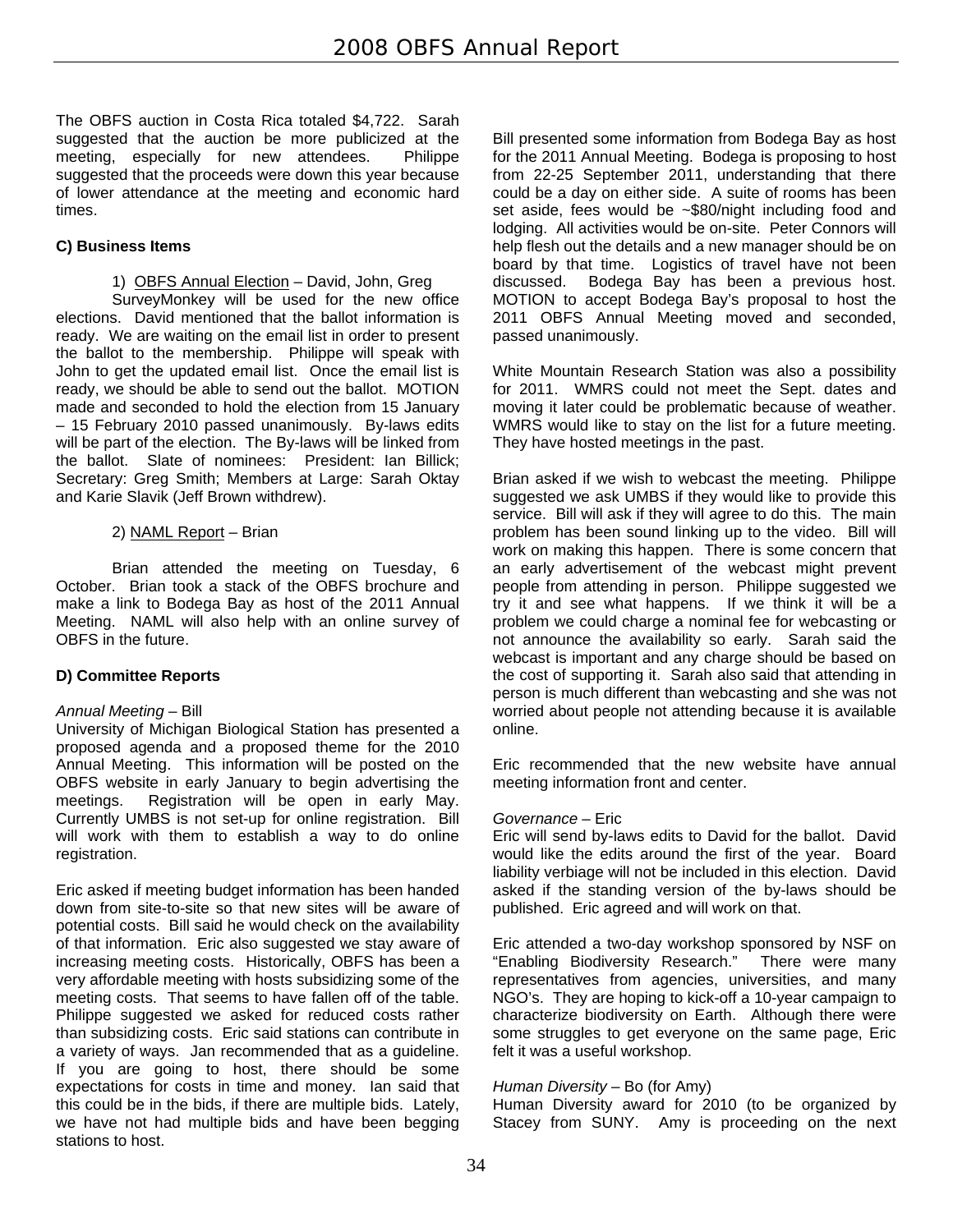Human Diversity Award. Brian will follow-up with Stacy at SUNY-ESF to move forward with the next diversity award.

## *International* – Bo (for Deedra)

Bo discussed the Annual Meeting with Paul and Deedra after the Costa Rican meeting. There appear to be some positive movements to better include international stations but there remains a lot of work to be done. A group (Brian, Jan, Rick, Paul, and Deedra) will meet next week to continue discussions of how to move forward in international issues. Jan requested that board members email Jan and/or Brian to express thoughts before they meet next week.

## *Member Support* -- Sarah

Member Support and Small Field Stations have now been merged. Sarah would like to present the member survey she has been working on through SurveyMonkey to get ideas about how to provide support.

Sarah is still working on a NE field stations meeting. This is a way for stations within a region to share resources. This will not take away from the main OBFS meeting. Nantucket Station will subsidize costs for this meeting. This will be a 1.5 day meeting. Philippe said that the proposed agenda fits in nicely with the mission of OBFS. Eric suggested that this should be a model of workshops that OBFS can support. He asked why this should be regional. Sarah said that she hopes to share resources within a region and meet station neighbors. Jan said that this is similar to the regional meetings of NAML. These regional meetings do not take away from issues presented at the National Meeting. Sarah only wants this to benefit OBFS, not take away from it. David asked Sarah a blurb for the newsletter. Bo asked if this would be an officially sanctioned OBFS event. Brian explained that this was the rationale for Sarah presenting a formal proposal. Jan said that Sarah has made it clear that this is an addition to the national meeting, not an alternative to it. Jan said this should be the emphasis as we perhaps do more of this in the future.

The Board asked for clarification on the structure of the current committees now that Small Field Stations has been dissolved. Eric will work on a structure of committees for approval.

# *Outreach* – Philippe

The brochure has been finished, printed, and mailed. Philippe asked for approval that each station renewal or new station joining be sent 10 brochures.

The new webpage is now online. This is temporary in an effort to provide a public face for OBFS. John and Philippe are continuing to work on the webpage, including adding Google searches and testing the PayPal payment links. Eventually there will be a full redesign but right now it is critical to have a public face that matches the new proposal. Philippe has been receiving very little feedback from the Outreach Committee. He would like help reviewing things so that he is not the only reviewer. John has worked hard at re-doing the website but is volunteering. Philippe suggested hiring someone to finish the re-design. John is not paid enough to devote full-time to our webpage. John has updated the underlying operational platform for the website. Eric said that we have already decided to look for help but John really wanted to finish it and Philippe did not feel comfortable taking it away from him at this point.

Brian said he likes the overall look but at the moment the interactive map is not working. He also said that station member contacts are not readily apparent. The governance page is also not there. There are many things that will be cleaned up in time. John has not completed links to pre-existing documents. Philippe asked for feedback and will work to address all comments and requests.

Sarah asked about a PayPal message and Philippe said this was a glitch when PayPal was "attached" to the new website.

## *Organizational Development* – Ian

Ian is waiting for OBFS to commit to the business plan so that he can move forward. Philippe and Eric remembered committing to this plan and we discussed some action items at the Annual Meeting in Costa Rica. Brian discussed OBFS plans with AIBS and was given some options for OBFS. NAML and AERC are both going though similar discussions and AIBS is extremely receptive of hosting a shared position. They could provide access and support. The main question AIBS had was to have funds up-front before they would hire. They do not want to have to pay for a position and then ask for reimbursement. AIBS suggested we contact the other groups to discuss a shared position. Eric asked if David could begin discussions with AERC to broach the subject of a shared position. David said that AERC meets in Washington and has AIBS participants at meetings. Jan said that NAML might also be interested. The timing might be right for such a position. If it is a shared position the duties of this position must be clearly laid out, whether 50/50, 60/40, etc. Ian suggested that the bigger issue is funding. How do we get the money up-front? It is probably more likely to get money if we can put some money on the table and ask for a match. Philippe suggested that increasing membership (or raising dues) is now more important than ever. We might also have the resources for some funding over a period of, perhaps, three years. This might give us time to raise more funds to keep the position going. David said that AERC has much less money than OBFS, Jan said NAML has about the same funding. If Ian is elected President, the new Chair of Organizational Development will need to keep the ball rolling. Ian will continue to help as President, if